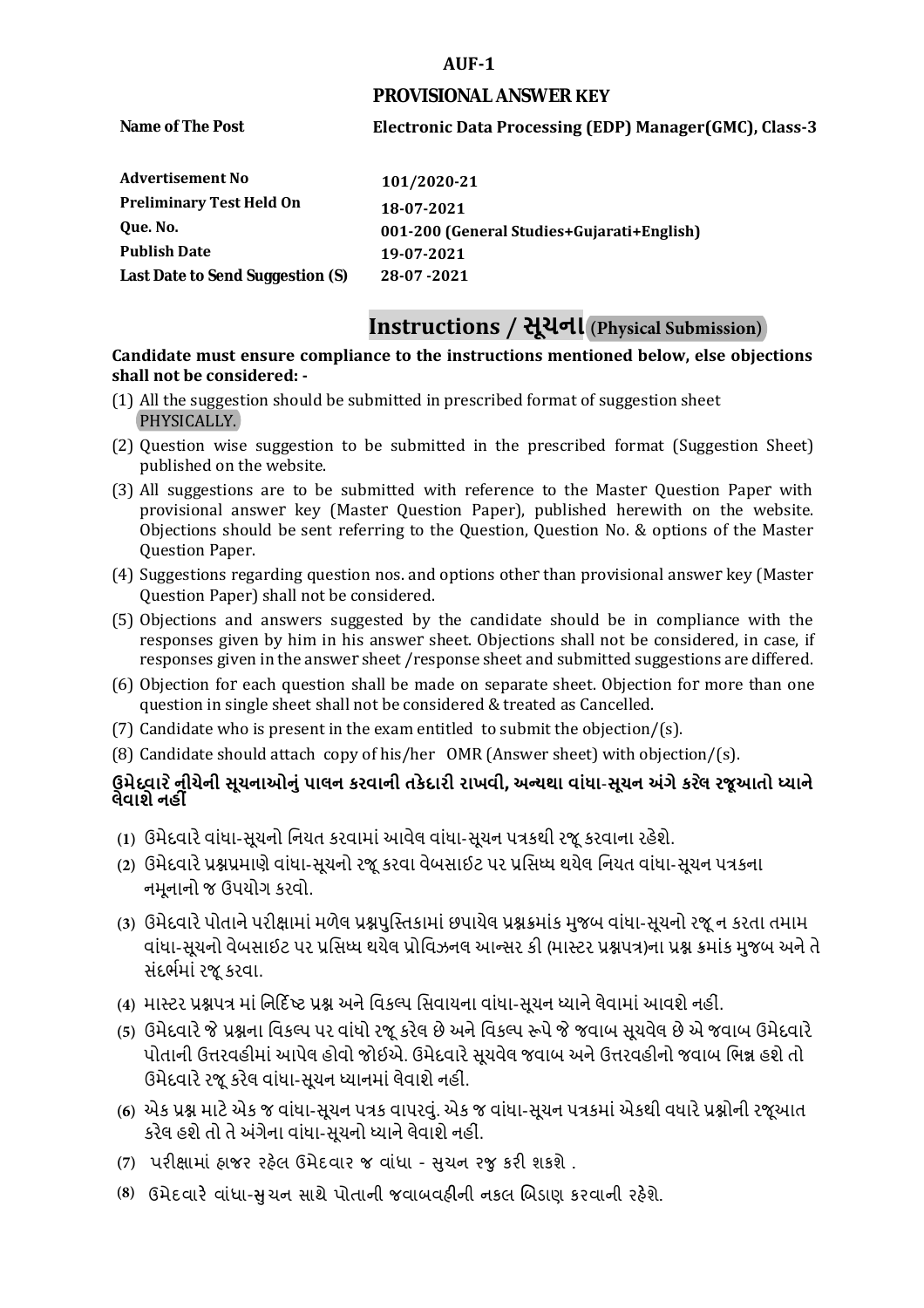| 001. | નીઑરાવેલી નેશનલ પાર્ક (Neora Valley National Park) કયા રાજ્યમાં આવેલ છે ?               |                                                                                                            |  |  |
|------|-----------------------------------------------------------------------------------------|------------------------------------------------------------------------------------------------------------|--|--|
|      | (A) પશ્ચિમ બંગાળ                                                                        | (B) આસામ                                                                                                   |  |  |
|      | $(C)$ કેરળા                                                                             | (D) મેઘાલય                                                                                                 |  |  |
| 002. | સુંદરબન (Sundar bans) અંગે નીચેના વાક્યો ચકાસો.                                         |                                                                                                            |  |  |
|      | સુધી પ્રસરેલ છે.                                                                        | 1. આ લો-લાઈગ આયલેન્ડ (નીચાણ વાળા ટાપુઓનો સમુહ છે અને તે ભારત બાંગલાદેશ અને મ્યાનમાર (બર્મા)ની હદ           |  |  |
|      |                                                                                         | 2. આ વિસ્તાર મેન્ગ્રુવ (Mangrove) પેંથેરા ટાઈગર, રૉયલ બેંગાલ ટાઈગર, ડૉલફીન જેવી પ્રજાતીઓ માટે પ્રખ્યાત છે. |  |  |
|      | (A) માત્ર 1 વાક્ય યોગ્ય છે.                                                             | (B) માત્ર 2 વાક્ય યોગ્ય છે.                                                                                |  |  |
|      | (C) 1 અને 2 બંને વાક્યો યોગ્ય છે.                                                       | (D) 1 અને 2 બંને વાક્યો યોગ્ય નથી.                                                                         |  |  |
| 003. | કસ્તુરી હરણ (The Musk Deer) ભારતમાં કુદરતી વાતાવરણમાં ઉછેર થતો હોય, તેવી કઈ જગ્યાઓ છે ? |                                                                                                            |  |  |
|      | 1. એસ્કોટ વાઈલ્ડ લાઈફ સેન્ચુરી (Askot wildlife sanctuary)                               |                                                                                                            |  |  |
|      | 2. ગંગોત્રી નેશનલ પાર્ક                                                                 |                                                                                                            |  |  |
|      | 3. કિશનપુર વાઈલ્ડ લાઈફ સેન્ચુરી                                                         |                                                                                                            |  |  |
|      | 4. માનસ નેશનલ પાર્ક                                                                     |                                                                                                            |  |  |
|      | $(A)$ ી અને 2                                                                           | (B) 2 અને 3                                                                                                |  |  |
|      | (C) 3 અને 4                                                                             | (D) 4 અને 1                                                                                                |  |  |
| 004. | ગલ્ફ ઑફ મન્નાર બાયોસ્ફીયર રીઝર્વ (GOMBR) બાબતે નીચે પૈકી કયા વાક્યો યોગ્ય છે ?          |                                                                                                            |  |  |
|      | (A) GOMBR એ ભારતનું પ્રથમ દરિયાઈ બાયોસ્ફીયર અનામત છે.                                   |                                                                                                            |  |  |
|      | (B) રામેશ્વરથી તુતીકોરીન સુધી આ ''બાયોસ્ફિયર અનામત'' વિસ્તારેલ છે.                      |                                                                                                            |  |  |
|      | (C) આને યુનેસ્કોના - MAB પ્રોગ્રામ (UNESCO - MAB programme) હેઠળ માન્યતા મળેલ છે.       |                                                                                                            |  |  |
|      | (D) 1, 2 અને 3 વાક્યો યોગ્ય છે.                                                         |                                                                                                            |  |  |
| 005. | 'ઈન્જીન્યુટી હેલીકૉપ્ટર' (Ingenuity Helicopter) શું છે ?                                |                                                                                                            |  |  |
|      | (A) પ્રાણીઓને બચાવવા માટે હેલિકૉપ્ટર                                                    |                                                                                                            |  |  |
|      | (B) કોવીડ-19 નાં ગંભીર દરદીને હૉસ્પીટલમાં લઈ જવા માટેનું હેલિકૉપ્ટર                     |                                                                                                            |  |  |
|      | (C) આગ બુજાવવા માટે ઉપયોગી હેલિકૉપ્ટર                                                   |                                                                                                            |  |  |
|      | (D) ઉપરોક્ત પૈકી એક પણ નહિં                                                             |                                                                                                            |  |  |
| 006. | ઉમંગોટ નદી (Umangot River) બાબતે કયું વિધાન યોગ્ય નથી ?                                 |                                                                                                            |  |  |
|      | 1. આ નદી આસામમાં આવેલ છે.                                                               |                                                                                                            |  |  |
|      | 2. જૈનતીયા (Jaintia) અને ખાસી પર્વતોને કુદરતી રીતે અલગ પાડે છે.                         |                                                                                                            |  |  |
|      | 3. આ ભારતની સૌથી ચોખ્ખી નદી છે.                                                         |                                                                                                            |  |  |
|      | $(A)$ <sup>1</sup>                                                                      | $(B)$ 2                                                                                                    |  |  |
|      | $(C)$ 3                                                                                 | (D) 1, 2 અને 3                                                                                             |  |  |
| 007. | રાજ્યના જીલ્લાઓ અને જીલ્લા મથકોની જોડીઓ પૈકી કઈ જોડી યોગ્ય નથી ?                        |                                                                                                            |  |  |
|      | 1. અરવલ્લી – આણંદ        2. બનાસકાંઠા – પાલનપુર                                         | 4. મહીસાગર – મોડાસા<br><u>3. ડાંગ – આહવા</u>                                                               |  |  |
|      | (A) 2 અને 3                                                                             | (B) 1 અને 4                                                                                                |  |  |
|      | (C) 3 અને 4                                                                             | (D) 3 અને 2                                                                                                |  |  |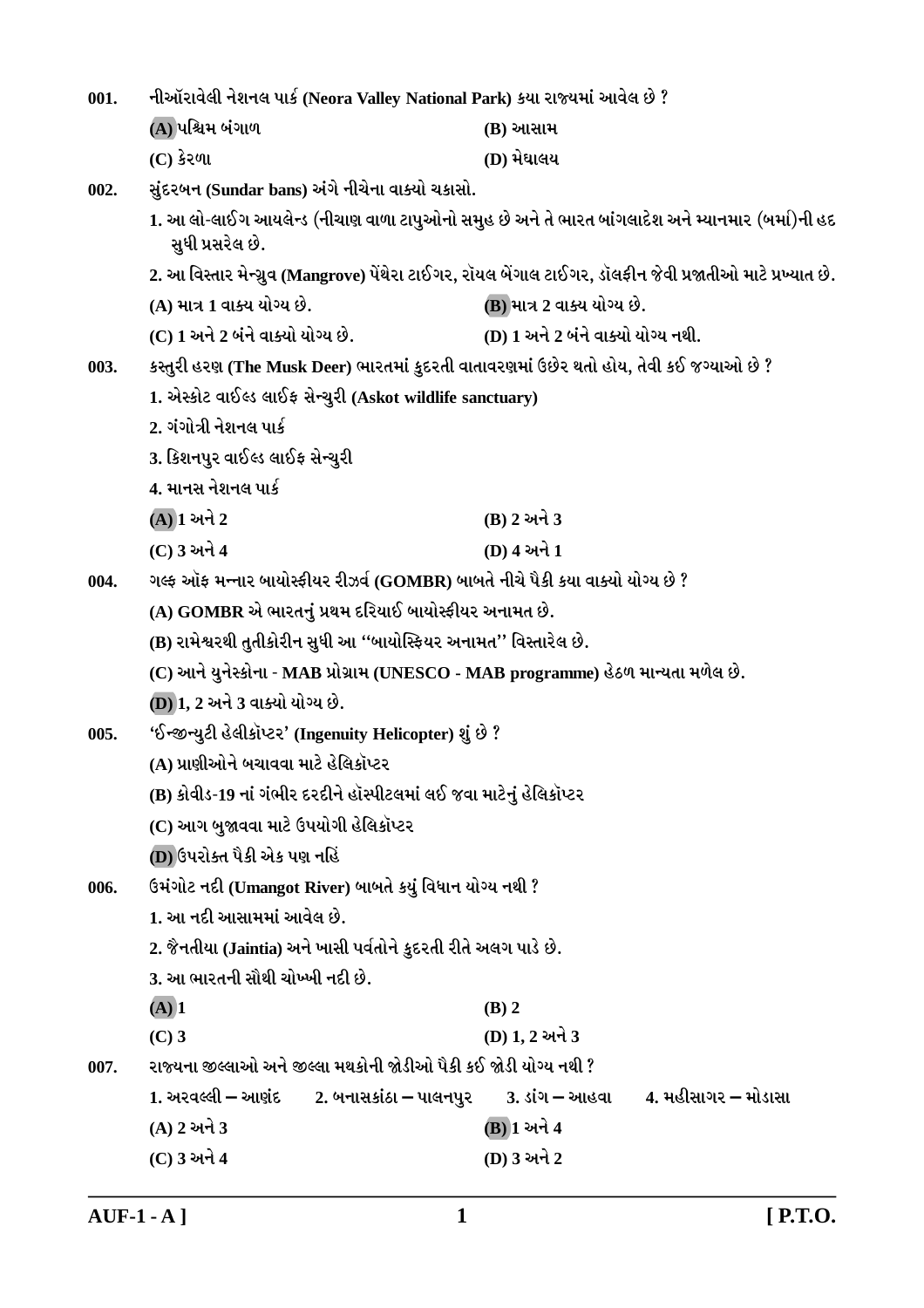ગુજરાત રાજ્યમાં આવેલ વિજ મથકો અને તેના જીલ્લાઓ યોગ્ય રીતે ગોઠવો. 008.

|      | 1. અકરી મોટા થર્મલ પાવર સ્ટેશન   |                                                               | a. આણંદ                                   |                                                                                                           |  |  |  |
|------|----------------------------------|---------------------------------------------------------------|-------------------------------------------|-----------------------------------------------------------------------------------------------------------|--|--|--|
|      | 2. ધુવારણ                        |                                                               | b. વડોદરા                                 |                                                                                                           |  |  |  |
|      | 3. વણાકબોરી                      |                                                               | c. ખેડા                                   |                                                                                                           |  |  |  |
|      | 4. જી.આઈ.પી.સી.એલ (GIPCL)        |                                                               | d. કચ્છ                                   |                                                                                                           |  |  |  |
|      | $(A)$ 1 - b, 2 - d, 3 - a, 4 - c |                                                               | $(B)$ 1 - c, 2 - b, 3 - d, 4 - a          |                                                                                                           |  |  |  |
|      | $(C)$ 1 - d, 2 - a, 3 - c, 4 - b |                                                               | (D) $1 - a$ , $2 - c$ , $3 - b$ , $4 - d$ |                                                                                                           |  |  |  |
| 009. |                                  | સેન્સસ 2011 મુજબ નીચેના પૈકી કયા જોડકા યોગ્ય છે.              |                                           |                                                                                                           |  |  |  |
|      | રાજ્ય                            | વસ્તી ઘનતા                                                    | સેક્સ રેશીયો                              | સાક્ષરતા                                                                                                  |  |  |  |
|      | (State)                          | (Density)                                                     | (Sex ratio)                               | (Literacy)                                                                                                |  |  |  |
|      | 1. ઉત્તર પ્રદેશ                  | 829                                                           | 940                                       | 74.04                                                                                                     |  |  |  |
|      | બિહાર<br>2.                      | 1106                                                          | 918                                       | 61.80                                                                                                     |  |  |  |
|      | 3. રાજસ્થાન                      | 200                                                           | 928                                       | 66.11                                                                                                     |  |  |  |
|      | 4. ગુજરાત                        | 308                                                           | 919                                       | 78.03                                                                                                     |  |  |  |
|      | (A) 1 અને 2 યોગ્ય છે.            |                                                               | (B) 2, 3 અને 4 યોગ્ય છે.                  |                                                                                                           |  |  |  |
|      | (C) 1, 2, 3 અને 4 યોગ્ય છે.      |                                                               |                                           | (D) 1, 2, 3 અને 4 બધાજ અયોગ્ય છે.                                                                         |  |  |  |
| 010. | જોડકુ યોગ્ય નથી ?                |                                                               |                                           | જીલ્લાની વસ્તી ઘનતા (Density), સેક્સ રેશીયો (Sex ratio) અને સાક્ષરતા દર (Literacy) બાબતે નીચેના પૈકી કયું |  |  |  |
|      | જીલ્લો                           | વસ્તી ઘનતા                                                    | સેક્સ રેશીયો                              | સાક્ષરતા દર                                                                                               |  |  |  |
|      | (District)                       | (Density)                                                     | (Sex ratio)                               | (Literacy)                                                                                                |  |  |  |
|      | $(A)$ અમદાવાદ                    | 890                                                           | 904                                       | 85.31                                                                                                     |  |  |  |
|      | (B) બનાસકાંઠા                    | 290                                                           | 938                                       | 65.32                                                                                                     |  |  |  |
|      | $(C)$ આણંદ                       | 653                                                           | 925                                       | 84.37                                                                                                     |  |  |  |
|      | (D) તાપી                         | 486                                                           | 1017                                      | 62.82                                                                                                     |  |  |  |
| 011. |                                  |                                                               |                                           | ગુજરાતના જાહેર સાહસો (PSU) અને તેના વડા મથકો (Head quarter) અંગેની જોડીઓ પૈકી કઈ જોડી યોગ્ય નથી ?         |  |  |  |
|      |                                  | (A) ગુજરાત સ્ટેટ ફર્ટીલાઈઝર એન્ડ કેમીકલ કંપની (GSFC) – વડોદરા |                                           |                                                                                                           |  |  |  |
|      |                                  | (B) ગુજરાત નર્મદા વેલી ફર્ટીલાઈઝર કંપની (GNFC) – ભરૂચ         |                                           |                                                                                                           |  |  |  |
|      |                                  | (C) ગુજરાત ગૅસ લી. (Gujarat Gas Ltd.) – ગાંધીનગર              |                                           |                                                                                                           |  |  |  |
|      |                                  | (D) ગુજરાત મીનરલ ડેવલપમેન્ટ કોર્પો. લી. (GMDC) – ભુજ-કચ્છ     |                                           |                                                                                                           |  |  |  |
| 012. |                                  | ભારતના તળાવો (Lake) અને સબંધીત રાજ્યોની જોડીઓ ગોઠવો.          |                                           |                                                                                                           |  |  |  |
|      | 1. પુલકેટ લેક (Pulicat Lake)     |                                                               | a. ગુજરાત                                 |                                                                                                           |  |  |  |
|      |                                  | 2. ચંદુબી લેક (Chandubi Lake)                                 | b. આંધ્ર પ્રદેશ                           |                                                                                                           |  |  |  |
|      | 3. કનવર લેક (Kanwar Lake)        |                                                               | c. આસામ                                   |                                                                                                           |  |  |  |
|      | 4. થોળ લેક (Thol Lake)           |                                                               | d. બિહાર                                  |                                                                                                           |  |  |  |
|      | (A) 1 - a, 2 - b, 3 - c, 4 - d   |                                                               | $(B)$ 1 - b, 2 - c, 3 - d, 4 - a          |                                                                                                           |  |  |  |
|      | $(C)$ 1 - c, 2 - d, 3 - b, 4 - a |                                                               | (D) $1 - d$ , $2 - a$ , $3 - b$ , $4 - c$ |                                                                                                           |  |  |  |
|      |                                  |                                                               |                                           |                                                                                                           |  |  |  |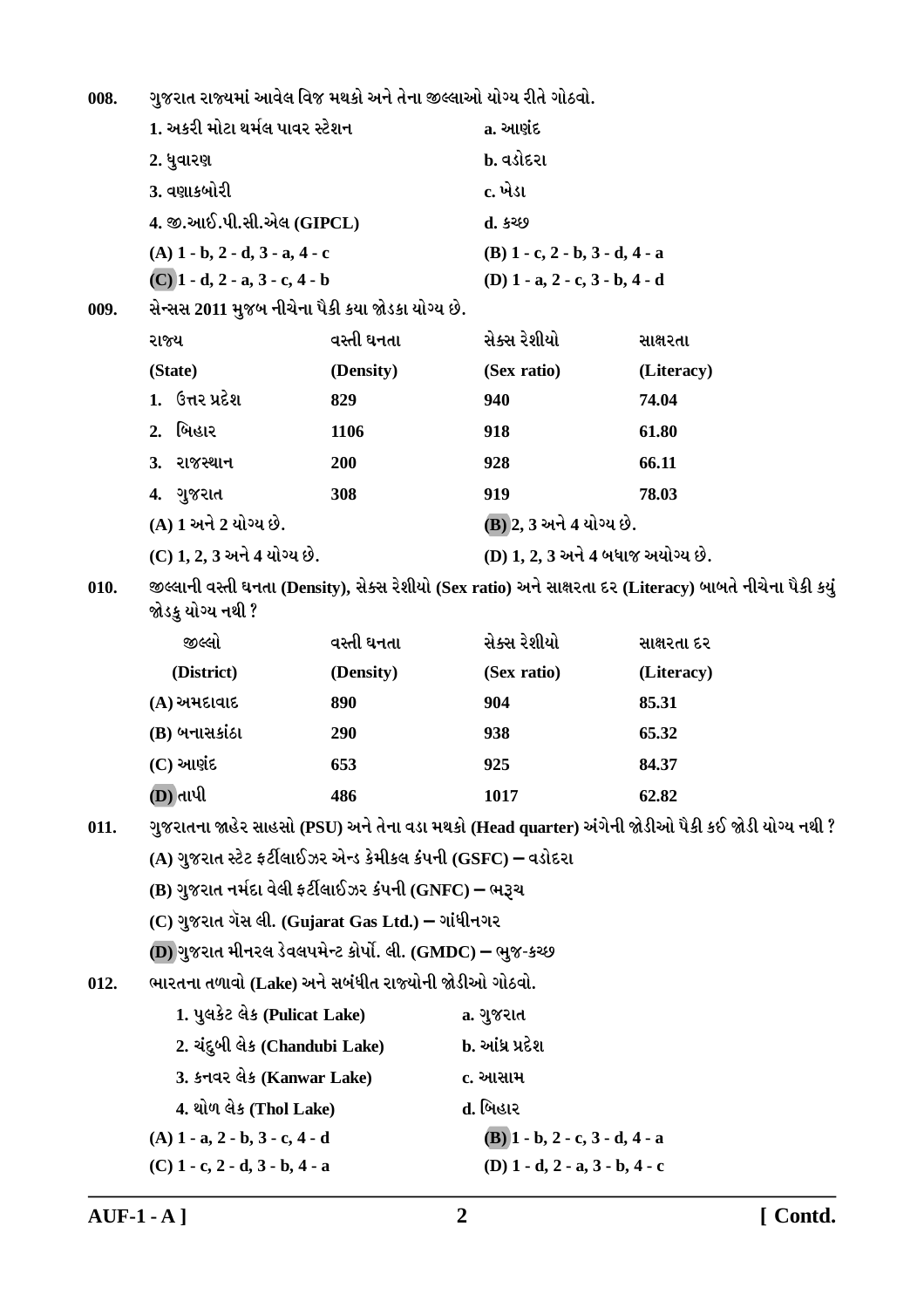ભારતનાં બંધ (Dams) અને રાજ્યોની જોડીઓ પૈકી કઈ જોડી/જોડીઓ યોગ્ય નથી ?  $013.$ 1. નીઝામ સાગર ડૅમ (Nizam Sagar Dam) – તેલંગણા 2. શ્રી સઈલમ ડૅમ (Sri Sailam Dam) – આંધ્ર પ્રદેશ 3. ઉકાઈ ડૅમ (Ukai Dam) – રાજસ્થાન 4. માયથોન ડેમ (Maithon Dam) – ઝારખંડ  $(A)$  4  $(B)$  3  $(C)$  2  $(D)$  1 દાદા સાહેબ કાળકે એવોર્ડ - સબંધી નીચેના વાક્યો પૈકી કયા વાક્યો યોગ્ય છે ?  $014.$ 1. ભારતના કિલ્મ જગતનો આ સર્વોચ્ચ એવોર્ડ છે. 2. નેશનલ કીલ્મ એવોર્ડ સેરેમનીની સાથે આ એવોર્ડ આપવામાં આવે છે. 3. સૌથી પ્રથમ એવોર્ડ - દેવીકા રાની ને મળેલ હતો.  $(A)$  1 અને 2 (B) 2 અને 3  $(C)$  3 અને 1  $(D)$ 1. 2 અને 3  $015.$ ચીનાબ પુલ (Chenab Bridge) બાબતે નીચેના પૈકી કયું વાક્ય/વાક્યો યોગ્ય છે ? 1. આ પુલ દિનિયાનો સૌથી ઉંચો રેલ્વે પુલ છે. 2. ખુબજ ટુંકા ગાળામાં ભારતીય સેના દ્વારા આ પુલનું બાંધકામ પૂર્ણ કરેલ છે. (A) માત્ર 1 યોગ્ય છે. (B) માત્ર 2 યોગ્ય છે. (C) 1 અને 2 યોગ્ય છે. (D) 1 અને 2 યોગ્ય નથી. ભારતની નદીઓ અને તેના ઉપરના શહેરો / યાત્રાધામની જોડીઓ પૈકી કઈ જોડી યોગ્ય નથી ?  $016.$ (A) ગંગા નદી – ઋષિકેશ. પ્રયાગ. કાશી (B) યમના – દિલ્લી, મથુરા, આગરા (C) ગન્ડક – વાલ્મીકીનગર, બગાહ, બીટાહ, હરીનગર, હાજીપુર (D) બ્રહ્મપુત્રા – રાયપુર, બસ્તર, વિલાસપુર ભારતના તળાવો (Lake) અને સ્થળ અંગે જોડીઓ ગોઠવો.  $017.$ લેક ວຍທ 1. ડાલ લેક (Dal Lake) a. ભોપાલ 2. લોકટક લેક (Loktak Lake) b. આંધ્ર પ્રદેશ 3. ભોજતલ લેક (Bhojtal Lake) c. મણીપર 4. કોલ્લુરૂ લેક (Kolleru Lake) d. શ્રીનગર  $(A)$  1 - b, 2 - d, 3 - c, 4 - a  $(B)$  1 - a, 2 - b, 3 - d, 4 - c  $(D)$  1 - d, 2 - c, 3 - a, 4 - b  $(C)$  1 - c, 2 - a, 3 - b, 4 - d ભારતના આદિવાસી નૃત્યો અને સબંધીત રાજ્યોની જોડીઓ પૈકી કઈ જોડી યોગ્ય નથી ? 018. (A) બાગુરૂમ્બા (Bagurumba) – આસામ (Assam) (B) બારડો ચામ (Bardo Chham) – અરૂણાચલ પ્રદેશ  $(C)$  ફૂગડી (Fugdi) – મહારાષ્ટ્ર, ગોવા

 $(D)$  નાતી (Nati) – આંધ્ર પ્રદેશ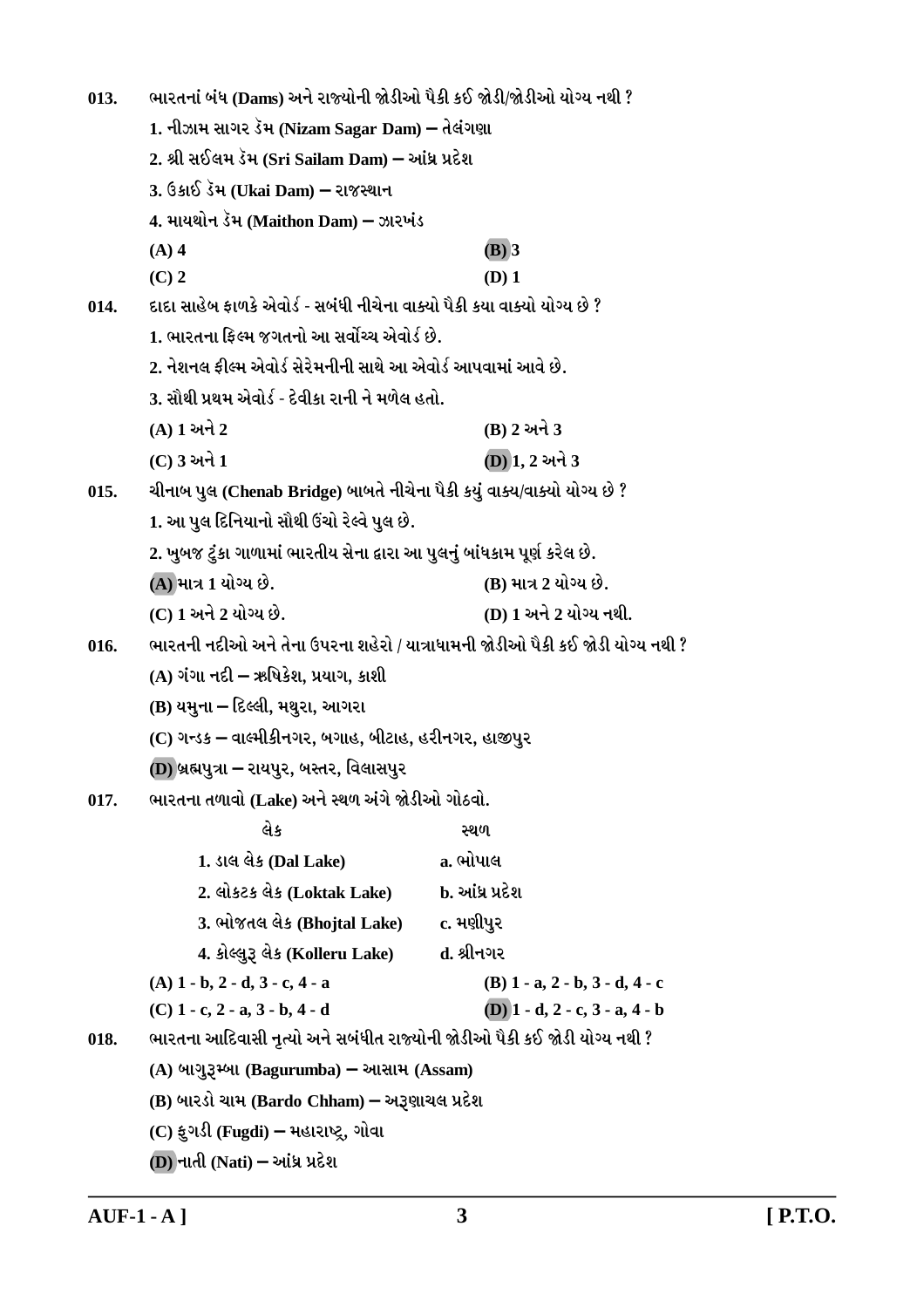ભારતીય કવિઓ અને તેની કવિતાની જોડીઓ પૈકી કઈ જોડી યોગ્ય નથી ?  $019.$ 1. Saroiini Naidu - In the Bazaars of Hydrabad 2. Aron Kolatkar - Jejuri 3. Nambisan Vijay - Madras Central 4. Gopi Krishnan Kottoor - A Writer's Prayer  $(A)$  4  $(B)$  3  $(C)$  2  $(D)$  1 હિન્દી ભાષાના લેખકો અને તેઓની કૃતિની જોડીઓ પૈકી કઈ જોડીઓ યોગ્ય છે ?  $020.$ 1. प्रेमयंद्र – गबन 2 भढ़ादेवी वर्मा – पथ्र के माथी 3. જયશંકર પ્રસાદ – कंकाळ 4. हरिवंशराय બચ્ચન – मिलन यामिनी (A) 1 અને 2 (B) 2 અને 3 (C) 3 અને 4 (D) 1, 2, 3 અને 4 ભારતની અલગ-અલગ સાડી (Sarees) અને તેના રાજ્યોની જોડી પૈકી કઈ જોડી યોગ્ય નથી ?  $021.$ (A) તન્ત (Taant) – બંગાળ અને કસાવુ (Kasavu) – કેરળ (B) કાંજીવરમ (Kanjeevaram) – તામીલનાડુ અને બોમકાઈ (Bomkai) – ઓડીસા (C) પૈઠણી – મહારાષ્ટ્ર અને બાંધણી – ગુજરાત (D) મુગા (Muga) – આંધ્ર પ્રદેશ અને પોચમપલ્લી (Pochampally) – ગોવા ભારતમાં આવેલ ચર્ચો (Churches) અને તેમના સ્થળો પૈકીની કઈ જોડી યોગ્ય નથી ?  $022.$ (A) સી કેથેડ્લ ચર્ચ (Se Cathedral Chruch) – વેલ્હા, ગોવા (Velha, Goa) (B) વેલનકન્ની ચર્ચ (Velenkanni Church) – નાગાપટ્ટમ, તામીલનાડુ (C) ક્રાઈસ્ટ ચર્ચ (Christ Church) – સીમલા, હિમાચલ પ્રદેશ (D) સેન્થોમી ચર્ચ(Santhome Church) – કલકત્તા ગુજરાતના બીચ (Beach) અને સબંધીત જીલ્લાઓને જોડો.  $023.$ 1. તીથલ બીચ a. સુરત 2. માંડવી બીચ b. નવસારી <u>3. દાંડી બીચ</u>  $c.5269$ 4. ડુમસ બીચ ત. વલસાડ  $(A)$  1 - d, 2 - c, 3 - b, 4 - a  $(B)$  1 - c, 2 - b, 3 - a, 4 - d  $(C)$  1 - b, 2 - a, 3 - d, 4 - c (D)  $1 - a$ ,  $2 - d$ ,  $3 - c$ ,  $4 - b$ ''અમ એ જ જીવિત, એ જ મૃત્યુ, એ જ અશ્રુ ને અમી જે પોષતુ તે મારતુ, શુ એ નથી ક્રમ કુદરતી?''– આ મહાન કાવ્ય 024. પંક્તિના લેખક કોણ છે ? (B) કવિ સુરસિંહજી તખ્તસિંહજી ગોહિલ (A) નરસિંહ મહેતા (D) સ્નેહરશ્મિ – ઝીણાભાઈ રતનજી દેસાઈ (C) ન્હાનાલાલ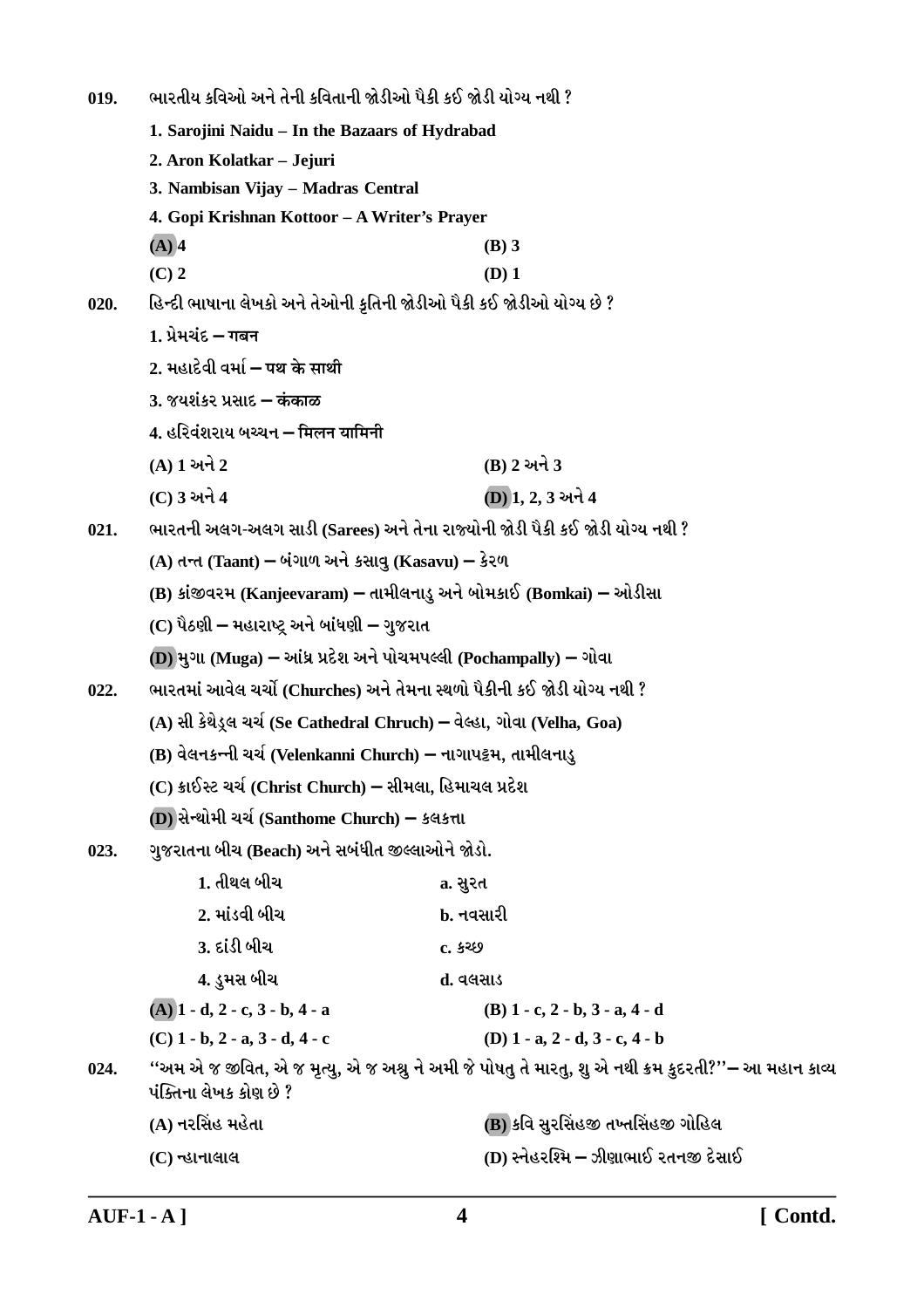લેખકો અને તેઓના ઉપનામ અંગેની જોડીઓ પૈકી કઈ જોડી યોગ્ય છે ?  $025.$ 1. શ્રી ક.મા. મનશી – ઘનશ્યામ 2. શ્રી લાભશંકર ઠાકર – પુર્નવસુ 3. શ્રી પુનરાજ પૂનમભાઈ જોષી – સારસ્વત 4. શ્રી જ્યોતીન્દ્ર દવે – અવળવણિયા (A) 1. 2 અને 3 યોગ્ય છે. (B) 2, 3 અને 4 યોગ્ય છે. (D) 1. 2 અને 4 યોગ્ય છે. (C) 1, 2, 3 અને 4 યોગ્ય છે. ગુજરાતી લેખક અને તેઓનું યોગદાન અંગેની જોડીઓ પૈકી કઈ જોડી યોગ્ય નથી ?  $026.$ 1. દલપતરામ – લક્ષ્મી, મિથ્યાભિમાન 2. ધુમકેતુ, ગૌરીશંકર જોષી – ત્રિભેટો તણખા મંડળ, મંગલદીપ 3. ઝીણાભાઈ રતનજી દેસાઈ – કેવળવીજ. આસોપાલવ 4. ધીરૂબહેન પટેલ – શરણાઈના સુર, રંગદા  $(A)$  3  $(B)$  4  $(C)$  1  $(D)$  2 સંગમ સમય દરમ્યાન (The sangam age) વેલ્લાલર (Vellalar) તરીકે કોણ ઓળખાતા હતા ?  $027.$ (A) સામાન્ય હળપતી (ordinary phooghman) (B) भ%र (landless labourer) (D) મોટા જમીનદાર (C) ગુલામ (slaves) બ્લેક હોલ ટ્રેજેડી (Black Hole Tragedy) કયા યુદ્ધ સાથે સંકળાયેલ છે ?  $028$ (A) બકસરનું યુદ્ધ (The battle of Buxar) (B) એંગ્લો મરાઠાઓના યુદ્ધો (The Anglo Maratha wars) (C) प्લासीनं यद्ध (The battle of Plassey) (D) કર્ણાટકના યુદ્ધો (The Karnataka wars) નીચેની બાબતો કયા મહાનુભાવને લાગુ પડે છે.  $029.$ 1. તેઓ "ઈન્ડિયન હોમ રૂલ લીગ ઑફ અમેરીકા''ના સ્થાપક હતા. 2. ''અ-સહકાર આંદોલન''ની જાહેરાત થઈ ત્યારે ઈન્ડીયન નેશનલ કોંગ્રેસના પ્રમુખ હતા. 3. તેઓએ લાહોરમાં ''દયાનંદ ઍગ્લો - વેદીક શાળા''ની સ્થાપના કરેલ હતી. (A) ગોપાલકૃષ્ણ ગોખલે (B) બાગંગાધર ટીળક (C) ચંદ્રશેખર આઝાદ **D)** લાલા લજપતરાય 1857ના વિપ્લવ બાદ, નીચેના પૈકી કયા પરિણામો આવ્યા ?  $030.$ 1. બ્રિટીશ રાજગાદીએ, ભારતમાં સીધી જવાબદારી હસ્તગત કરી. 2. દેશમાં બેવડી સરકારની શરૂઆત થઈ. (A) 1 અને 2 બંને વાક્યો યોગ્ય છે. (B) 1 અને 2 બંને વાક્યો યોગ્ય નથી. (C) માત્ર વાક્ય 1 યોગ્ય છે. (D) માત્ર વાક્ય 2 યોગ્ય છે. કવિ જગન્નાથને ''પંડિતરાજ''નુ બિરૂદ કોણે આપેલ હતુ ? 031. (B) શાહજહાં (A) અકબર (D) ઔરંગઝેબ  $(C)$  જહાંગીર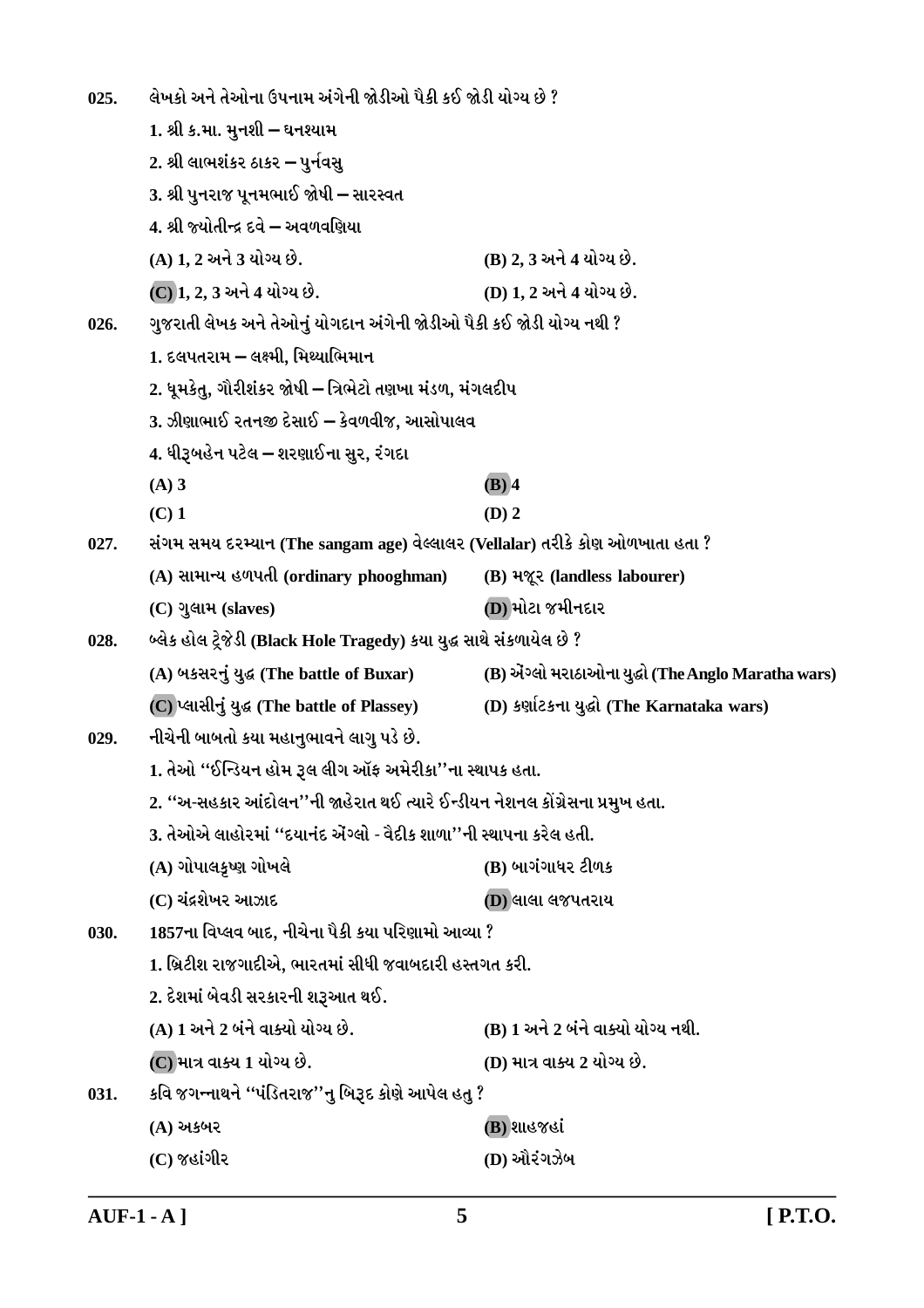ભારતના ક્રાન્તિવીરો અને તેઓના જન્મસ્થાનના રાજ્યોને યોગ્ય રીતે ગોઠવો. 032.

|      | 1. ચંદ્રશેખર આઝાદ                                                                          | a. મહારાષ્ટ્ર                                                                                                 |
|------|--------------------------------------------------------------------------------------------|---------------------------------------------------------------------------------------------------------------|
|      | 2. રામપ્રસાદ બિસ્મિલ                                                                       | <b>b.</b> બંગાળ                                                                                               |
|      | 3. ખુદીરામ બોઝ                                                                             | c. ઉત્તર પ્રદેશ                                                                                               |
|      | 4. વિનાયક સાવરકર                                                                           | d. મધ્ય પ્રદેશ                                                                                                |
|      | $(A)$ 1 - d, 2 - c, 3 - b, 4 - a                                                           | $(B)$ 1 - c, 2 - b, 3 - a, 4 - d                                                                              |
|      | $(C)$ 1 - b, 2 - a, 3 - d, 4 - c                                                           | (D) $1 - a$ , $2 - d$ , $3 - c$ , $4 - b$                                                                     |
| 033. | દેશના બનાવો અને સમયગાળાની જોડીઓ પૈકી કઈ જોડીઓ યોગ્ય છે ?                                   |                                                                                                               |
|      | 1. ચૌરા ચોરીનો બનાવ - 1920                                                                 |                                                                                                               |
|      | 2. જલિયાવાલા બાગનો હત્યાકાંડ - 1919                                                        |                                                                                                               |
|      | 3. ખેડા સત્યાગ્રહ - 1917-1918                                                              |                                                                                                               |
|      | 4. ચંપારણ સત્યાગ્રહ - 1917                                                                 |                                                                                                               |
|      | (A) 1, 2, 3 અને 4 યોગ્ય છે.                                                                | (B) 2, 3 અને 4 યોગ્ય છે.                                                                                      |
|      | (C) 1, 3 અને 4 યોગ્ય છે.                                                                   | (D) 1, 2 અને 4 યોગ્ય છે.                                                                                      |
| 034. | ભારતમાં થયેલ યુદ્ધો અંગે કયુ વાક્ય યોગ્ય નથી ?                                             |                                                                                                               |
|      | (A) વંડીવાશનું યુદ્ધ (Wandiwash battle) ફ્રેન્ચ અને બ્રીટીશ વચ્ચે 1760માં થયેલ.            |                                                                                                               |
|      | (B) મૈસુર યુદ્ધોમાં કુલ 4 યુદ્ધો થયેલ હતા બ્રીટીશરો અને મૈસુરના રાજ્યકર્તા વચ્ચે થયેલ હતા. |                                                                                                               |
|      | (C) પ્રથમ પાણીપતનું યુદ્ધ 1526માં મોગલ રાજાઓ અને દિલ્હી રાજ્ય વચ્ચે થયેલ હતું.             |                                                                                                               |
|      |                                                                                            | (D) વિઝાગ પટ્ટમ (Vizaga patam battle) નું યુદ્ધ 1824માં બ્રિટિશ કંપની અને મરાઠાઓ વચ્ચે થયેલ.                  |
| 035. | રચેલ છે ?                                                                                  | ગુજરાતના પ્રાચિન ઈતિહાસ માટેનો મહત્વનો આધારભૂત ગ્રંથ પ્રબંધ ચીન્તામણી (Prabandha chintamani) કોણે             |
|      | (A) હેમચંદ્રાચાર્ય                                                                         | (B) મહેન્દ્ર પ્રભસૂરિ                                                                                         |
|      | (C) મેરૂ તુંગસૂરિ                                                                          | (D) જિન પદ્મ                                                                                                  |
| 036. | ''કવ્વાલી'' ગાયન પદ્ધતીનો વિકાસમાં કોનો અગત્યનો ફાળો રહેલ છે ?                             |                                                                                                               |
|      | (A) શર્કી સુલતાના                                                                          | $(B)$ જહાંગીર                                                                                                 |
|      | (C) અમીર ખુસરો                                                                             | (D) સુલતાન બહાદુર                                                                                             |
| 037. | સરદાર વલ્લભભાઈ પટેલ માટેના કયા વિધાનો યોગ્ય છે ?                                           |                                                                                                               |
|      | 1. તેઓએ વકીલાત ગોધરામાં શરૂ કરેલ હતી.                                                      |                                                                                                               |
|      | 2. તેઓએ અમદાવાદના મેયર તરીકે સેવાઓ આપેલ હતી.                                               |                                                                                                               |
|      | 3. નાગપુર ખાતે ઝુંડા સત્યાગ્રહમાં તેઓનું મહત્વનુ યોગદાન હતું.                              |                                                                                                               |
|      | (A) 1, 2 અને 3 વાક્યો યોગ્ય છે.                                                            | (B) 1, 2 અને 3 બધાજ વાક્યો યોગ્ય નથી.                                                                         |
|      | (C) માત્ર 1 અને 2 વાક્યો યોગ્ય છે.                                                         | (D) માત્ર 2 અને 3 વાક્યો યોગ્ય છે.                                                                            |
| 038. |                                                                                            | સ્વતંત્રતા બાદ દેશમાં રાજ્યોના ગઠન માટે ''રાજ્ય પુનર્ગઠન આયોગ'' રચવામાં આવેલ હતું. તેનો અધ્યક્ષશ્રી કોણ હતા ? |
|      | (A) ન્યાયમૂર્તિ ફઝલઅલી                                                                     | (B) સરદાર પટેલ                                                                                                |
|      | (C) બાબસાહેબ આંબેડકર                                                                       | (D) કનૈયાલાલ મુનશી                                                                                            |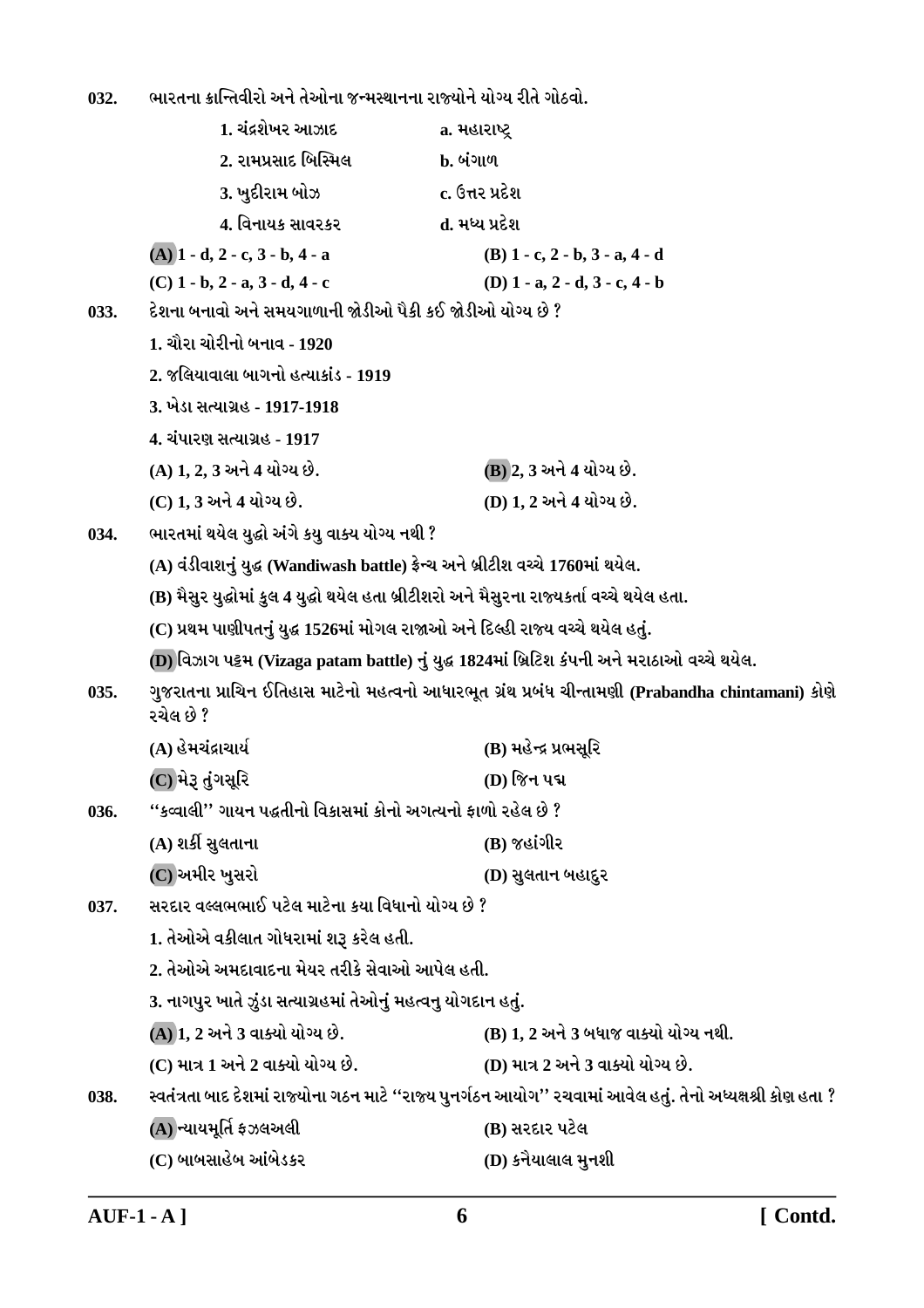| 039. | વાક્યો પૈકી કયું વાક્ય યોગ્ય નથી ?                                                            | નેશનલ ક્રેડીટ ગેરેંટી ટ્રસ્ટી કંપની (National Credit Guarantee Trustee Company - NCGTC) સબંધે નીચેના             |  |
|------|-----------------------------------------------------------------------------------------------|------------------------------------------------------------------------------------------------------------------|--|
|      | કરેલ છે.                                                                                      | (A) ડીપાર્ટમેન્ટ ઑફ ફાઈનાન્સીયલ સર્વીસીસ (Dept. of Financial Services) નાણા મંત્રાલય દ્વારા આની સ્થાપના          |  |
|      | (B) આ કંપનીની સ્થાપના 2014ના વર્ષમાં કરવામાં આવેલી છે.                                        |                                                                                                                  |  |
|      | (C) મલ્ટીપલ ક્રેડીટ ગેરેંટી ફંડ (multiple credit guarantee fund) ના ટ્રસ્ટી તરીકે કામ કરે છે. |                                                                                                                  |  |
|      | (D) આ કંપની ઈનક્લુઝીવ ગ્રોથ કાર્યક્રમ (Inclusive Growth Programme) માં નાણાકીય મદદ આપે છે.    |                                                                                                                  |  |
| 040. | નીચેના પૈકી ક્યા વાક્ય / વાક્યો યોગ્ય છે ?                                                    |                                                                                                                  |  |
|      | કરે છે.                                                                                       | 1. ભારત સરકાર સાથે સલાહ મશવરો કરીને રીઝર્વ બેંક ફુગાવાના લક્ષ્ય (inflation target) દર પાંચ વર્ષે 1 વખત નક્કી     |  |
|      | બંધાયેલ છે.                                                                                   | 2. રીઝર્વ બેંક, મોનેટરી પોલીસી કમીટી (monetory policy committee-mpc) વર્ષમાં 6 (Six) બેઠકો બોલવવા                |  |
|      | $(A)$ માત્ર $1$                                                                               | $(B)$ માત્ર 2                                                                                                    |  |
|      | (C) 1 અને 2                                                                                   | (D) 1 અને 2 બંને વાક્યો યોગ્ય નથી.                                                                               |  |
| 041. | યોગ્ય નથી ?                                                                                   | સુમેળભર્યુ કોમોડિટી વર્ણન (Hormonised Commodity Description) અંગે નીચેના વાક્યો પૈકી કયું વાક્ય / વાક્યો         |  |
|      | 1. આ પધ્ધતી WTO (World Trade Organisation) દ્વારા વીકસાવેલ છે                                 |                                                                                                                  |  |
|      | 2. આ પધ્ધતીના કડક અમલીકરણ માટે WTO ખુબજ આગ્રહી છે.                                            |                                                                                                                  |  |
|      | 3. સીમાશુલ્ક (custom) નક્કી કરવા આ બાબત ખુબજ ઉપયોગી છે.                                       |                                                                                                                  |  |
|      | (A) માત્ર 1 અને 2                                                                             | (B) માત્ર 1 અને 3                                                                                                |  |
|      | (C) માત્ર 2 અને 3                                                                             | (D) 1, 2, 3 બધાજ વાક્યો યોગ્ય નથી.                                                                               |  |
| 042. | '' ગ્લોબલ જેન્ડર ગેપ રીપોર્ટ'' કઈ સંસ્થા દ્વારા બહાર પાડવામાં આવે છે.                         |                                                                                                                  |  |
|      | (A) વર્લ્ડ ઇકોનોમીક ફોરમ (World Economic Forum)                                               |                                                                                                                  |  |
|      | (B) યુનો વુમન (U. N. Woman)                                                                   |                                                                                                                  |  |
|      | (C) યુનાઇટેડ નેશન ડેવલપમેન્ટ પ્રોગ્રામ (UNDP)                                                 |                                                                                                                  |  |
|      | (D) वर्લ्ड બેंन्ક (World bank)                                                                |                                                                                                                  |  |
| 043. | છે ?                                                                                          | ''સંકલ્પ થી સિદ્ધ'' યોજના કે જેમા ગામડાને ડિજિટલ કનેક્ટિવિટીથી જોડવાનું છે, તે કઇ સંસ્થા દ્વારા શરૂ કરવામાં આવેલ |  |
|      | (A) નાબાર્ડ નેશનલ બેંક ફોર એગ્રીકલચર અને રૂરલ ડેવલપમેન્ટ                                      |                                                                                                                  |  |
|      | (B) રીજીયોનલ રૂરલ બેંક (RRB)                                                                  |                                                                                                                  |  |
|      | (C) નેશનલ ઇન્સ્ટિટ્યુટ ઓફ રૂરલ ડેવલપમેન્ટ અને પંચાયતી રાજ                                     |                                                                                                                  |  |
|      | (D) ટ્રાયબલ કો-ઓપરેટીવ માર્કેટીંગ ફેડરેશન ઓફ ઇન્ડીયા. (TRIFED)                                |                                                                                                                  |  |
| 044. | નીચેના પૈકી કયા વાક્યો યોગ્ય છે ?                                                             |                                                                                                                  |  |
|      | 1. ભારતીય રીઝર્વ બેન્ક દ્વારા કેન્દ્ર સરકારની સિક્યુરીટીનું ખરીદ વેચાણ, સંચાલન કરે છે         |                                                                                                                  |  |
|      | 2. RBI રાજ્ય સરકારની સિક્યુરીટીનું ખરીદ વેચાણ પણ કરે છે.                                      |                                                                                                                  |  |
|      | 3. ટ્રેઝરી બીલ્સ (Treasury Bills) માત્ર કેન્દ્ર સરકાર દ્વારા બહાર પાડવામાં આવે છે.            |                                                                                                                  |  |
|      | 4. ટ્રેઝરી બીલ્સ વટાવથી વેચવામાં આવે છે. ઉપરોક્ત પૈકી ક્યા વાક્યો યોગ્ય છે.                   |                                                                                                                  |  |
|      | $(A) 1, 2 $ અને 3                                                                             | (B) 1, 3 અને 4                                                                                                   |  |
|      | (C) 3 અને 4                                                                                   | (D) 1, 2, 3 અને 4                                                                                                |  |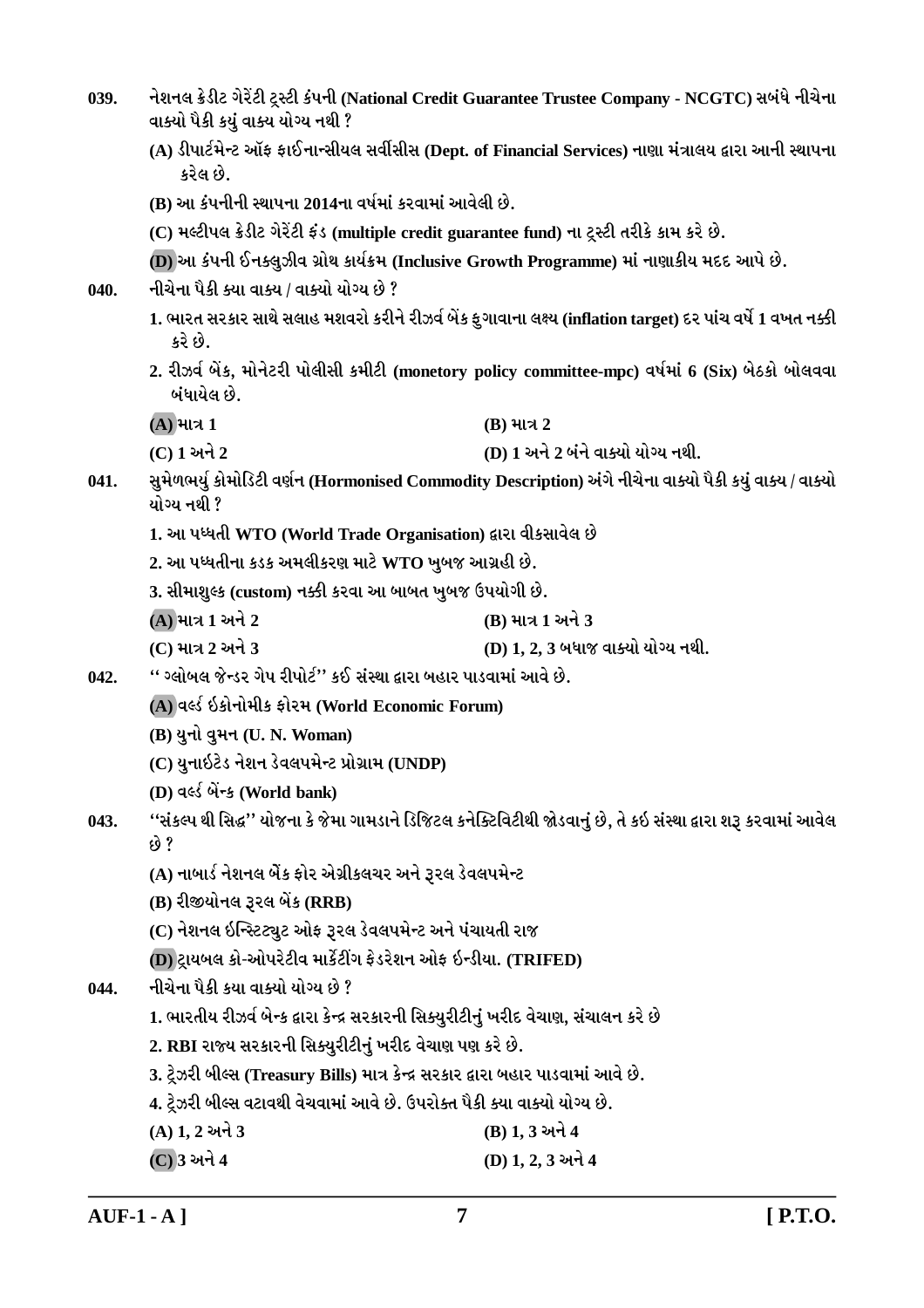| 045. | "બેરોજગારીની જાળ" "Unemployment Trap" એટલે                          |                                                                                                              |  |
|------|---------------------------------------------------------------------|--------------------------------------------------------------------------------------------------------------|--|
|      | (A) મજબુત આર્થિક વૃદ્ધિ છતા રોજગારીમાં વધારો થતો નથી                |                                                                                                              |  |
|      | (B) એવી પરિસ્થિતી જ્યાં બેરોજગાર લોકો શ્રમ કરવા તૈયાર નથી           |                                                                                                              |  |
|      | (C) મોટા ભાગના કામદારો ઓછુ વેતન આપતા અસંગઠિત ક્ષેત્રમાં કાર્યવત હોય |                                                                                                              |  |
|      | (D) નોકરીની સંખ્યા, નોકરી બજારમાં પ્રવેશતા લોકો કરતા ઓછી હોય.       |                                                                                                              |  |
| 046. |                                                                     | નીચેના પૈકી કઇ પંચવર્ષીય યોજનામાં સમવર્તી વૃધ્ધિ ''Inclusive Growth'' ને પ્રાધાન્ય આપવામાં આવેલ હતું ?       |  |
|      | (A) 11મી પંચવર્ષીય યોજના                                            | (B) 10મી પંચવર્ષીય યોજના                                                                                     |  |
|      | (C) 9મી પંચવર્ષીય યોજના                                             | (D) 8મી પંચવર્ષીય યોજના                                                                                      |  |
| 047. |                                                                     | સરકારી અંદાજપત્ર મહેસુલી ખાદ્ય ભરપાઇ કરવા માટે નીચેના પૈકી કોની મદદ લેવાય છે ?                               |  |
|      | 1. ઉધાર- ઋણ મેળવવું (Borrowings)                                    |                                                                                                              |  |
|      | 2. विनिवेश (Disnvestment)                                           |                                                                                                              |  |
|      | 3. પરોક્ષ કરવેરા (Indirect Taxes)                                   |                                                                                                              |  |
|      | 4. કર આવક (Tax Revenue)                                             |                                                                                                              |  |
|      | $(A)$ ી અને 2                                                       | (B) 2 અને 3                                                                                                  |  |
|      | (C) 3 અને 4                                                         | (D) 1, 2, 3 અને 4                                                                                            |  |
| 048. | ચલણનું અવમુલ્યન (Currency Devaluation) એટલે                         |                                                                                                              |  |
|      | (A) વિદેશી વિનિમય બજારમાં ચલણના મુલ્યમાં ધટાડો                      |                                                                                                              |  |
|      | (B) ઊંચો ફૂગાવો                                                     |                                                                                                              |  |
|      | (C) નિકાસની સ્પર્ધાત્મકતા વધારો અને આયાતની કિંમતમાં વધારો           |                                                                                                              |  |
|      | (D) ઉપરોક્ત 1, 2, 3 બધીજ બાબતો.                                     |                                                                                                              |  |
| 049. | બંધારણની કઇ કલમમાં દર્શાવેલ છે.                                     | ''ભારતમાં ગમે તે વ્યવસાય કરવાનો ગમે તે કામકાજ, વેપાર અથવા ધંધો કરવાનો હક્ક રહેશે'' આ જોગવાઇ ભારતના           |  |
|      | (A) કલમ-14                                                          | (B) કલમ - 17                                                                                                 |  |
|      | (C) કલમ - 19                                                        | (D) કલમ - 21                                                                                                 |  |
| 050. |                                                                     | કેન્દ્રીય સતર્કતા આયોગ / કેન્દ્રીય તકેદારી આયોગ (Central Vigilance Commission) બાબતે ક્યા વાક્યો યોગ્ય નથી ? |  |
|      | (A) તે એક સલાહકાર સંસ્થા છે.                                        |                                                                                                              |  |
|      | (B) તે ફોજદારી ફરીયાદ દાખલ કરી શકે છે.                              |                                                                                                              |  |
|      | (C) તે સી.બી.આઈ. ઉપર નિરીક્ષણની સત્તા ધરાવે છે.                     |                                                                                                              |  |
|      | (D) સંસ્થામાં અધ્યક્ષ ઉપરાંત બે વિજિલન્સ કમીશ્નર હોય છે.            |                                                                                                              |  |
| 051. |                                                                     | નેશનલ માયગ્રંટ લેબર પોલીસી (National Migrant Labour Policy) કોના દ્વારા જાહેર કરવાં આવેલ છે?                 |  |
|      | (A) ઇન્ટરનેશનલ ઇન્સ્ટિટ્યુટ ફોર પોપ્યુલેશન સાયન્સ (IIPS)            |                                                                                                              |  |
|      | (B) ઇન્ડીયન સેન્ટર ફોર માયગ્રેશન (Indian Centre for Migration)      |                                                                                                              |  |
|      | (C) નીતિ આયોગ                                                       |                                                                                                              |  |
|      | (D) શ્રમ અને રોજગાર મંત્રાલય                                        |                                                                                                              |  |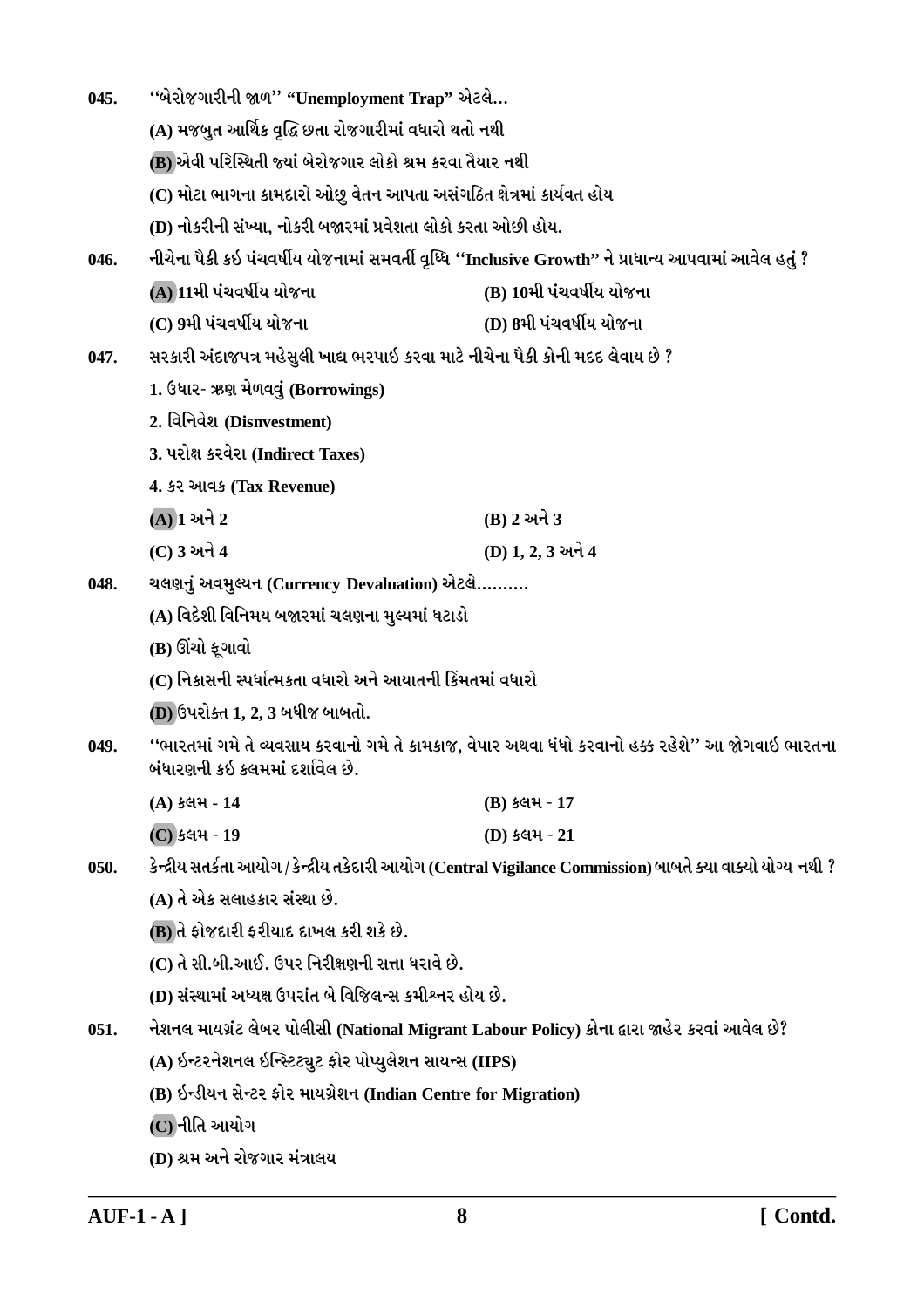નીચેના પૈકી ક્યું વાક્ય યોગ્ય નથી ?  $052.$ 

1. નામ. સર્વોચ્ચ અદાલતના ન્યાયાધીશની નિમણુંક કોલેજીયમ (Collegium) કરે છે.

2. માન. રાષ્ટ્રપતિની મંજૂરી બાદ કાયદા નિષ્ણાંતની નિમણુંક ન્યાયાધીશ તરીકે કરી શકાય છે.

3. માન. ન્યાયાધીશ થવા માટે મહત્તમ વય મર્યાદા 65 વર્ષની છે.

- $(A)$  1  $(C)$  3
- 
- (D) 1.2 અને 3

 $(B)$  2

''પુરૂષ અને સ્ત્રીઓ, બંનેને સરખા કામ માટે સરખો પગાર મળે '' આ બાબતની નીતિ રાજ્ય અખત્યાર કરશે. આ બાબત  $053.$ શામાં દર્શાવેલ છે ?

(A) મૂળભૂત હક્કો.

(B) રાજનીતિના માર્ગદર્શક સિદ્ધાંતો

 $(C)$  આમુખ

(D) ઉપરોક્ત બધીજ બાબતોમાં

નીચેના પૈકી કયા વાક્યો યોગ્ય છે? 054.

- 1. આર્ટીકલ 243 કે (243 K) હેઠળ પંચાયતની તમામ ચૂંટણી કાર્યવાહી કરવાની જવાબદારી રાજ્ય ચૂટણી કમિશનમા નિહિત થાય છે.
- 2. રાજ્ય ચૂંટણી કમિશનરની નિમણુંક માન. રાજ્યપાલશ્રી કરે છે.

3. રાજ્ય ચૂંટણી કમિશનર ઉપરાંત કમિશનમાં બે સભ્યો હોય છે.

- (A) 1, 2, 3 બધાજ વાક્યો યોગ્ય છે. (B) 1 અને 3 વાક્યો યોગ્ય છે.
- (C) 1 અને 2 વાક્યો યોગ્ય છે. (D) 2 અને 3 વાક્યો યોગ્ય છે.

નીચેના વાક્યો ચકાસો :  $0.55.$ 

1. લોકપાલ એક્ટ 2013 હેઠળ કેન્દ્ર કક્ષાએ લોકપાલ અને રાજ્ય કક્ષાએ લોકાયુક્ત હોય છે.

- 2. લોકપાલમાં અધ્યક્ષ ઉપરાંત મહત્તમ આઠ સભ્યો હોય છે
- 3. વડાપ્રધાન સહીત બધાજ જાહેર સેવકોની સામેની કરીયાદની તપાસ. લોકપાલ કરી શકે છે.

4. લોકપાલ માત્ર પોતાની રીતે તપાસ કરી શકે છે અને અન્ય તપાસ એજન્સી પાસેથી અહેવાલ મંગાવી શકતી નથી.

- (A) 1, 2 અને 4 યોગ્ય છે. (B) 1, 3 અને 4 યોગ્ય છે.
- <u>(C) 1. 2 અને 3 યોગ્ય છે.</u> (D) 2, 3 અને 4 યોગ્ય છે.
- અમાઈકસ ક્યરીઈ "Amaicus Curiae" 056.
	- 1. એ નામદાર કોર્ટને મદદરૂપ થવા, કોર્ટ મિત્ર તરીકે કામગીરી કરે છે.
	- 2. અનુભવી અને તટસ્થ વકીલને કોર્ટ મિત્ર તરીકે નીમણુંક આપવામાં આવે છે.
	- 3. ખાસ વિષય માટે નિષ્ણાંત સલાહકાર તરીકે અથવા દાવામાં કોઇ પક્ષ, રજુઆત કરી શકે તેમ ન હોય ત્યારે કોર્ટ મિત્રની નીમણુંક કરવામાં આવે છે.
	- (A) 1 અને 2 યોગ્ય છે. (B) 2 અને 3 યોગ્ય છે. (C) 1 અને 3 યોગ્ય છે. **(D) 1, 2 અને 3 બધાજ યોગ્ય છે.**

નીચેના વાક્યો ચકાસો :  $057.$ 

- 1. જાહેર હિતની અરજી (Public Interest Litigation PIL) એ ભારતના બંધારણની કલમ 226 હેઠળ નામ. હાઈકોંટ અથવા કલમ 32 હેઠળ નામ. સર્વોચ્ચ અદાલતમાં દાખલ કરી શકાય છે.
- 2. આ અરજી માત્ર ''રાજ્ય'' ની સામે દાખલ કરી શકાય છે.
- 3. ખાનગી વ્યક્તિની સામે અરજી દાખલ કરતાં પહેલા તેને નોટીસ આપવી જરૂરી છે અને અદાલતની પુર્વ પરવાનગી કરજીયાત છે.
- (A) 1. 2 અને 3 વાક્યો યોગ્ય છે. (B) 1. અને 3 વાક્યો યોગ્ય છે.
- (D) 2 અને 3 વાક્યો યોગ્ય છે. (C) 1, અને 2 વાક્યો યોગ્ય છે.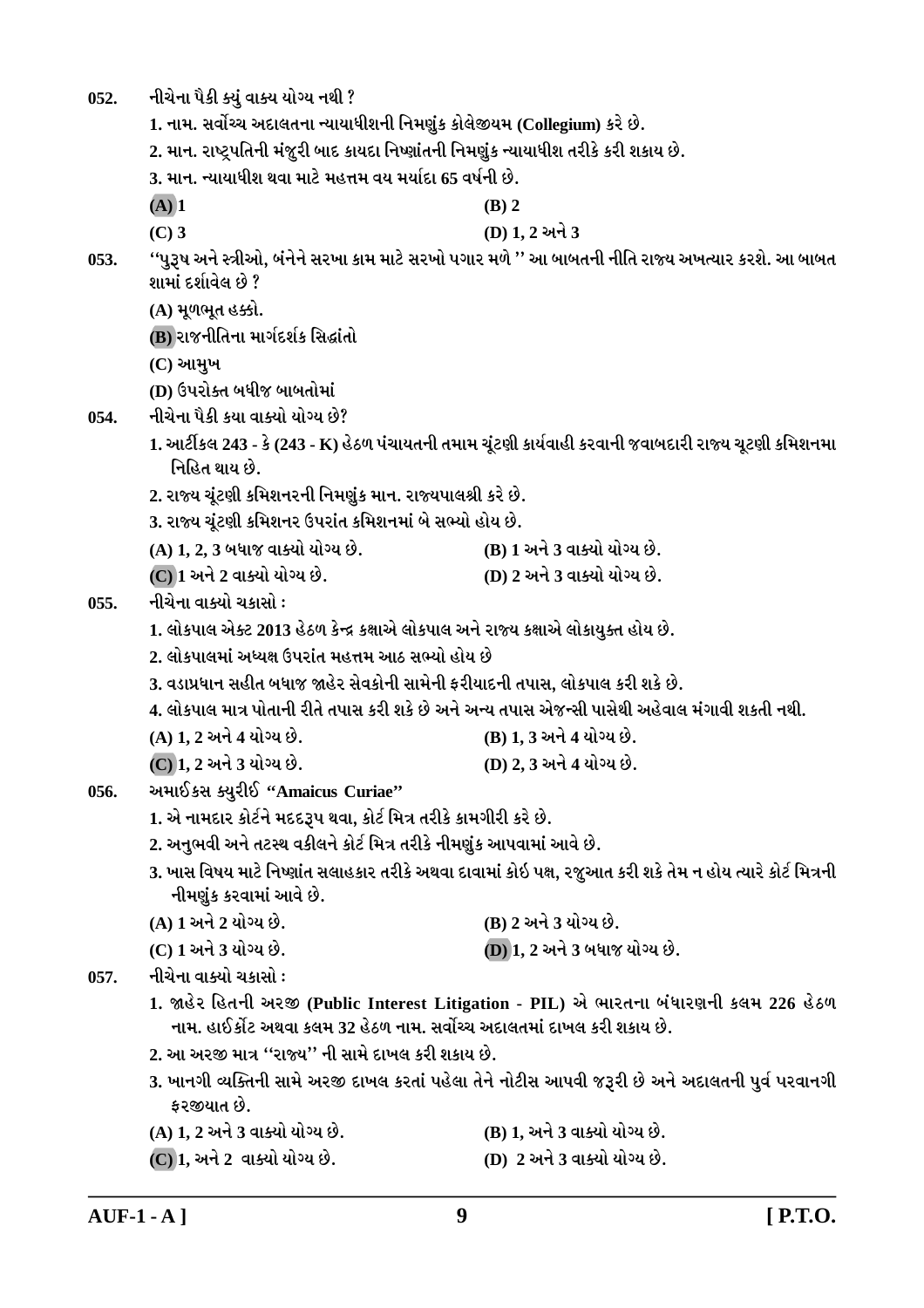058. **નીચેના વાક્યો ચકાસો** :

1. ભારતના બંધારણની કલમ 365, રાજ્યોનું સૌવિધાનિક તંત્ર નિષ્ફળ જાય તો તે સંજોગોમાં રાષ્ટ્રપતિ ઉદધોષણા કરીને રાજ્ય સરકારના તમામ કાર્ય કરવાની સત્તા રાજ્યપાલ અથવા પોતાનામાં નિહિત કરી શકાશે.

2. આ ઉદધોષણા સંસદના બંન્ને ગૃહો સમક્ષ મુકવાની રહે છે, જો ઉદધોષણાની મુદત વધારવામાં ન આવે તો, તેની મુદત <u>12 માસની રહે છે.</u>

**(A) «Úk{ ðkõÞ ÞkuøÞ Au. (B) çkesw ðkõÞ ÞkuøÞ Au.**

**(C) «Úk{ yLku çkesw çktLku ðkõÞku ÞkuøÞ Au. (D) «Úk{ yLku çkesw çktLku ðkõÞku ÞkuøÞ LkÚke.**

- 059. નીચેના પૈકી ક<u>યું</u> વાક્ય યોગ્ય નથી ?
	- **1. {krnríkLkku yrÄfkh yrÄrLkÞ{ 2005 Úke fkÞoðík Au.**
	- <u>2. કાયદાની કલમ '4 ' માં જાહેર સત્તા મંડળોની જવાબદારીઓ દર્શાવેલ છે.</u>
	- 3. કલમ 8 માં માહિતી જાહેર કરવામાંથી મુક્તિ અંગેની જોગવાઇઓ કરેલ છે.

**4. ''fuLÿeÞ {krníke Ãkt[Lke h[Lkk'' ytøkuLke òuøkðkR yu f÷{ - 15 {kt Ëþkoðu÷ Au WÃkhkuõík Ãkife õÞk ðkõÞku ÞkuøÞ LkÚke**

- **(A) 4 (B) 3**
- **(C) 2 (D) 1**
- 060. નીચેના વાક્યો ચકાસો.
	- 1. ભારતના સંવિધાનમાં શિક્ષણના હક્ક અંગેની જોગવાઇ કલમ 21 A અંર્તગત કરવામાં આવેલી છે.
	- <u>2. આ જોગવાઇ હેઠળ 6 થી 14 વર્ષના બાળકોને મકત અને કરજીયાત શિક્ષણ આપવાની જોગવાઇ છે.</u>
	- 3. આ જોગવાઇના અમલ માટે કેન્દ્ર અને રાજ્ય સરકારે ખર્ચ ભોગવવાનું રહે છે.
	- **(A) 1 yLku 2 ðkõÞku ÞkuøÞ Au. (B) 2 yLku 3 ðkõÞku ÞkuøÞ Au.**
	- **(C) 1, 2 yLku 3 ðkõÞku ÞkuøÞ Au. (D) 1 yLku 3 ðkõÞku ÞkuøÞ Au.**

## 061. **નીચેના વાક્યો ચક્રા**સો.

- 1. ભારતના બંધારણની કલમ 280 મુજબ માન. રાષ્ટ્રપતિ નાણા આયોગની રચના કરે છે.
- **2. ykÞkuøk{kt yæÞûk WÃkhktík {n¥k{ [kh (4) MkÇÞku nkuR þfu Au.**
- **3. ©e yuLk. fu Mkª½ 14{kt Lkkýk ykÞkuøkLkk yæÞûk níkkt. yíÞkh MkwÄe 14 ykÞkuøkLke h[Lkk ÚkÞu÷ Au.**
- 4. આયોગની ભલામણોને કારણે કર્ણાટક, કેરળ જેવા રાજ્યોની આવક ઘટશે જ્યારે મહારાષ્ટ, રાજસ્થાન, બિહારની <u>આવક વધશે.</u>
- **(A) 1, 2, 3 yLku 4 ÞkuøÞ Au. (B) 1, 2, yLku 3 ÞkuøÞ Au.**
- **(C) 1, 3 yLku 4 ÞkuøÞ Au. (D) 1, 2 yLku 4 ÞkuøÞ Au.**

062. **નીચેના વાક્યો ચકા**સો.

- 1. ભારતના સંવિધાનમાં ભાગ 9માં પંચાયતો અંગે જોગવાઇ કરેલ છે.
- **2. MktrðÄkLk{kt 73{kt MkwÄkhkLku fkhýu Ãkt[kÞíkLku ¾kMk Mk¥kkyku {¤u÷ Au.**
- **3. Ãkt[kÞíkLke Mk¥kkyku yLku Vhòu çktÄkhýLke f÷{ 243-s (243-G){kt Ëþkoðu÷ Au.**
- **4. Ãkt[kÞíkkuLke Mkth[Lkk, f÷{ 243 øk (243 C) òuøkðkR Lku æÞkLku ÷ELku fhðk{kt ykðu Au.**
- **(A) 1, 2 yLku 3 ÞkuøÞ Au. (B) 1, 2 yLku 4 ÞkuøÞ Au.**
- **(C) 2, 3 yLku 4 ÞkuøÞ Au. (D) 1, 2, 3 yLku 4 ÞkuøÞ Au.**
- **063. 8, 12, 16 yLku 20 ðzu ¼køke þfkÞ yLku Ãkkt[ (5) þu»k (Remainder) hnu íkuðe MkkiÚke LkkLke MktÏÞk fR Au ?**
	- **(A) 240 (B) 245**
	- **(C) 265 (D) 235**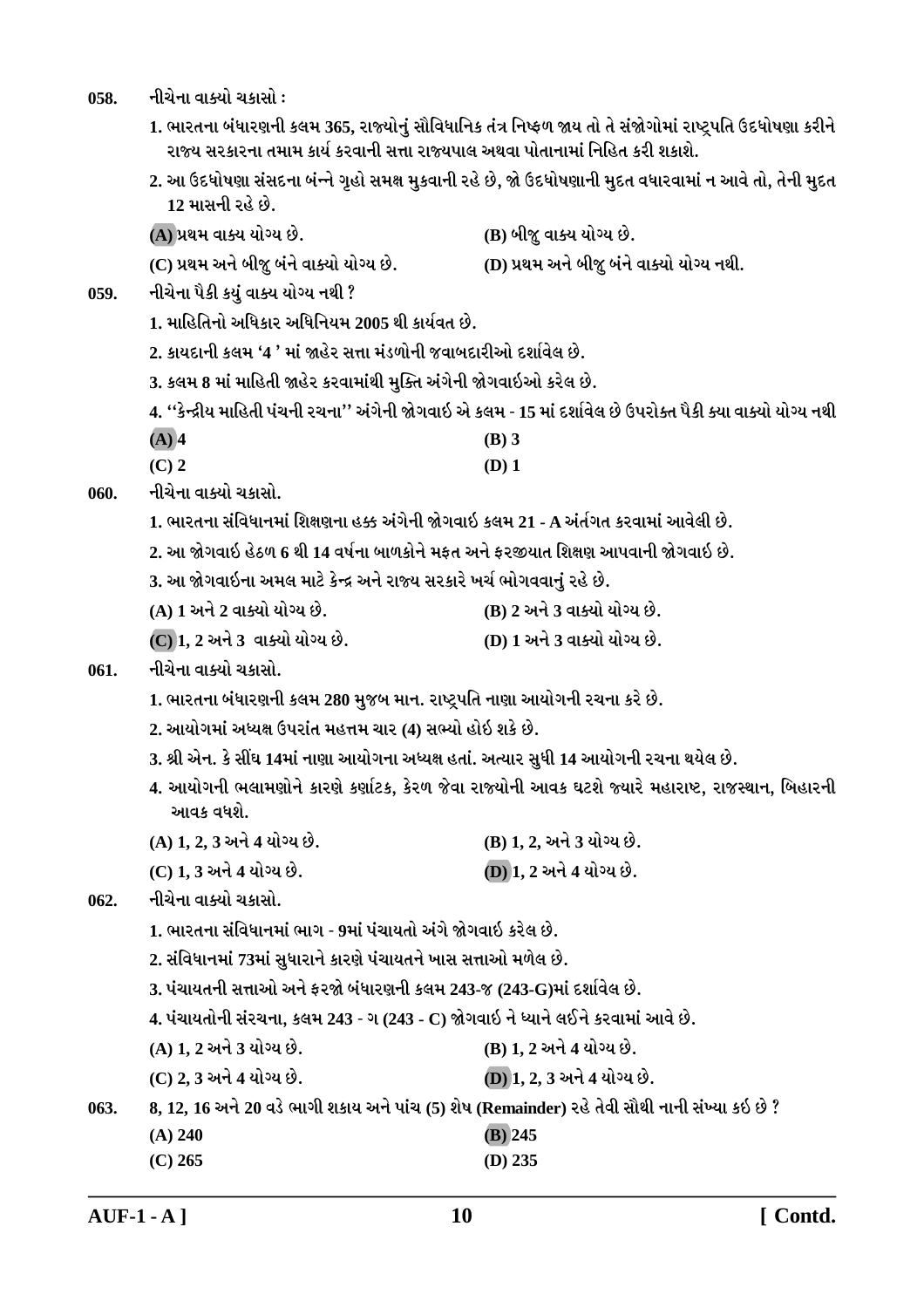| 064. | કેટલી હશે ?                                                                                   | ત્રણ વ્યક્તિઓની સરેરાશ ઉમર 45 વર્ષ છે. જો તેઓની ઉમર 3:5:7 ના પ્રમાણમાં હોય તો સૌથી જુવાન વ્યક્તિની ઉમર                                                                                                                |
|------|-----------------------------------------------------------------------------------------------|-----------------------------------------------------------------------------------------------------------------------------------------------------------------------------------------------------------------------|
|      | $(A)$ 63 વર્ષ                                                                                 | $(B)$ 45 વર્ષ                                                                                                                                                                                                         |
|      | $(C)$ 27 વર્ષ                                                                                 | (D) 15 વર્ષ                                                                                                                                                                                                           |
| 065. | 20, 25, 30  140 સુધીમાં કુલ કેટલી સંખ્યાઓ હશે ?                                               |                                                                                                                                                                                                                       |
|      | $(A)$ 22                                                                                      | $(B)$ 23                                                                                                                                                                                                              |
|      | $(C)$ 24                                                                                      | $(D)$ 25                                                                                                                                                                                                              |
| 066. | વેચી હશે ?                                                                                    | દુકાનદાર રૂા. 2850 માં સાયકલ વેચે છે તો તેને 14% નફો થાય છે. જો તેને 8% નફો મળે તો તેણે સાયકલ કેટલામા                                                                                                                 |
|      | $(A)$ $\xi$ l. 3000                                                                           | $(B)$ $\mathfrak{Z}$ l. 2800                                                                                                                                                                                          |
|      | $(C)$ રૂા. 2700                                                                               | (D) $31.2600$                                                                                                                                                                                                         |
| 067. | આ કામ B એકલો કેટલા દિવસમાં પૂર્ણ કરશે.                                                        | $\bf A$ અને $\bf B$ મળીને એક કામ 18 દિવસમાં, $\bf A$ અને $\bf C$ 12 દિવસમાં અને $\bf B$ અને $\bf C$ મળીને 9 દિવસમાં કામ પૂર્ણ કરે છે.                                                                                 |
|      | (A) 48 દિવસ                                                                                   | (B) 36 દિવસ                                                                                                                                                                                                           |
|      | (C) 24 દિવસ                                                                                   | (D) 18 દિવસ                                                                                                                                                                                                           |
| 068. | ઝુ (ZOO)માં કેટલા હરણ હશે ?                                                                   | એક ઝુ (ZOO)માં હરણ અને બતકો છે કુલ માથાઓની સંખ્યા. 180 અને પગની સંખ્યા 448 થાય છે. આ સંજોગોમાં                                                                                                                        |
|      | $(A)$ 136                                                                                     | $(B)$ 68                                                                                                                                                                                                              |
|      | $(C)$ 44                                                                                      | $(D)$ 32                                                                                                                                                                                                              |
| 069. | રૂા. નફો મળશે ?                                                                               | કમલ રૂા. 90,000 ની મુડી રોકીને ધંધો શરૂ કરે છે, પાંચ માસ બાદ મહેશ રૂા. 80,000 રોકીને ધંધામાં જોડાય છે. વર્ષનાં<br>અંતમાં રૂા. 69700 નફો થાય છે અને નફો મુડીના રોકાણના પ્રમાણમાં વહેચવાનો છે. આ સંજોગોમાં મહેશને કેટલા |
|      | $(A)$ $\gtrsim$ 1. 23,800                                                                     | $(B)$ $\lambda$ l. 23,000                                                                                                                                                                                             |
|      | $(C)$ $\mathfrak{Z}$ l. 22,800                                                                | (D) $31.22,600$                                                                                                                                                                                                       |
| 070. | નીચેના પૈકી કઇ સંખ્યા યોગ્ય નથી ?                                                             |                                                                                                                                                                                                                       |
|      | 41, 43, 47, 53, 61, 71, 73, 81                                                                |                                                                                                                                                                                                                       |
|      | (A) 61                                                                                        | $(B)$ 71                                                                                                                                                                                                              |
|      | (C) 73                                                                                        | $(D)$ 81                                                                                                                                                                                                              |
| 071. | થશે ?                                                                                         | એક સંખ્યાના એક ત્રિતીયાંશ (1/3) ના એક ચતુર્થાંશ (1/4) બરાબર 15 થાય છે. આ સંખ્યાના ત્રણ દશાંશ (3/10) કેટલા                                                                                                             |
|      | (A) 36                                                                                        | $(B)$ 54                                                                                                                                                                                                              |
|      | $(C)$ 72                                                                                      | $(D)$ 600                                                                                                                                                                                                             |
| 072. | સીક્કાઓનો મુલ્ય ગુણોત્તર (Respective value) 13:11 છે આ સંજોગોમાં 1 રૂા. ના કેટલા સીક્કા હશે ? | એક ડબ્બામાં 1 રૂા. અને પચાસ પૈસા (50 Paisa) ના સીક્કા છે. કુલ સીક્કા 280 છે અને 1 રૂા. અને પચ્ચાસ પૈસાના                                                                                                              |
|      | $(A)$ 65                                                                                      | $(B)$ 66                                                                                                                                                                                                              |
|      | $(C)$ 78                                                                                      | $(D)$ 91                                                                                                                                                                                                              |
| 073. | નીચેના પૈકી કઇ સંખ્યા યોગ્ય નથી ?                                                             |                                                                                                                                                                                                                       |
|      | $(A)$ 626                                                                                     | (B) 841                                                                                                                                                                                                               |
|      | $(C)$ 962                                                                                     | $(D)$ 1090                                                                                                                                                                                                            |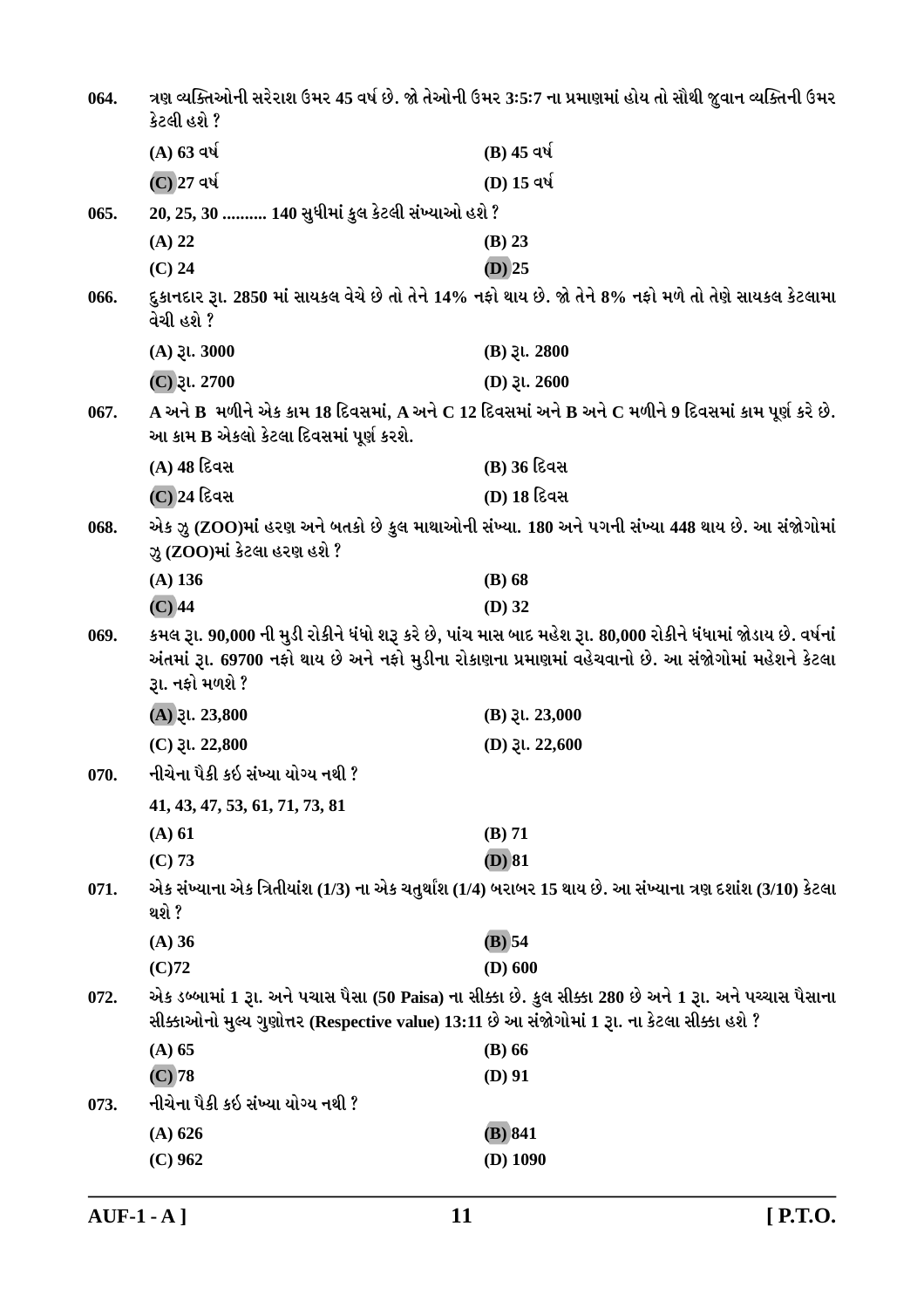|      | $(A)$ 91                |                            |                |  |                                               |                                                                            | $(B)$ 81                     |                         |                                                                                                       |  |
|------|-------------------------|----------------------------|----------------|--|-----------------------------------------------|----------------------------------------------------------------------------|------------------------------|-------------------------|-------------------------------------------------------------------------------------------------------|--|
|      | $(C)$ 42                |                            |                |  |                                               |                                                                            | $(D)$ 34                     |                         |                                                                                                       |  |
| 075. |                         |                            |                |  |                                               | નીચેના શબ્દોને અર્થપૂર્ણ ક્રમ (Meaningful Sequence) માં ગોઠવો.             |                              |                         |                                                                                                       |  |
|      |                         |                            |                |  | $1.$ ચાવી - Key 2. દરવાજો - Door              |                                                                            | 3. તાળુ - Lock 4. રૂમ - Room |                         |                                                                                                       |  |
|      | $(A)$ 3, 2, 4, 1        |                            |                |  |                                               |                                                                            |                              | $(B)$ 1, 3, 2, 4        |                                                                                                       |  |
|      | $(C)$ 4, 3, 2, 1        |                            |                |  |                                               |                                                                            |                              | $(D)$ 2, 4, 3, 1        |                                                                                                       |  |
| 076. | …?…ની જગ્યાએ શું આવશે ? |                            |                |  |                                               |                                                                            |                              |                         |                                                                                                       |  |
|      |                         |                            |                |  |                                               |                                                                            |                              |                         |                                                                                                       |  |
|      | $\mathbf A$             | D                          | G              |  |                                               |                                                                            |                              |                         |                                                                                                       |  |
|      | D                       | I                          | N              |  |                                               |                                                                            |                              |                         |                                                                                                       |  |
|      | $\mathbf I$             | ${\bf P}$                  | $\ddot{\cdot}$ |  |                                               |                                                                            |                              |                         |                                                                                                       |  |
|      | $(A)$ V                 |                            |                |  |                                               |                                                                            | (B) X                        |                         |                                                                                                       |  |
|      | $(C)$ W                 |                            |                |  |                                               |                                                                            | (D) Y                        |                         |                                                                                                       |  |
| 077. | …?…ની જગ્યાએ શું આવશે ? |                            |                |  |                                               |                                                                            |                              |                         |                                                                                                       |  |
|      |                         |                            |                |  |                                               |                                                                            |                              |                         |                                                                                                       |  |
|      | 56                      | 65                         | 78             |  |                                               |                                                                            |                              |                         |                                                                                                       |  |
|      | 12                      | $\ddot{\mathbf{c}}$        | 30             |  |                                               |                                                                            |                              |                         |                                                                                                       |  |
|      | 44                      | 14                         | 48             |  |                                               |                                                                            |                              |                         |                                                                                                       |  |
|      | (A) 51                  |                            |                |  |                                               |                                                                            | $(B)$ 16                     |                         |                                                                                                       |  |
|      | $(C)$ 62                |                            |                |  |                                               |                                                                            | $(D)$ 44                     |                         |                                                                                                       |  |
| 078. |                         |                            |                |  |                                               |                                                                            |                              |                         | એક લાઇનમાં રમણ પહેલેથી ''7 મો'' અને આખરેથી ''14''મો છે. આ સંજોગોમાં લાઇનમાં  કેટલા બાળકો હશે ?        |  |
|      | (A) 18                  |                            |                |  |                                               |                                                                            | $(B)$ 19                     |                         |                                                                                                       |  |
|      | $(C)$ 20                |                            |                |  |                                               |                                                                            | $(D)$ 21                     |                         |                                                                                                       |  |
| 079. |                         |                            |                |  |                                               |                                                                            |                              |                         | ''અજાણ્યા ડ્રોનને એરીયલ લેસર વેપનથી તોડી પાડવાની પ્રક્રિયા'' સૌથી પ્રથમ ક્યા દેશ દ્વારા શરૂ કરેલ છે ? |  |
|      | (A) ઇઝરાયેલ (Israel)    |                            |                |  |                                               |                                                                            |                              | $(B)$ ચીન (China)       |                                                                                                       |  |
|      | $(C)$ રશીયા (Russia)    |                            |                |  |                                               |                                                                            |                              | $(D)$ અમેરીકા $(U.S.A)$ |                                                                                                       |  |
| 080. |                         |                            |                |  |                                               | મધુ ક્રાંતી પોર્ટલ (Madhu Kranti Portal) કોના દ્વારા શરૂ કરવામાં આવેલ છે ? |                              |                         |                                                                                                       |  |
|      |                         | (A) નીતિ આયોગ (Niti Aayog) |                |  |                                               |                                                                            |                              |                         |                                                                                                       |  |
|      |                         |                            |                |  | (B) સેન્ટ્રલ સીલ્ક બોર્ડ (Central Silk Board) |                                                                            |                              |                         |                                                                                                       |  |
|      |                         |                            |                |  |                                               |                                                                            |                              |                         | (C) ખાદી અને વીલેજ ઇન્ડસ્ટ્રીઝ કમિશન (Khadi & Vilage Industries Commission)                           |  |
|      |                         |                            |                |  |                                               | (D) નેશનલ મધમાખી બોર્ડ (National Bee Board)                                |                              |                         |                                                                                                       |  |
| 081. |                         |                            |                |  |                                               | પુજા રાની બોહરા (Pooja Rani Bohra) કઇ રમત સાથે સંકળાયેલ છે ?               |                              |                         |                                                                                                       |  |
|      | (A) ટેબલ ટેનીસ          |                            |                |  |                                               |                                                                            |                              | (B) મુષ્ટિયુધ્ધ         |                                                                                                       |  |

6, 11, 21, 36, 56, .......... ખાલી જગ્યા પુરો

074.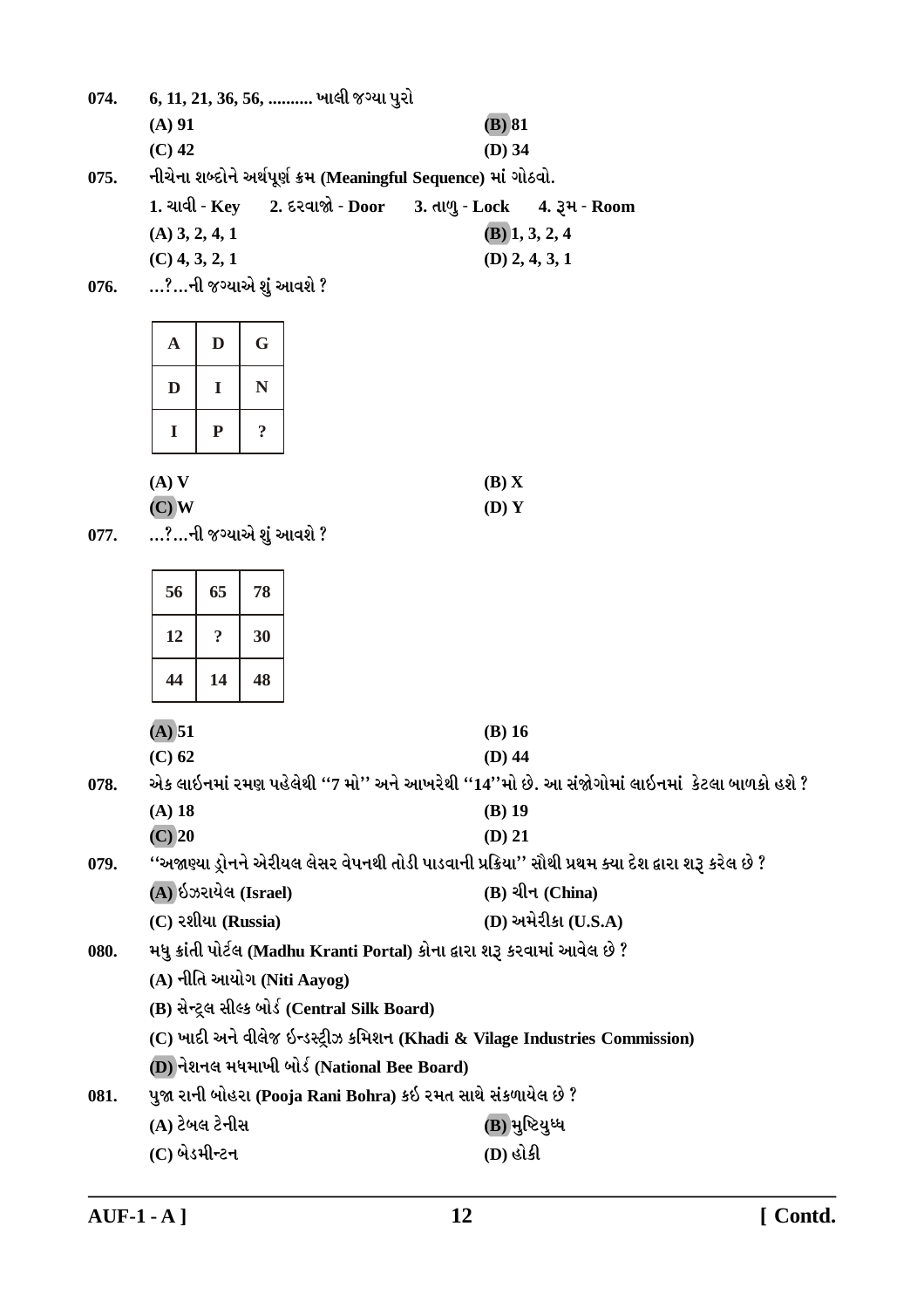| 082. | એશીયામાં સૌથી લાંબા હાઈ સ્પીડ ટ્રેક (high speed track)નું ઉદ્ઘાટન હાલમાં કયા શહેરમાં થયેલ છે ? |                                                                                                            |
|------|------------------------------------------------------------------------------------------------|------------------------------------------------------------------------------------------------------------|
|      | (A) આગરા                                                                                       | $(B)$ પુણે                                                                                                 |
|      | (C) હૈદરાબાદ                                                                                   | (D) ઇન્દોર                                                                                                 |
| 083. | સ્થળે છે ?                                                                                     | ગ્લોબલ સાયબર સીક્યોરીટી ઈન્ડેકસ - 2020 (Global Cyber Security Index - 2020)ના અહેવાલમાં ભારત કયા           |
|      | $(A)$ 37                                                                                       | $(B)$ 10                                                                                                   |
|      | $(C)$ 52                                                                                       | $(D)$ 20                                                                                                   |
| 084. |                                                                                                | ડીલીમીટેશન કમિશન (Delimitation Commission) નીચેના પૈકી ક્યા રાજ્ય/કેન્દ્રશાસીત પ્રદેશની મુલાકાત લેનાર છે ? |
|      | (A) અરૂણાચલ પ્રદેશ                                                                             | (B) સિક્કિમ                                                                                                |
|      | (C) જમ્મુ અને કાશ્મિર                                                                          | (D) કેરલ                                                                                                   |
| 085. | મોડેલથી કેટલા રાજ્યોને લાભ થનાર છે ?                                                           | સુધારેલ ભારત નેટ અમલીકરણ સ્ટ્રેટેજી (Revised Implemention Strategy of Bharat Net)ને કારણે PPP              |
|      | $(A)$ 15                                                                                       | $(B)$ 16                                                                                                   |
|      | $(C)$ 17                                                                                       | $(D)$ 18                                                                                                   |
| 086. | hospital model in India) અહેવાલ બહાર પાડેલ છે ?                                                | નીચેના પૈકી કઈ સંસ્થાએ સ્ટડી ઓન નોટ ફોર પ્રોફીટ હોસ્પીટલ મોડલ ઈન ઈન્ડીયા (Study on the not for profit      |
|      | (A) નીતિ આયોગ (Niti Aayog)                                                                     | (B) એઈમ્સ (AIIMS)                                                                                          |
|      | $(C)$ આઈ.સી.એમ.આર $(ICMR)$                                                                     | (D) આઈ.એમ.એ (IMA)                                                                                          |
| 087. |                                                                                                | હાલમાં જેઓને જુલાઈ 2022 સુધી પુનઃનિમણુક આપવામાં આવેલ છે તે એર્ટની જનરલ (Attorney General) કોણ છે ?         |
|      | (A) શ્રી પ્રશાંત ભુષણ                                                                          | (B) શ્રી કે. કે. વેણુગોપાલ                                                                                 |
|      | (C) શ્રી મુકુલ રોસ્તગી                                                                         | (D) શ્રી શરદ અરવીંદ મહાજન                                                                                  |
| 088. | દર વર્ષે ''નેશનલ ડોક્ટર ડે'' ક્યારે ઉજવાય છે ?                                                 |                                                                                                            |
|      | (A) 30 % +1                                                                                    | (B)] જુલાઇ                                                                                                 |
|      | $(C)$ 2 જુલાઈ                                                                                  | (D) 3 જુલાઈ                                                                                                |
| 089. | નીચેના પૈકી ક્યો ગેસ ''ગ્રીન હાઉસ ગેસ'' નથી.                                                   |                                                                                                            |
|      | (A) મીથેન (Mithane)                                                                            | (B) નાયટ્રસ ઓકસાઈડ (Nirtrous Oxide)                                                                        |
|      | (C) કાર્બન ઑક્સાઈડ (Carbon oxide)                                                              | (D) હાઈડ્રોડન અને નાઈટ્રોજન (Hydrogen & Nitrogen)                                                          |
| 090. | ન્યુટ્રિનો (Neutrinos) સબંધીત નીચેના પૈકી કયા વાક્યો યોગ્ય છે ?                                |                                                                                                            |
|      | 1. ફોટોન (Photons) પછી બીજા ક્રમે તેની ઉપલબ્ધી છે.                                             |                                                                                                            |
|      | 2. તેઓ કોઈ ચાર્જ (charge) નુ વહન કરતા નથી.                                                     |                                                                                                            |
|      | 3. તે કોઈ બાબત સાથે ક્રિયાપ્રતિક્રિયા (interact) કરતા નથી.                                     |                                                                                                            |
|      | (A) 1 અને 2                                                                                    | (B) 2 અને 3                                                                                                |
|      | (C) 1 અને 3                                                                                    | (D) 1, 2 અને 3                                                                                             |
| 091. | આવે છે ?                                                                                       | ભારત મોસમ વિભાગ (Indian Meteorological Dept. - IMD) દ્વારા હીટ વેવ (Heat wave) ક્યારે માનવામાં             |
|      | (A) સપાટ મેદાનમાં ગરમી 40° $\text{C}$ અથવા વધારે હોય ત્યારે                                    |                                                                                                            |
|      | (B) દરીયા કિનારે ગરમી 37° C અથવા વધારે હોય ત્યારે                                              |                                                                                                            |
|      | $(C)$ પર્વતીય વિસ્તારોમાં 30° $C$ અથવા વધારે હોય ત્યારે                                        |                                                                                                            |
|      | (D) ઉપરોક્ત બધીજ બાબતો મુજબ ગરમી હોય ત્યારે                                                    |                                                                                                            |
|      |                                                                                                |                                                                                                            |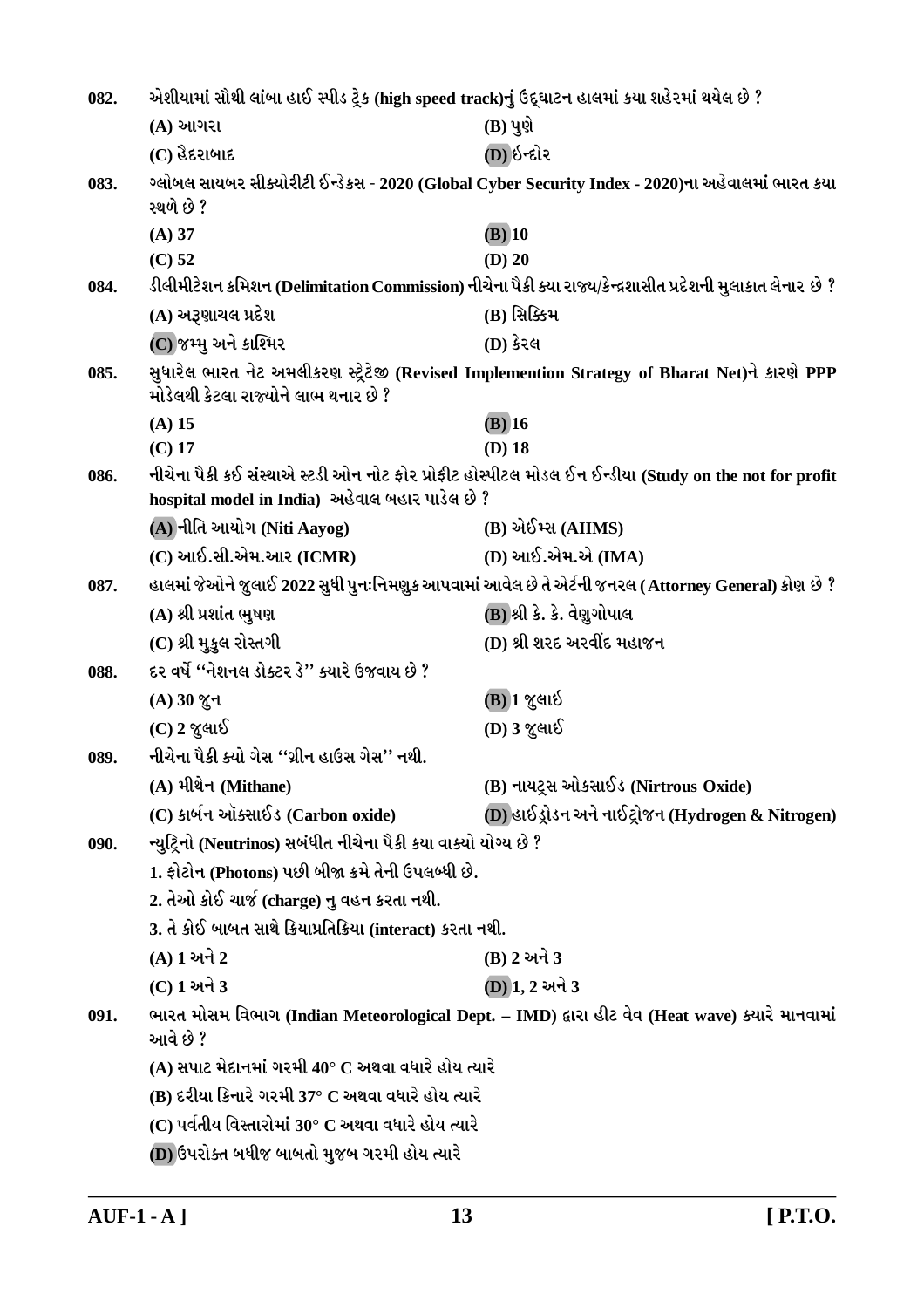| 092. | "ELSA-D" હાલમાં છાપામાં આવેલ છે. તે શું છે ?                                                 |                                                                                                     |
|------|----------------------------------------------------------------------------------------------|-----------------------------------------------------------------------------------------------------|
|      | (A) ભારતનું સેટેલાઈટ નેવીગેશન સીસ્ટમ                                                         |                                                                                                     |
|      | (B) નેશનલ હાઈવેનું સલામતી ચકાસવાનું સાધન                                                     |                                                                                                     |
|      | (C) થર્મોન્યુક્લીયર શસ્ત્ર પદ્ધતી (Thermonuclear weapon system)                              |                                                                                                     |
|      | (D) સ્પેસ ડેબ્રિસ રીમુવલ સીસ્ટમ (Space debris removal system)                                |                                                                                                     |
| 093. | નેનો સ્નીફર (Nano sniffer) બાબતે નીચેના પૈકી કઈ બાબતો યોગ્ય છે ?                             |                                                                                                     |
|      | 1. આ માઈક્રોસેન્સર આધારિત વિસ્ફોટક ટ્રેસ ડિટેક્ટર (Explosive trace detector) છે.             |                                                                                                     |
|      | 2. વિસ્ફોટક સામગ્રી 10 સેકંડ કરતા ઓછા સમયમાં શોધી શકે છે.                                    |                                                                                                     |
|      | 3. ડીફેન્સ રીસર્ચ એન્ડ ડેવપલમેન્ટ ઓર્ગેનાઈઝેશન (DRDO) દ્વારા આને વિકસાવવામાં આવેલ છે.        |                                                                                                     |
|      | $(A)$ ી અને 2                                                                                | (B) 2 અને 3                                                                                         |
|      | (C) 1 અને 3                                                                                  | (D) 1, 2 અને 3                                                                                      |
| 094. | ફટકડા ફોડતી વખતે લીલા રંગની જ્યોત (the green flame) કયા પદાર્થને કારણે થાય છે ?              |                                                                                                     |
|      | (A) સોડીયમ (Sodium)                                                                          | (B) બેરીયમ (Barium)                                                                                 |
|      | (C) મરક્યુરી (Mercury)                                                                       | (D) પોટાશીયમ (Potassium)                                                                            |
| 095. | માર્શ ગૅસ (Marsh Gas) એ                                                                      |                                                                                                     |
|      | (A) નાઈટ્રોજન (Nitrogen)                                                                     | (B) ઈથેન (Ethane)                                                                                   |
|      | (C) મીથેન (Methane)                                                                          | (D) હાઈડ્રોજન (Hydrogen)                                                                            |
| 096. | છે, તે નીચેના પૈકી કઈ વસ્તુમાં વપરાય છે ?                                                    | ક્લોરોફ્લોરોકાર્બન્સ (Chlorofluorocarbon – FC) ના ઉત્પાદન માટે ભારતમાં બંદી (banned) મુકવામાં આવેલી |
|      | (A) ટેલીવીઝન (Television)                                                                    | (B) रेड़ि ४२२२ (Refrigerator)                                                                       |
|      | (C) ટ્યુબ લાઈટ (Tube light)                                                                  | (D) રાંધણ ગેંસ (Cooking Gas)                                                                        |
| 097. |                                                                                              | ફેથોમ (Fathom) એ ………. માપવાનું માધ્યમ છે અને એક (1) ફેથોમ (Fathom) એટલે ………. મીટર થાય છે.           |
|      | (A) આવાજ (Sound), 2.83 મીટર                                                                  | <b>(B)</b> ઊંડાઈ (Depth), 1.83 મીટર                                                                 |
|      | (C) આર્વતન (Frequency), 1.30 મીટર                                                            | (D) અંતર (Distance), 2.87 મીટર                                                                      |
| 098. | એક (1) કિલોમીટર બરાબર કેટલા માઈલ (Mile) થાય ?                                                |                                                                                                     |
|      | $(A)$ 0.84                                                                                   | $(B)$ 0.53                                                                                          |
|      | $(C)$ 1.60                                                                                   | $(D)$ 0.62                                                                                          |
| 099. | ઈન્ટરનેટ (Internet) અને ઈન્ટ્રાનેટ (Intranet) વચ્ચે શું ફેર છે ?                             |                                                                                                     |
|      | (A) ઈન્ટરનેટ જાહેર લોકો માટે છે, ઈન્ટ્રાનેટ ચોક્કસ વિસ્તારના ચોક્કસ લોકો માટે છે.            |                                                                                                     |
|      | (B) ઈન્ટરનેટ, ઈન્ટ્રાનેટ કરતા વધારે સલામત છે.                                                |                                                                                                     |
|      | (C) માત્ર ઈન્ટરનેટ ઉપર અંકુશ શક્ય છે.                                                        |                                                                                                     |
|      | (D) ઉપરોક્ત પૈકી એક પણ લાગું પડતું નથી.                                                      |                                                                                                     |
| 100. | રેઝિસ્ટર રંગ કોડ (resistor color code) પ્રમાણે ભુરા રંગ (Blue)ને કેટલા અંક (Number) આપે છે ? |                                                                                                     |
|      | $(A)$ 1                                                                                      | $(B)$ 2                                                                                             |
|      | $(C)$ 4                                                                                      | $(D)$ 6                                                                                             |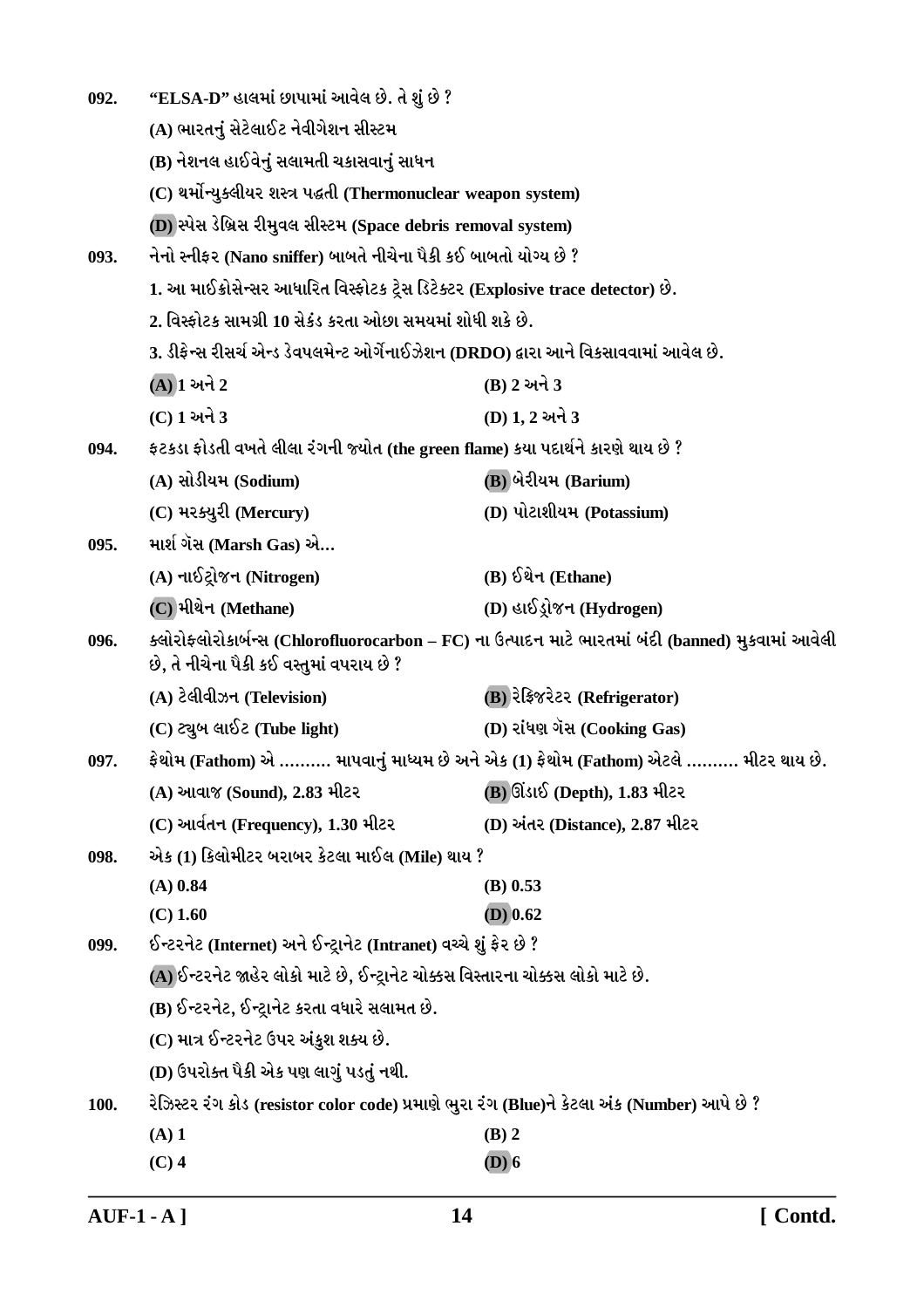'સમી સાંજનો ઢોલ ઢબુકતો જાન ઊઘલતી મ્હાલે  $101.$ કેસરિયો સાફો ઘરનું ફળિયું લઇ ચાલે…. અહીં 'કેસરિયાળો સાફો' શબ્દનો અર્થ થાય …. (A) કેસરી રંગની પાઘડી (B) વરરાજા (D) કેસરી રંગનો સાકો (C) કેસરી રંગની ખેસ

આપેલા ગદ્યખંડને આધારે પ્રશ્નક્રમાંક 102 થી 105 ના સાચા ઉત્તર આપો.  $\bigstar$ 

> 'વ્યાયામને બદલે ફરવાનું રાખ્યું તેથી શરીરને વ્યાયામ ન કરાવ્યાની ભૂલને સારૂ કદાચ મારે સજા નથી ભોગવવી પડી, પણ બીજી એક ભૂલની સજા હું આજ લગી ભોગવી રહ્યો છું. ભણતરમાં અક્ષર સારા લખવાની જરૂર નથી એવો ખોટો ખ્યાલ મારામાં ક્યાંથી આવ્યો એ હું જાણતો નથી. પણ છેક વિલાયત જતાં લગી એ રહ્યો. પછી અને મુખ્યત્વે કરીને દક્ષિણ આફ્રિકા, જ્યાં વકીલોના અને દક્ષિણ આફ્રિકામાં જન્મેલા ને ભણેલા નવયુવકોના મોતીના દાણા જેવા અક્ષરો જોયા ત્યારે, હુ લજવાયો ને પસ્તાયો. મે જોયું કે નઠારા અક્ષર એ અધુરી કેળવણીની નિશાની ગણાવી જોઇએ. મેં મારા અક્ષર પાછળથી સુધારવા પ્રયત્ન કર્યો, પણ પાકે ઘડે કંઇ કાંઠા ચડે? જુવાનીમાં જેની મેં અવગણના કરી તે હું આજ લગી નથી જ કરી શક્યો. દરેક નવયુવક અને યુવતી મારા દાખલાથી ચેતે ને સમજે કે સારા અક્ષર એ વિદ્યાનું આવશ્યક અંગ છે. સારા અક્ષર શીખવાને સારૂ ચિત્રકળા આવશ્યક છે. હું તો એવા અભિપ્રાય ઉપર પહોંચ્યો છું કે બાળકોને ચિત્રકળા પ્રથમ શીખવવી જોઇએ. જેમ પક્ષીઓ, વસ્તુઓ વગેરેને જોઇ બાળક તેને યાદ રાખી સહેજ ઓળખે છે તેમ જ અક્ષર ઓળખતાં શીખે, ને જ્યારે ચિત્રકળા શીખી ચિત્રો વગેરે કાઢતાં શીખે ત્યારે અક્ષર કાઢતાં શીખે તો તેના અક્ષર છાપેલ જેવા થાય

> > -'સત્યના પ્રયોગો અથવા આત્મકથા' માંથી

'નઠારા અક્ષર એ અધૂરી કેળવણીની નિશાની ગણાવી જોઇએ' — વિધાનનું વિરોધી અર્થવાળું કયું વિધાન ગદ્યખંડમાં પ્રયોજાયું 102.  $69.8$ 

(A) સારા અક્ષર શીખવાને સારૂ ચિત્રકળા આવશ્યક છે.

(B) ભણતરમાં અક્ષર સારા રાખવાની જરૂર નથી

(C) સારા અક્ષર એ વિદ્યાનું આવશ્યક અંગ છે.

(D) જ્યારે ચિત્રકળા શીખી ચિત્રો વગેરે કાઢતાં શીખે ત્યારે અક્ષર કાઢતાં શીખે.

'પાકે ઘડે કંઇ કાંઠા ચડે ?' - આ કહેવતોનો સાચો અર્થ થાય…..  $103.$ 

(A) ઘડો પાકી જાય પછી એની ઉપર કાંઠો ન ચડે.

(B) ઘડો તૈયાર થાય કે તરત તેની ઉપર કાંઠો ચડાવવામાં આવે તો જ ચડે.

(C) કાચો ઘડો પાકે નહીં ત્યાં સુધી પાકો કાંઠો ન ચડે.

(D) યોગ્ય સમયે જે કરવાનું હોય તે ન કરતાં પછીના સમયે કરવામાં પ્રયત્ન વ્યર્થ નીવડે.

'ભણતરમાં અક્ષર સારા લખવાની જરૂર નથી'- એવો ખોટો ખ્યાલ કેવી રીતે દૂર થયો ? 104.

(A) વારંવાર લેખન કર્યા કરવાથી.

(B) શિક્ષકો દ્વારા વારવાંર ટપારવાથી.

(C) ચિત્રકળા શીખી ચિત્રો વગેરે કાઢતાં શીખી અક્ષર કાઢતાં શીખવાથી.

(D) વકીલો અને ભણેલા નવવયુવકોના મોતીના દાણા જેવા અક્ષરો જોવાથી.

ગાંધીજી સારા અક્ષર કાઢવાનું શીખવા માટે ક્યો રસ્તો સૂચવે છે ? 105.

(A) કક્કી અને બારાખડીનો વારંવાર મહાવરો કરવામાં આવે.

(B) નાનપણથી જ સારા અક્ષર કાઢતાં શીખવવામાં આવે.

(C) ચિત્રકળા શીખી ચિત્રો વગેરે કાઢતાં શીખવાથી

(D) ભણેલા નવયુવકોના મોતીના દાણા જેવા અક્ષરો જોઇ એનું અનુકરણ કરવાથી સારા અક્ષર થાય.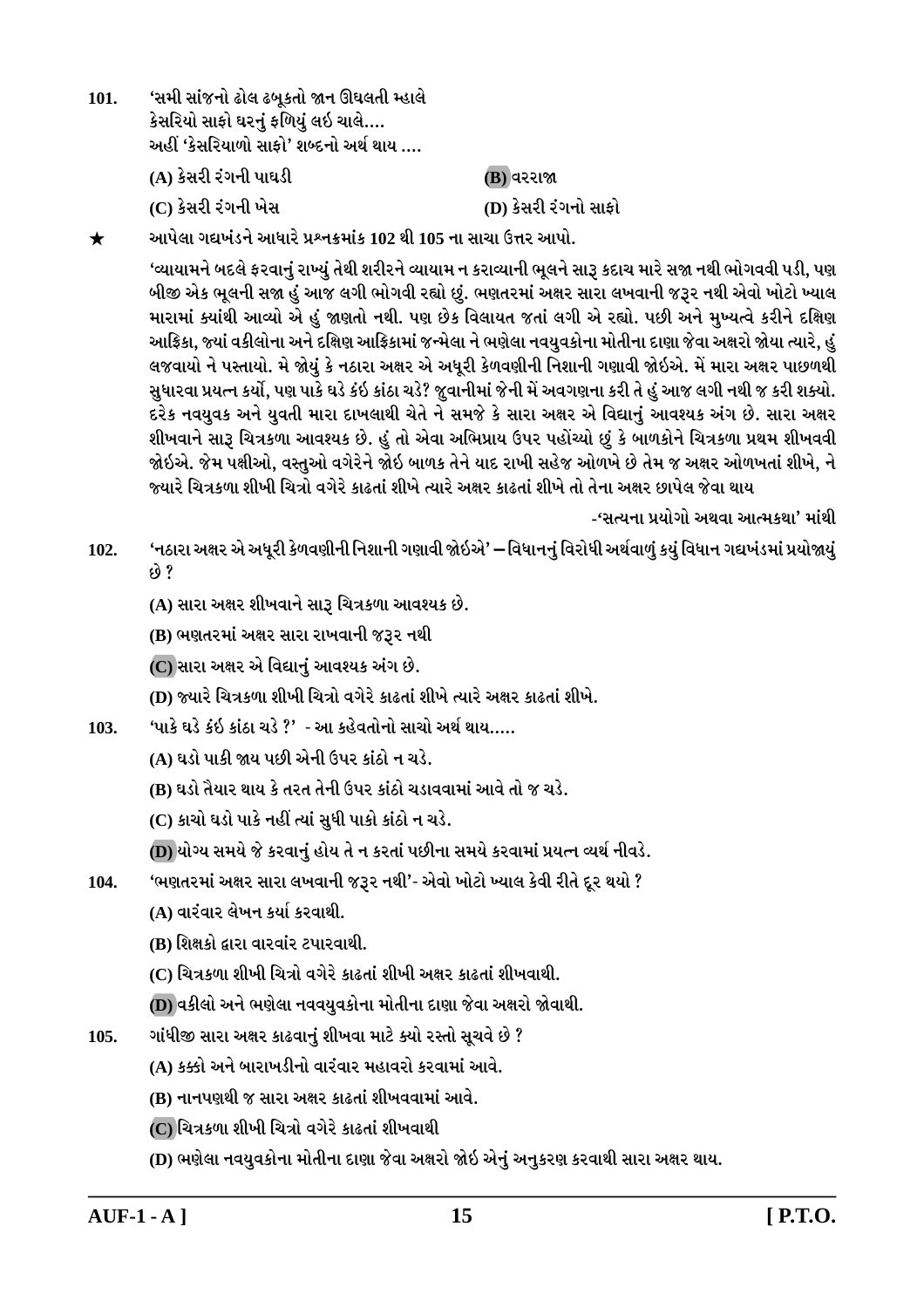નીચે આપેલી કહેવતનો સાચો ઉત્તર શોધો. 106. 1. તેલ જૂઓ તેલની ધાર જૂઓ - કહેવતનો અર્થ થાય - તેલ ખરીદતાં પહેલાં બરાબર ખાત્રી કરો. 2. કાગડો દહીંથરૂં લઇ ગયો - કહેવતનો અર્થ થાય - કાગડાને મનગમતી યોગ્ય વસ્તુ મળી ગઇ. (A) 1 સાચું છે, 2 ખોટું છે. (B) 1 ખોટું છે, 2 સાચું છે. (C) 1 અને 2 બંને સાચાં છે. **(D) 1 અને 2 બંને ખોટાં છે.** એક આપત્તિની સાથે બીજી અનેક આપત્તિઓ આવી પડતી હોય છે' એવા અર્થવાળી કહેવત કઇ ? 107. (A) પથ્થર ઉપર પાણી (B) પડે છે ત્યારે સઘળું પડે છે. (D) ઝાઝાં લાકડે ઝાઝી આળ.  $(C)$  ઝાઝે ગુમડે ઝાઝી પીડા એક સરખા અર્થવાળી કહેવતોમાંથી કઇ કહેવત જોડી અસંગત છે ? 108. (A) હવાડામાંથી નીકળી કુવામાં પડયા - ઘરનાં દાઝયાં વનમાં ગયાં વનમાં લાગી લાય. (B) દૂબળા ઢોરને બગાઈઓ ઘણી - દાનત એવી બરકત. (C) ભાવતું હતું ને વૈદે કીધું - દોડવું હતું ને ઢાળ મળ્યો. (D) જેવી કરણી તેવી પાર ઊતરણી - અન્ન તેવો ઓડકાર ' ક ' વિભાગમાં રૂઢિપ્રયોગ આપેલો છે અને ' ખ ' વિભાગમાં તેનો અર્થ છે બંનેને જોડતો સાચી જોડનો ક્રમ શોધો. 109.  $\mathbf{r}$ ખ  $1.$  and  $6s$ isa $0.$ (a) મુળવાત રહી જવી 2. વાત ઊડી જવી (b) અફવા ફેલાવવી 3. વાત કાઢવી (c) ગપ્પાં મારવાં 4. વાતોના તડાકા મારવા (d) કહેવાનો મુદ્દો ઉપાડવો.  $(A)$  1 - b, 2 - a, 3 - d, 4 - c (B)  $1 - a$ ,  $2 - b$ ,  $3 - c$ ,  $4 - d$  $(C)$  1 - c, 2 - d, 3 - a, 4 - b (D)  $1 - d$ ,  $2 - c$ ,  $3 - b$ ,  $4 - a$ નીચેના આપેલા રૂઢિપ્રયોગમાંથી ક્યા રૂઢિપ્રયોગનો અર્થ ખોટો આપ્યો છે ? 110. (A) કપાળે ડામ દેવો - કશું જ ન આપવું (B) કપાળ ધોઇ આવવું - લાયક થવું  $\overline {\rm (C)}$ કપાળે કાળી ટીલી લગાવી - સદ્ભાગ્ય હોવું (D) કપાળે લખાવું - નસીબમાં હોવું નીચે આપેલા રૂઢિપ્રયોગમાંથી ક્યા રૂઢિપ્રયોગનો અર્થ સાચો છે ? 111. (A) આડું વેતરવું - ઝગડો કરવો (B) આડું થવું - વિરૂધ્ધ કે હઠીલું થવું (D) આડો આંક વાળવો - ખરૂં ખોટું કશું ના જોવું. (C) આડો હાથ મારવો - બગાડી નાખવું નીચેના આપેલા રૂઢિપ્રયોગ અને તેના અર્થ માંથી સાચો ઉત્તર શોધો.  $112.$ 1. ઘોળીને પી જવું - ગણકારવું નહીં 2. દાણો ચાંપી જોવો - પ્રયત્ન કરી જોવો. 3. ઊગતા સૂર્યને પૂજવો - ચડતી વાળા પક્ષની ખુશામત કરવી 4. લાકડે માંકડું વળગાડવું - વિરુધ્ધ સ્વભાવના બે જણને જોડી દેવા. (A) 1 સાચું છે, 2 ખોટું છે. (B) 3 ખોટું છે, 4 સાચું છે. (C) 1, 2, 3, 4 ચારેય ખોટા છે. (D) 1, 2, 3, 4 ચારેય સાચાં છે. 'એક નાની વાતને મોટું સ્વરૂપ મળવું.' એવા એક સમાન અર્થ સંદર્ભમાં ક્યો રૂઢિપ્રયોગ અસંગત છે ? 113. (A) વાતનું વતેસર થવું (B) રજનું ગજ થવું (C) કાકા મટીને ભત્રીજા થવું (D) કાગનો વાઘ થવો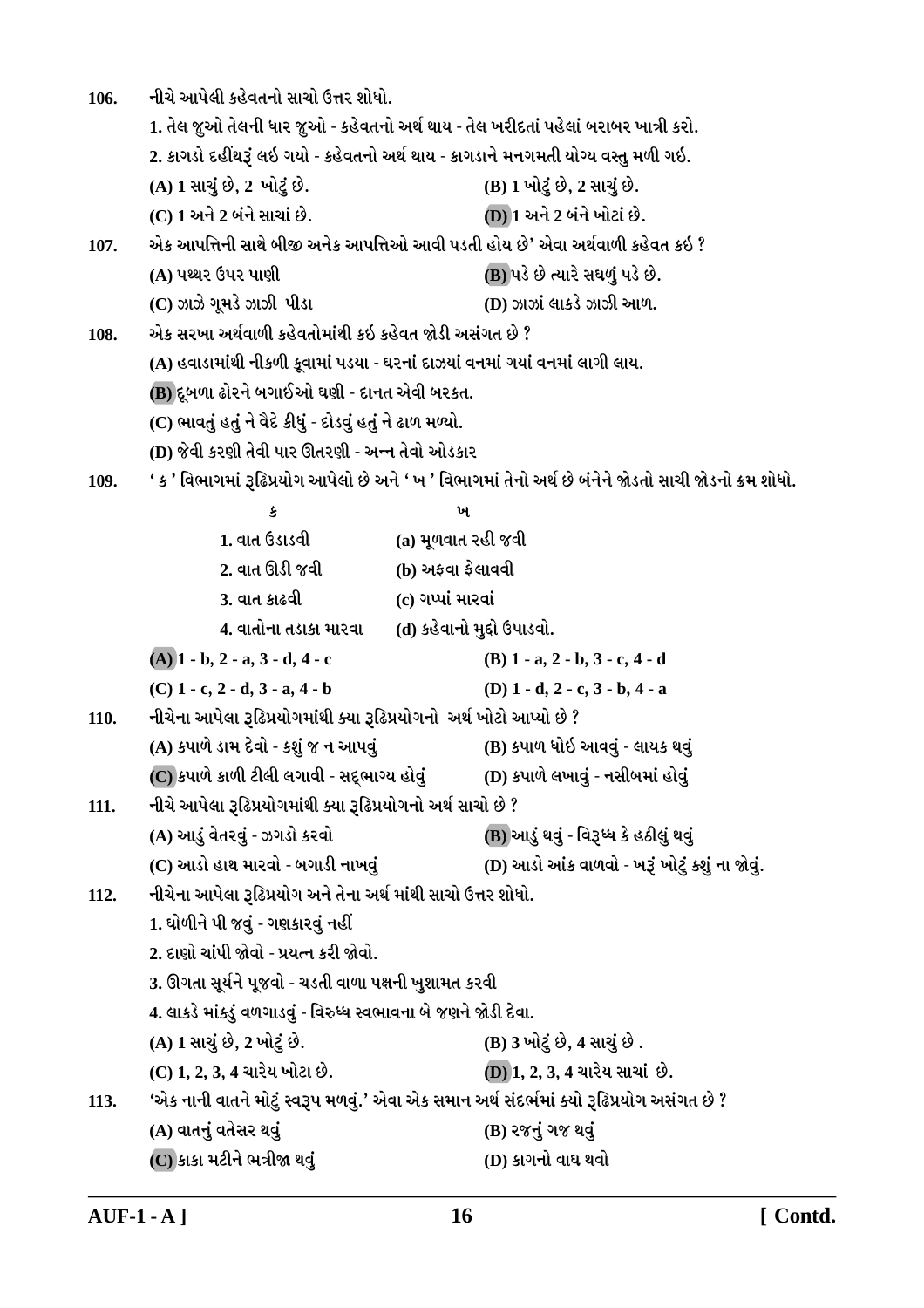| 114. | નીચે આપેલા રૂઢિપ્રયોગમાંથી કયા રૂઢિપ્રયોગનો અર્થ 'સંતોષ થવો' એવો થાય છે ?                                                                        |          |                                           |
|------|--------------------------------------------------------------------------------------------------------------------------------------------------|----------|-------------------------------------------|
|      | (A) આંખ મળી જવી                                                                                                                                  |          | (B) આંખ ઠરવી                              |
|      | (C) આંખ ઠેરવવી                                                                                                                                   |          | (D) આંખ મીંચાઈ જવી.                       |
| 115. | નીચે આપેલા શબ્દજૂથોની સાર્થકતા તપાસો.                                                                                                            |          |                                           |
|      | 1. ચક્ષુ : દેગ , શોણિત - રૂધિર - બંને સમાનાર્થી શબ્દજૂથ છે.                                                                                      |          |                                           |
|      | 2. મૂખરિત : અવાજ કરતું , મુક - મૂંગું - બંને વિરૂધ્ધાર્થી શબ્દજૂથ                                                                                |          |                                           |
|      | (A) 1 અને 2 બંને સાચાં છે.                                                                                                                       |          | (B) 1 અને 2 બંને ખોટાં છે.                |
|      | (C) 1 સાચું છે, 2 ખોટું છે.                                                                                                                      |          | (D) 1 ખોટું છે 2 સાચું છે.                |
| 116. | નીચેનામાંથી ક્યો શબ્દ સમાનઅર્થમાં અન્ય કરતા જુદો છે ?                                                                                            |          |                                           |
|      | $(A)$ દિનકર                                                                                                                                      |          | (B) શશાંક                                 |
|      | (C) ભાસ્કર                                                                                                                                       |          | (D) સવિતા                                 |
| 117. | નાસી જાતાં હસે શત્રુઓ, સાથી ફિટ કહી કાઢે<br>બીકણ બાયલા નામર્દો એ નામ મળે ઉપાડે - (નર્મદ)<br>- આ પંક્તિઓમાં નીચેનામાંથી ક્યો શબ્દ સમાનાર્થી નથી ? |          |                                           |
|      | (A) બીકણ                                                                                                                                         |          | (B) શત્રુ                                 |
|      | (C) બાયલો                                                                                                                                        |          | (D) નામર્દ                                |
| 118. | નીચે આપેલા સમાનાર્થી શબ્દોની સાચી જોડનો યોગ્ય ક્રમ ક્યો થશે ?                                                                                    |          |                                           |
|      | $1.$ ગગન                                                                                                                                         | a. શિલા  |                                           |
|      | 2. પથ્થર                                                                                                                                         | b. વ્યોમ |                                           |
|      | <u>3.</u> ધ્વનિ                                                                                                                                  | c. ફોરમ  |                                           |
|      | 4. સૌરભ                                                                                                                                          | d. સાદ   |                                           |
|      | $(A)$ 1 - a, 2 - b, 3 - c, 4 - d                                                                                                                 |          | $(B)$ 1 - b, 2 - a, 3 - d, 4 - c          |
|      | $(C)$ 1 - c, 2 - d, 3 - a, 4 - b                                                                                                                 |          | (D) $1 - d$ , $2 - c$ , $3 - b$ , $4 - a$ |
| 119. | નીચેનામાંથી 'સબરસ' ક્યા શબ્દનો પર્યાવવાચી છે ?                                                                                                   |          |                                           |
|      | (A) મધુરસ                                                                                                                                        |          | (B) ખારો                                  |
|      | (C) સંચળ                                                                                                                                         |          | (D) મીઠું                                 |
| 120. | નીચેનામાંથી ક્યો શબ્દ વિરૂધ્ધાર્થી નથી ?                                                                                                         |          |                                           |
|      | (A) ઈન્દુ - ચન્દ્ર                                                                                                                               |          | (B) પુરોગામી - અનુગામી                    |
|      | (C) આધાત - પ્રત્યાઘાત                                                                                                                            |          | (D) આદાન - પ્રદાન                         |
| 121. | નીચેનામાંથી વિરૂધ્ધાર્થી શબ્દ દર્શાવો.                                                                                                           |          |                                           |
|      | (A) અચંબો - અચરજ                                                                                                                                 |          | (B) તરૂ - દુમ                             |
|      | (C) આશિષ - શાપ                                                                                                                                   |          | (D) વારી - જલ                             |
| 122. | સાચો ઉત્તર શોધો.                                                                                                                                 |          |                                           |
|      | 1. પ્રજ્ઞા - મેધા, અક્કલ સમાનાર્થી છે તો અગ્રજ - અનુજ વિરૂધ્ધાર્થી છે.                                                                           |          |                                           |
|      | 2. અનલ - પાવક વિરૂધ્ધાર્થી છે તો ન્યૂન - અધિક સમાનાર્થી છે.                                                                                      |          |                                           |
|      | (A) 1 સાચું છે 2 ખોટું છે.                                                                                                                       |          | (B) 1 ખોટું છે 2 સાચું છે.                |
|      | (C) 1 અને 2 બંને સાચાં છે.                                                                                                                       |          | (D) 1 અને 2 બંને ખોટા છે.                 |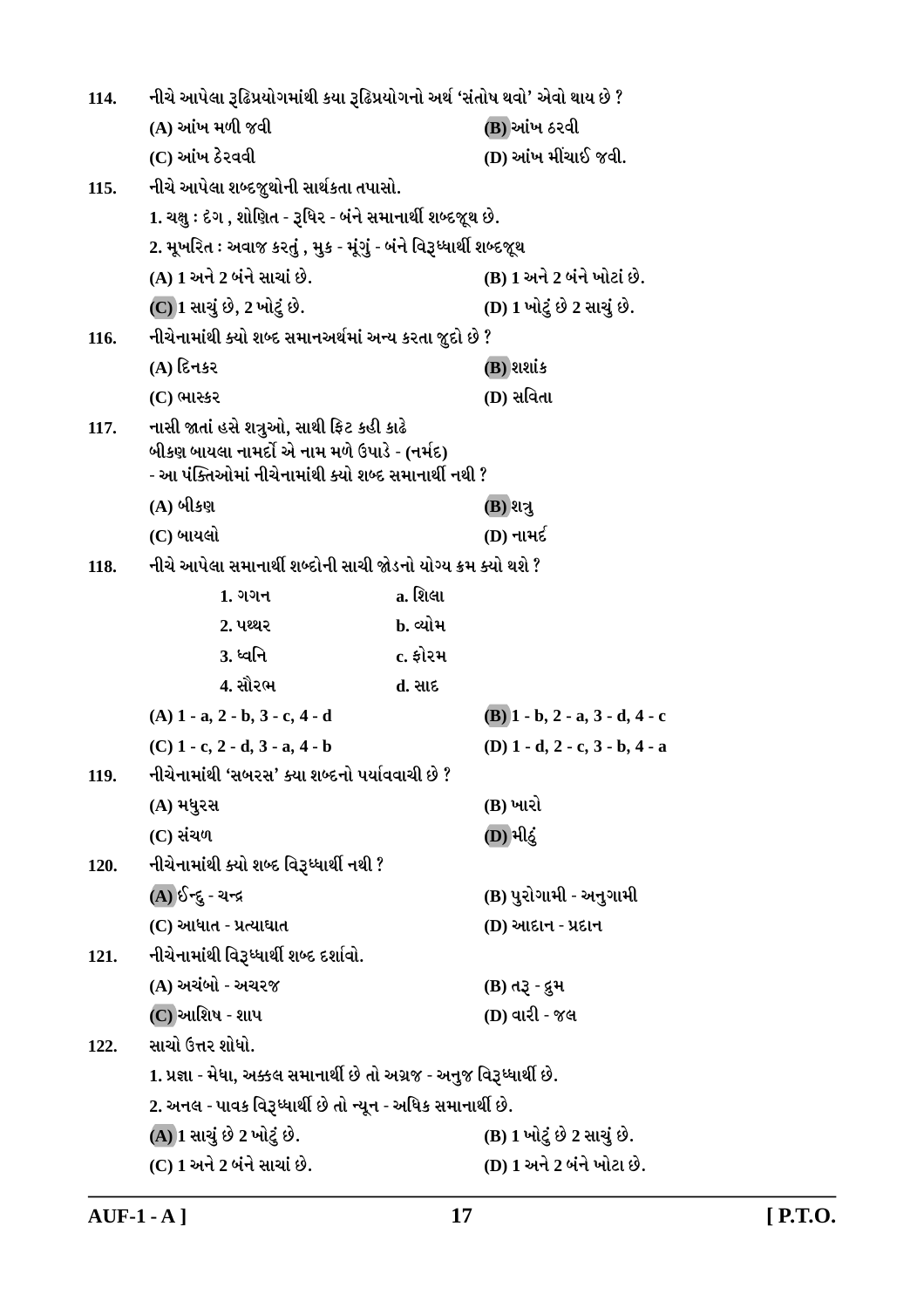| 123. | નીચેના શબ્દજુથમાં વિરૂધ્ધાર્થી શબ્દ દર્શાવો.                                           |                                                      |
|------|----------------------------------------------------------------------------------------|------------------------------------------------------|
|      | (A) સંધિ - વિગ્રહ                                                                      | (B) તલવાર - સમશેર                                    |
|      | (C) આયખું- આવળદા                                                                       | (D) મૃદુ - મુલાયમ                                    |
| 124. | નીચેનામાંથી ક્યું શબ્દ જુથ વિરૂધ્ધાર્થી નથી ?                                          |                                                      |
|      | (A) ઉત્તરાયણ - દક્ષિણાયન                                                               | (B) ચતુર - ચાલાક                                     |
|      | (C) ક્ષય - વૃધ્ધિ                                                                      | (D) કૃતજ્ઞ - કૃતઘ્ન                                  |
| 125. | કયા શબ્દજુથની જોડણી ખોટી છે ?                                                          |                                                      |
|      | (A) શ્રધ્ધાંજલિ - દાઢીમૂછ                                                              | (B) આદિવાસી - વિચરતી                                 |
|      | (C) રૂપનિર્મિતી - વેશભૂશા                                                              | (D) સહાનુભૂતિ - સુખશાંતિ                             |
| 126. | નીચેનામાંથી ખોટી જોડણીવાળો શબ્દ શોધો.                                                  |                                                      |
|      | (A) सुनुंसुनुं                                                                         | (B) પ્રતિષ્ઠિત                                       |
|      | (C) નિસરણી                                                                             | (D) તળાંસવું                                         |
| 127. | આપેલા શબ્દોમાં કયા શબ્દની જોડણી સાચી છે ?                                              |                                                      |
|      | (A) સુર્યમુખી                                                                          | (B))સૂર્યમુખી                                        |
|      | (C) સુર્યમુખિ                                                                          | (D) સુર્યમૂખિ                                        |
| 128. | સાચો ઉત્તર શોધો.                                                                       |                                                      |
|      | 1. પિસ્તાલીસ, ખિસકોલી - બંને શબ્દોની જોડણી સાચી છે .                                   |                                                      |
|      | 2. સર્ટિફીકેટ, શીશીર - બંને શબ્દોની જોડણી ખોટી છે.                                     |                                                      |
|      | (A) વિધાન 1 સાચું છે 2 ખોટું છે.                                                       | (B) વિધાન 1 ખોટું છે 2 સાચું છે.                     |
|      | (C) 1 અને 2 બંને સાચાં છે.                                                             | (D) 1 અને 2 બંને ખોટા છે.                            |
| 129. | નીચેનામાંથી કયા શબ્દની જોડણી બરાબર છે ?                                                |                                                      |
|      | (A)દિવેલિયું                                                                           | (B) દીવેલિયું                                        |
|      | (C) દીવેલીયું                                                                          | (D) દિવેલીયું                                        |
| 130. | 'વરસે ઘડીક વ્યોમ વાદળી રે લોલ, માડીનો મેઘ બારે માસ રે…' માં ક્યો અલંકાર પ્રયોજાયો છે ? |                                                      |
|      | (A) ઉત્પ્રેક્ષા                                                                        | (B) અતિશયોક્તિ                                       |
|      | (C) વ્યાજસ્તુતિ                                                                        | (D) વ્યતિરેક                                         |
| 131. | 'વ્યોમ તો વ્યોમના જેવું, સિંધુયે સિંધુના સમો.' - પંક્તિમાં ક્યો અલંકાર છે ?            |                                                      |
|      | (A) ઉત્પ્રેક્ષા                                                                        | (B) અતિશયોક્તિ                                       |
|      | $(C)$ અનન્વય                                                                           | (D) યમક                                              |
| 132. | 'સદ્વિદ્યા રત્ન વિશાળ છે, વિદ્યાથી વડું નહિ કશું.' - પંક્તિનો અલંકાર જણાવો.            |                                                      |
|      | (A) રૂપક                                                                               | (B) વ્યતિરેક                                         |
|      | $(C)$ શ્લેષ                                                                            | (D) વ્યાજસ્તુતિ                                      |
| 133. | 'વન વન વીઝતા વાયરા રે' - પંક્તિમાં ક્યો અંલકાર છે ?                                    |                                                      |
|      | (A) વર્ણાનુપ્રાસ                                                                       | $(B)$ રૂપક                                           |
|      | (C) સજીવારોપણ                                                                          | (D) ઉત્પ્રેક્ષા                                      |
| 134. | નીચે ઓળખ સાથે આપેલા સામાસિક પદોમાં કયું પદ ખોટું છે ?                                  |                                                      |
|      | (A) કાવ્યામૃત - કાવ્યરૂપી અમૃત - કર્મધારય                                              | (B) ઊઠબેસ - ઊઠ અને બેસ - દ્વન્દ્વ સમાસ               |
|      | (C) હાથરૂમાલ - હાથનો રૂમાલ - તત્પુરૂષ સમાસ                                             | (D) ગર્ભશ્રીમંત - ગર્ભ માંથી શ્રીમંત - તત્પુરૂષ સમાસ |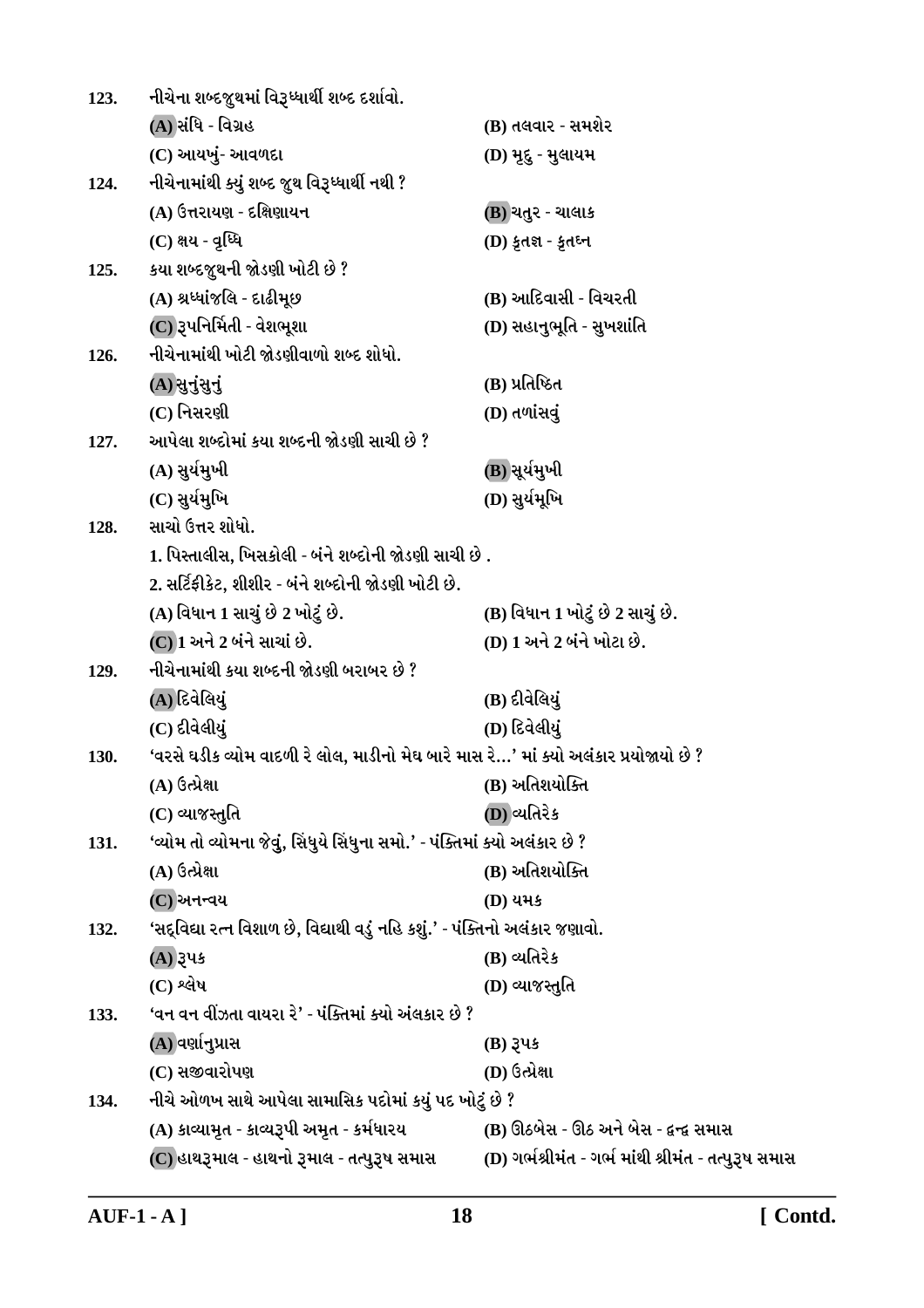નીચેનામાંથી ક્યું પદ કર્મધારય સમાસનું છે ?  $135.$ (A) દેશવિદેશ (B) પ્રભુભક્તિ  $(C)$  રણવીર (D) સંસારસાગર નીચે 'ક' વિભાગમાં સમાસ આપ્યા છે ને 'ખ' વિભાગમાં સમાસનાં નામ આપ્યા છે ? જોડકાનો સાચો ક્રમ દર્શાવો.  $136.$  $\mathbf{\hat{S}}$  $\dot{M}$ 1. હસવું - રમવું a. તત્પપુરૂષ સમાસ  $2.5$  and  $2.5$ **b.** મધ્યમપદલોપી સમાસ 3. દહીંવડાં c. કર્મધારય સમાસ 4. વાયવેગે d. *દુ*ન્દ્ર સમાસ  $(A)$  1 - a, 2 - b, 3 - c, 4 - d  $(B)$  1 - b, 2 - c, 3 - d, 4 - a  $(C)$  1 - d, 2 - a, 3 - b, 4 - c (D)  $1 - c$ ,  $2 - d$ ,  $3 - a$ ,  $4 - b$ નીચેનામાંથી ઉપપદ સમાસનું દેષ્ટાન્ત ઓળખાવો. 137. (A) જીવરખું (B) ખુશમિજાજ  $(C)$  બેચાર  $(D)$  કાચઘર નીચે આપેલા પદસમુહ માટે આપેલા સામાસિક કે પારિભાષિક શબ્દમાં ક્યો ખોટો છે ? 138. (A) ઊંચે જવાની ક્રિયા - ઊર્ધ્વગમન (B) આંખનો પલકારો માર્યા વગર - અનિમેષ (C) ચુસ્તપણે શિસ્તનું પાલન કરનાર - શિષ્ટાચારી (D) સાચવી રાખવા સોંપેલી વસ્તુ - સંપેતરું શબ્દસમુહ માટે એક શબ્દ દર્શાવનારી કઇ જોડી ખોટી છે ? 139. (A) શરીરને ત્રણ સ્થળે વળાંક આપીને ઊભા રહેવાની રીત - ટટ્ટાર (B) પોતે જ પોતાના વખાણ કરવાં તે - આત્મશ્લાઘા (C) દહીં વલોવવાની ક્રિયા - દધિમંથન (D) અસ્ખલિત વહેતી વાણી - વાગ્ધારા 'લેખકે પોતે લખેલું પોતાના જ જીવનનું વૃતાંત' માટે નીચેનામાંથી ક્યો એક શબ્દ પ્રયોજાય છે ?  $140.$ (A) જીવનવૃતાંત (B) આત્મકથા (D) ડાયરી  $(C)$  જીવનકથા 'ક' વિભાગમાં શબ્દસમુહ છે અને ખ વિભાગમાં તેના માટે પ્રયોજાતો એક શબ્દ છે. યોગ્ય ક્રમનો સાચો વિકલ્પ જણાવો. 141.  $\mathbf{u}$ 卖 1. ત્રણ મહિને એક વાર પ્રગટ કરવામાં આવતું સામાયિક  $a.$  al $\widetilde{a}$   $\ast$ 2. બે મહિને એક વાર પ્રગટ કરવામાં આવતું સામાયિક b. ત્રૈમાસિક c. દ્વેમાસિક 3. વર્ષમાં એક વાર પ્રગટ કરવામાં આવતું સામાયિક 4. મહિનામાં એક વાર પ્રગટ કરવામાં આવતું સામાયિક **d. માસિક**  $(A)$  1 - a, 2 - b, 3 - c, 4 - d  $(B)$  1 - d, 2 - c, 3 - b, 4 - a  $(C)$  1 - b, 2 - c, 3 - a, 4 - d (D)  $1 - c$ ,  $2 - a$ ,  $3 - d$ ,  $4 - b$ નીચે આપેલી સન્ધિમાં કઇ સન્ધિ ખોટી છે ?  $142.$  $(A)$  સચ્ચરિત્ર - સત + ચરિત્ર  $(B)$  ઉજ્જવલ - ઉદ્ + જવલ  $(C)$  પરિણતિ - પરિ + નતિ  $(D)$  ઉચ્ચાલન - ઉત્ + ચાલન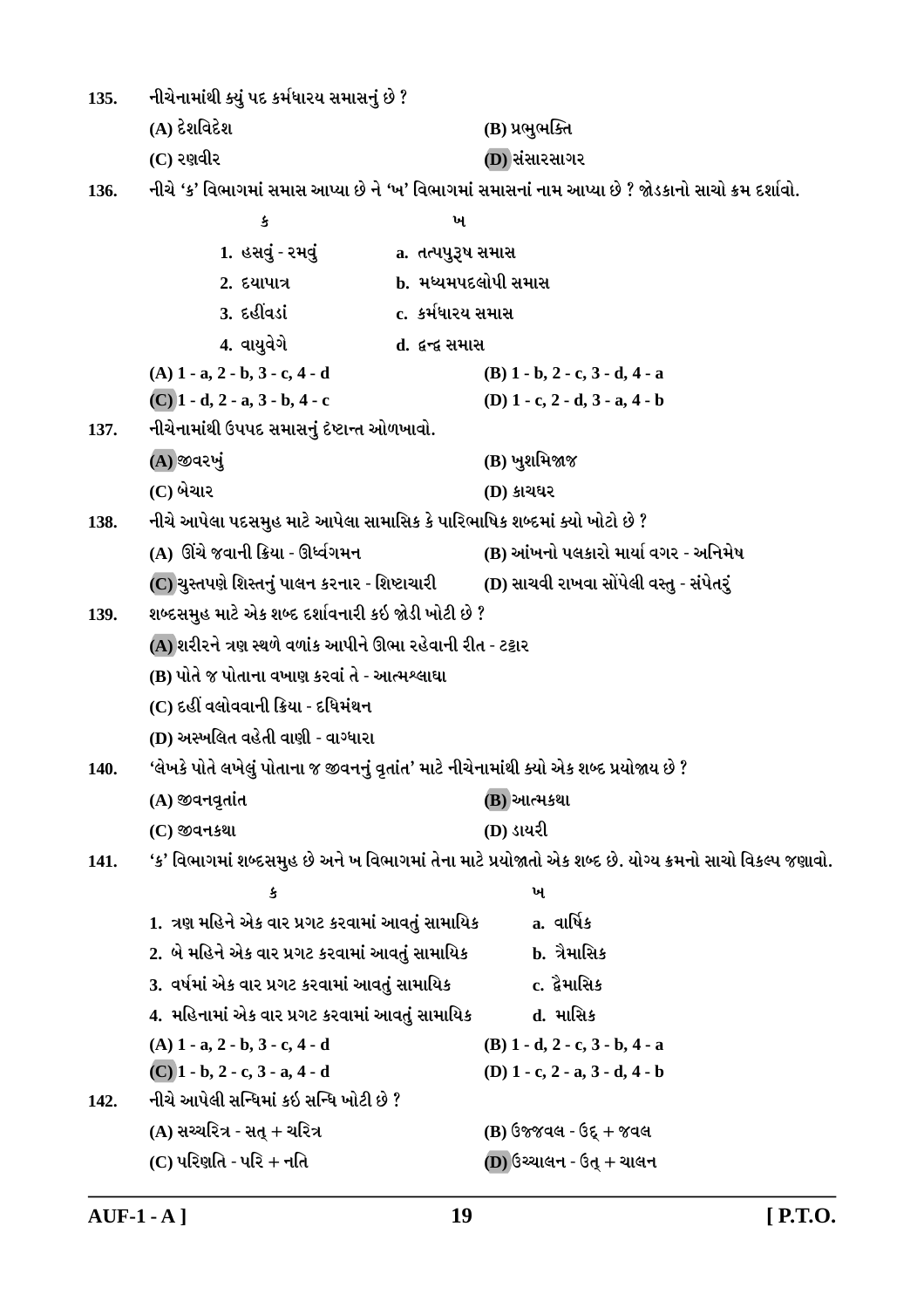| 143. | સાચો ઉત્તર જણાવો.                                                                                                                                |                                      |  |
|------|--------------------------------------------------------------------------------------------------------------------------------------------------|--------------------------------------|--|
|      | 1. સમ + અન્તર = સમાન્તર એ વ્યંજન સન્ધિનું ર્દષ્ટાંત છે .                                                                                         |                                      |  |
|      | 2. નિસ્ + આધાર = નિરાધાર એ સ્વરસન્ધિનું ર્દષ્ટાત છે .                                                                                            |                                      |  |
|      | (A) વિધાન 1 સાચું છે 2 ખોટું છે.                                                                                                                 | (B) વિધાન 1 ખોટું છે 2 સાચું છે.     |  |
|      | (C) વિધાન 1 અને 2 બંને સાચાં છે.                                                                                                                 | (D) વિધાન 1 અને 2 બંને ખોટાં છે.     |  |
| 144. | નીચેનામાંથી સ્વરસન્ધિનું ઉદાહરણ દર્શાવો.                                                                                                         |                                      |  |
|      | $(A)$ તત્ + લીન = તલ્લીન                                                                                                                         | (B) ચિન્તા + આતુર = ચિન્તાતુર        |  |
|      | $(C)$ અન્તર્ + યાપી = અન્તર્યામી                                                                                                                 | (D) નિસ્ $+ \gamma$ ન $=$ નિર્જન     |  |
| 145. | નીચેનામાંથી વ્યંજનસન્ધિનું ઉદાહરણ દર્શાવો.                                                                                                       |                                      |  |
|      | $(A)$ ધનુસ્ $+$ કોટિ = ધનુષ્કોટિ                                                                                                                 | $(B)$ કર્મ + ઇન્દ્રિય = કર્મેન્દ્રિય |  |
|      | $(C)$ ભાષા + અન્તર = ભાષાન્તર                                                                                                                    | $(D)$ હૃદય + એક્ય = હૃદયૈક્ય         |  |
| 146. | નીચે છંદ અને તેનું બંધારણ આપ્યું છે - તેમાં ક્યું ખોટું છે તે દર્શાવો .                                                                          |                                      |  |
|      | $(A)$ વસંતતિલકા - અક્ષર - 14, ગણબંધારણ - ત, ભ, જ, જ + ગા ગા                                                                                      |                                      |  |
|      | (B) સ્રગ્ધરા - અક્ષર - 21, ગણબંધારણ - મ, ર, ભ, ન, ય, ય, ય                                                                                        |                                      |  |
|      | (C) માલિની - અક્ષર 15, ગણબંધારણ - ન, ન, મ, ય, ય                                                                                                  |                                      |  |
|      | (D) શાલિની - અક્ષર 11, ગણબંધારણ - જ, ત, જ + ગા ગા                                                                                                |                                      |  |
| 147. | નીચેનામાં છંદ અને તેના બંધારણ સન્દર્ભે સાચો વિકલ્પ શોધો.                                                                                         |                                      |  |
|      | 1. વસંતતિલકા છંદનું બંધારણ - ત, ભ, જ, જ + ગા ગા છે તો માલિની છંદનું બંધારણ - ન, ન, મ, ય, ય છે.                                                   |                                      |  |
|      | 2. પૃથ્વી છંદનું બંધારણ - ય, મ, ન, સ, ભ + લ ગા છે તો શિખરિણી છંદનું બંધારણ - જ, સ, જ, સ, ય + લ ગા છે                                             |                                      |  |
|      | (A) 1 સાચું છે 2 ખોટું છે.                                                                                                                       | (B) 1 ખોટું છે 2 સાચું છે.           |  |
|      | (C) 1 એ 2 બંને સાચાં છે.                                                                                                                         | (D) 1 અને 2 બંને ખોટાં છે.           |  |
| 148. | નીચે આપેલી પંક્તિમાં ક્યો છંદ પ્રયોજાયો છે ?<br>ઝાઝા નબળા લોકથી, કદી ન કરિયે વેર<br>કીડી કાળા નાગનો, પ્રાણ જ લે આ પેર                            |                                      |  |
|      | (A) ચોપાઇ                                                                                                                                        | (B) દોહરો                            |  |
|      | $(C)$ સ્રગ્ધરા                                                                                                                                   | $(D)$ છપ્પા                          |  |
| 149. | 'શિયાળે શીતળ વા વાય, પાન ખરે ઘઉં પેદા થાય,<br>પાકે ગોળ, કપાસ, કઠોળ, તેલ ધરે ચાવે તંબોળ.                                                          |                                      |  |
|      | (A) ચોપાઇ                                                                                                                                        | (B) શાર્દુલવિક્રીડિત                 |  |
|      | $(C)$ ઝૂલણા                                                                                                                                      | (D) વસંતતિલકા                        |  |
| 150. | નીચેની પંક્તિઓનો છંદ ઓળખાવો.<br>ત્રિકાલનું જ્ઞાન હતું કુમારને, નજીક આંખે નિરખે થનારને,<br>સ્વપક્ષનો ઘૂત વિષે પરાજ્ય, વળી દિસે દ્રૌપદીમાનનો ક્ષય. |                                      |  |
|      | (A) રથોદ્ધતા                                                                                                                                     | (B) વંશસ્થ                           |  |
|      | $(C)$ શાલિની                                                                                                                                     | (D) દ્રુતવિલંબિત                     |  |
|      |                                                                                                                                                  |                                      |  |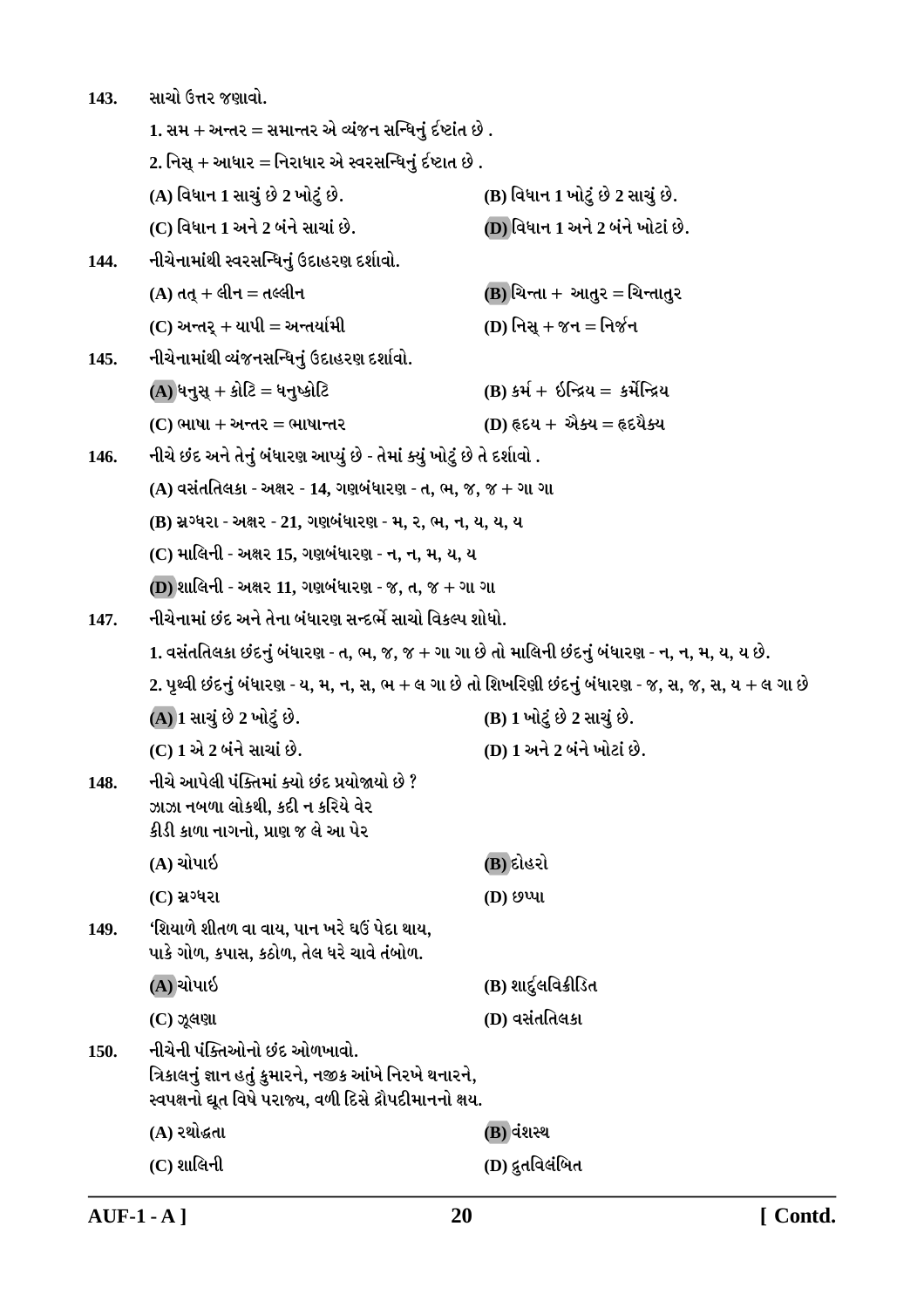| 151.                                                                                                             | It is possible that I (be) mistaken. (Put the verb in brackets in auxiliary $+$ perfect infinitive<br>form.) |                                                                                                     |
|------------------------------------------------------------------------------------------------------------------|--------------------------------------------------------------------------------------------------------------|-----------------------------------------------------------------------------------------------------|
|                                                                                                                  | (A) might have been                                                                                          | (B) have been                                                                                       |
|                                                                                                                  | $(C)$ am been                                                                                                | (D) would have been                                                                                 |
| 152.                                                                                                             | What (happen) if I press this button? (Put the verb in brackets in correct form)                             |                                                                                                     |
|                                                                                                                  | $(A)$ may happen                                                                                             | (B) will happen                                                                                     |
|                                                                                                                  | (C) would happen                                                                                             | (D) would have happened                                                                             |
| 153.                                                                                                             | correct forms)                                                                                               | I meant (buy) an evening paper but I didn't see anyone (sell) them. (Put the verbs in brackets in   |
|                                                                                                                  | (A) buying; selling                                                                                          | (B) to buy; to sell                                                                                 |
|                                                                                                                  | $(C)$ buying; to sell                                                                                        | (D) to buy; selling                                                                                 |
| 154.                                                                                                             | in correct forms)                                                                                            | We suggested (sleep) in hotels but the children were anxious (camp) out. (Put the verbs in brackets |
|                                                                                                                  | $(A)$ sleeping; to camp                                                                                      | (B) to sleep; camping                                                                               |
|                                                                                                                  | $(C)$ to sleep; to camp                                                                                      | (D) sleeping; camping                                                                               |
| 155.                                                                                                             | conditional sentence)                                                                                        | If you (wear) a false beard nobody would have recognized you. (correct the verb form of the         |
|                                                                                                                  | (A) were wearing                                                                                             | (B) wore                                                                                            |
|                                                                                                                  | (C) had worn                                                                                                 | (D) would have been wearing                                                                         |
| 156.                                                                                                             | word)                                                                                                        | Students coming from _________ schools can join The Academy of Fine Arts. (choose the correct       |
|                                                                                                                  | $(A)$ artistic                                                                                               | (B) artisan                                                                                         |
|                                                                                                                  | $(C)$ art                                                                                                    | (D) artful                                                                                          |
| 157.                                                                                                             | The country shares _______ with Ruanda and Burandi. (choose the correct word)                                |                                                                                                     |
|                                                                                                                  | (A) borders                                                                                                  | (B) border                                                                                          |
|                                                                                                                  | (C) boundaries                                                                                               | (D) boundary                                                                                        |
| 158.                                                                                                             | Once inside the airport, I made my way to the _______. (choose the correct word)                             |                                                                                                     |
|                                                                                                                  | $(A)$ checking                                                                                               | $(B)$ checking-in                                                                                   |
|                                                                                                                  | $(C)$ check-up                                                                                               | (D) check-in                                                                                        |
| 159.                                                                                                             | There are over forty courses to choose _______. (choose the correct word)                                    |                                                                                                     |
|                                                                                                                  | $(A)$ among                                                                                                  | $(B)$ of                                                                                            |
|                                                                                                                  | $(C)$ from                                                                                                   | $(D)$ in                                                                                            |
| <b>160.</b>                                                                                                      | Gas central heating provides a ________ supply of hot water. (choose the correct word)                       |                                                                                                     |
|                                                                                                                  | (A) continual                                                                                                | (B) continually                                                                                     |
|                                                                                                                  | (C) continuous                                                                                               | (D) continuously                                                                                    |
| 161.<br>darkness doesn't worry cats; cats can see in ______ dark. (supply appropriate articles,<br>if necessary) |                                                                                                              |                                                                                                     |
|                                                                                                                  | $(A)$ a; the                                                                                                 | $(B)$ ---; a                                                                                        |
|                                                                                                                  | $(C)$ a; ---                                                                                                 | $(D)$ ---; the                                                                                      |
| 162.                                                                                                             | necessary)                                                                                                   | I went to _______ school to talk to _______ headmistress. (supply appropriate articles, if          |
|                                                                                                                  | $(A)$ ---; the                                                                                               | (B) the; the                                                                                        |
|                                                                                                                  | $(C)$ a; the                                                                                                 | $(D)$ the; a                                                                                        |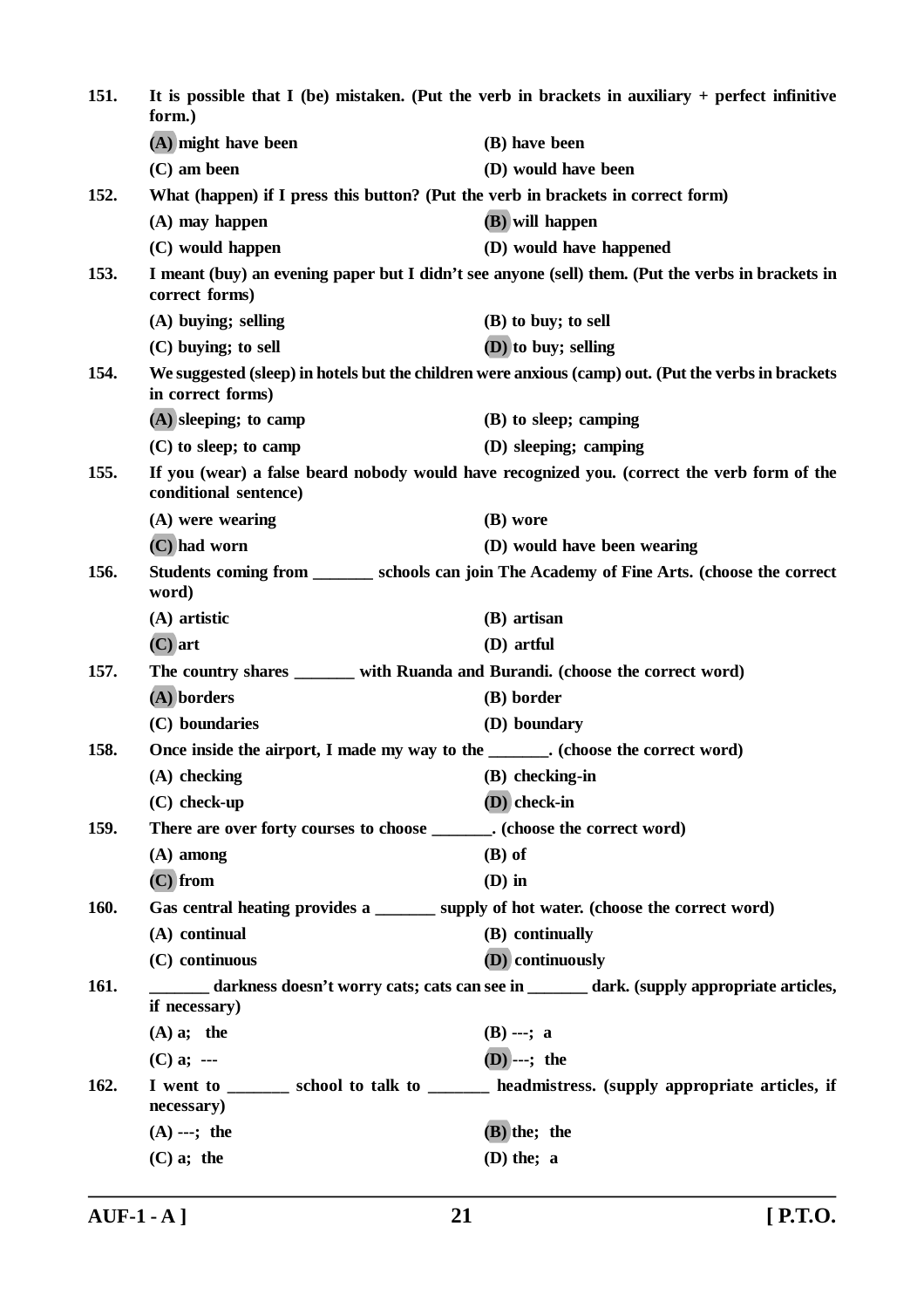| 163. | if necessary)                                                                          | He got ________ bronchitis and was taken to ________ hospital. (supply appropriate prepositions,   |
|------|----------------------------------------------------------------------------------------|----------------------------------------------------------------------------------------------------|
|      | $(A)$ ---; ---                                                                         | $(B)$ ---; the                                                                                     |
|      | $(C)$ the; ---                                                                         | $(D)$ a; the                                                                                       |
| 164. | prepositions, if necessary)                                                            | If you write ______ me a song I'll sing it ______ school concert. (supply appropriate              |
|      | $(A)$ to; at                                                                           | $(B)$ ---; in                                                                                      |
|      | $(C)$ for; at                                                                          | $(D)$ for; in                                                                                      |
| 165. | appropriate prepositions, if necessary)                                                | We've lent our lawnmower _______ Mr. Jones and he always keeps it _______ ages. (supply            |
|      | $(A)$ on; for                                                                          | $(B)$ to; with                                                                                     |
|      | $(C)$ with; for                                                                        | $(D)$ to; for                                                                                      |
| 166. | (supply appropriate prepositions)                                                      | I explained ________ him that it was the custom ________ England to wash one's car at the weekend. |
|      | $(A)$ to; of                                                                           | $(B)$ ---; in                                                                                      |
|      | $(C)$ to; in                                                                           | $(D)$ for; of                                                                                      |
| 167. | The weather is getting colder and _______ (use appropriate adjective)                  |                                                                                                    |
|      | (A) Much cold                                                                          | (B) coldest                                                                                        |
|      | $(C)$ cold                                                                             | (D) colder                                                                                         |
| 168. | meaning "probably less than")                                                          | There were <u>equal</u> a hundred people there. (Supply the most suitable adjective to convey the  |
|      | (A) barely                                                                             | (B) scarcely                                                                                       |
|      | $(C)$ only                                                                             | (D) merely                                                                                         |
| 169. | sense "for fear that")                                                                 | I was alarmed _______ we should be wrecked. (use a subordinating conjunction expressing the        |
|      | $(A)$ dare                                                                             | (B) since                                                                                          |
|      | $(C)$ lest                                                                             | (D) worrying                                                                                       |
| 170. | You found your passport, _______ (use the correct question tag)                        |                                                                                                    |
|      | $(A)$ did you?                                                                         | (B) didn't you?                                                                                    |
|      | (C) have you?                                                                          | (D) haven't you?                                                                                   |
| 171. | Your parents would rather go by air, _______ (use the correct question tag)            |                                                                                                    |
|      | (A) should they?                                                                       | (B) shouldn't they?                                                                                |
|      | (C) would they?                                                                        | (D) wouldn't they?                                                                                 |
| 172. | The paper should be _________ thicker than this. (use appropriate adjective)           |                                                                                                    |
|      | (A) little                                                                             | (B) a little                                                                                       |
|      | $(C)$ few                                                                              | $(D)$ a few                                                                                        |
| 173. | Ever ________ his accident he's been afraid of flying. (use the correct preposition)   |                                                                                                    |
|      | $(A)$ after                                                                            | $(B)$ for                                                                                          |
|      | $(C)$ since                                                                            | (D) until                                                                                          |
| 174. | You ________ to smoke so much; you are wasting your money. (use the correct auxiliary) |                                                                                                    |
|      | $(A)$ dare                                                                             | (B) Shouldn't                                                                                      |
|      | $(C)$ ought                                                                            | (D) oughtn't                                                                                       |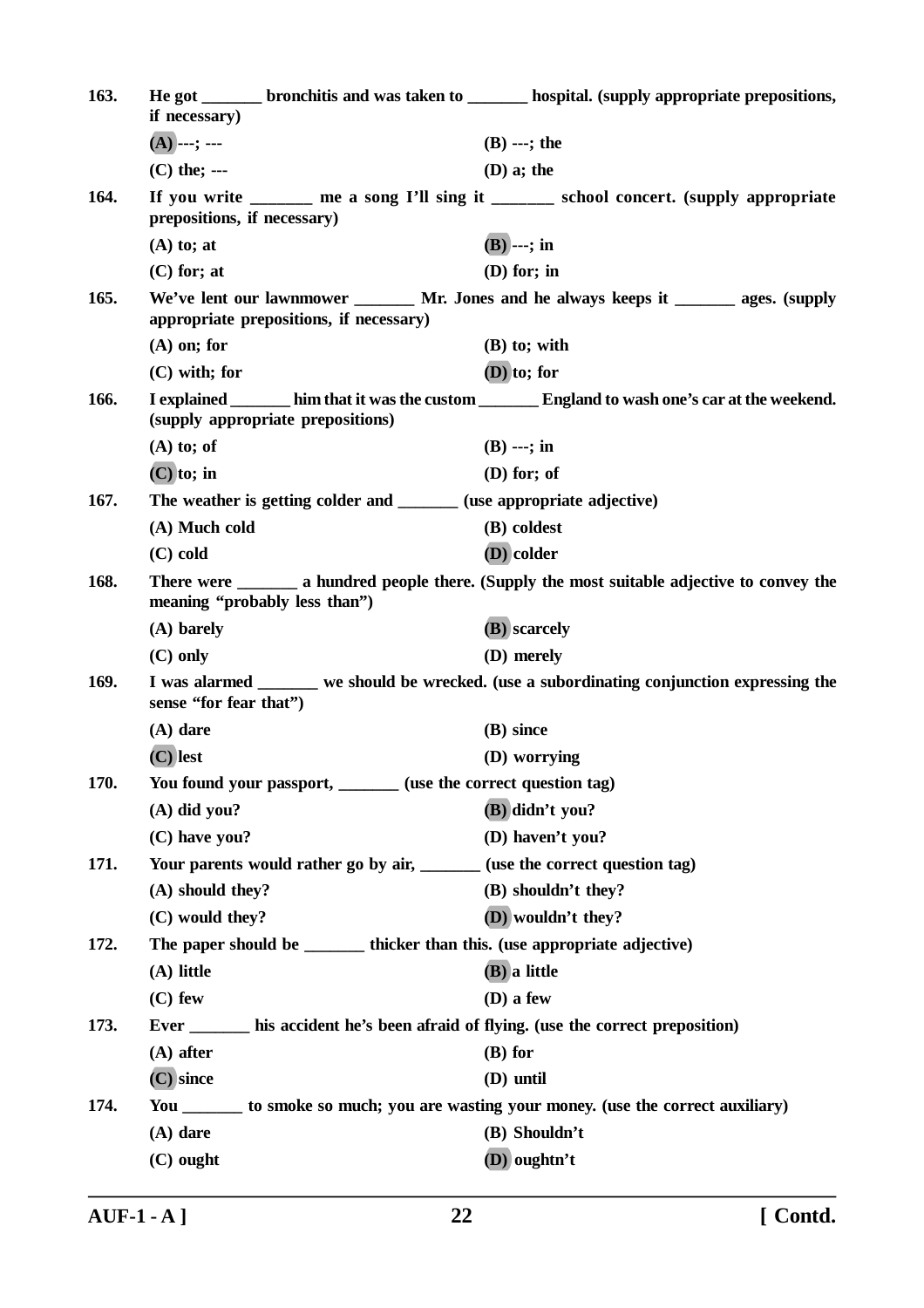| 175. | You _________ tell lies. (use appropriate model to express duty)    |                                                                                                     |  |  |
|------|---------------------------------------------------------------------|-----------------------------------------------------------------------------------------------------|--|--|
|      | $(A)$ shouldn't                                                     | $(B)$ can't                                                                                         |  |  |
|      | $(C)$ haven't                                                       | (D) daren't                                                                                         |  |  |
| 176. | This speed limit is to be introduced gradually. (change the voice)  |                                                                                                     |  |  |
|      | (A) The authorities are to be introduce this speed limit gradually. |                                                                                                     |  |  |
|      |                                                                     | (B) The authorities are to be introduced this speed limit gradually.                                |  |  |
|      | (C) The authorities are to introduce this speed limit gradually.    |                                                                                                     |  |  |
|      | (D) The authorities are introducing this speed limit gradually.     |                                                                                                     |  |  |
| 177. |                                                                     | He expected us to offer him the job. (change the voice)                                             |  |  |
|      | (A) He expected us to be offered the job.                           |                                                                                                     |  |  |
|      | (B) He expected to be offered the job.                              |                                                                                                     |  |  |
|      | (C) He expected us offering the job.                                |                                                                                                     |  |  |
|      | (D) He expected to be offering the job.                             |                                                                                                     |  |  |
| 178. | Lightning struck the old oak. (change the voice)                    |                                                                                                     |  |  |
|      | (A) The old oak was struck by lightning.                            |                                                                                                     |  |  |
|      | (B) The old oak struck with lightning.                              |                                                                                                     |  |  |
|      | (C) The old oak struck by lightning.                                |                                                                                                     |  |  |
|      | (D) The old oak was stricked by lightning.                          |                                                                                                     |  |  |
| 179. | "Most" is the superlative degree of:                                |                                                                                                     |  |  |
|      | $(A)$ Much                                                          | (B) Many                                                                                            |  |  |
|      | $(C)$ Both $(A)$ and $(B)$                                          | (D) None of the above                                                                               |  |  |
| 180. | Superlative degree of "out" is:                                     |                                                                                                     |  |  |
|      | $(A)$ utmost                                                        | (B) outmost                                                                                         |  |  |
|      | $(C)$ upmost                                                        | (D) uppermost                                                                                       |  |  |
| 181. | The infinitive form of the verb "shorn" is:                         |                                                                                                     |  |  |
|      | (A) Shearing                                                        | (B) Shear                                                                                           |  |  |
|      | (C) Sheared                                                         | (D) Share                                                                                           |  |  |
| 182. | The present participle form of the verb "sow" is:                   |                                                                                                     |  |  |
|      | $(A)$ Sown                                                          | (B) Sowed                                                                                           |  |  |
|      | (C) Sowing                                                          | (D) Sawing                                                                                          |  |  |
| 183. | Identify the correctly spelled word:                                |                                                                                                     |  |  |
|      | (A) Incurible                                                       | (B) Uncurible                                                                                       |  |  |
|      | (C) Uncurable                                                       | (D) Incurable                                                                                       |  |  |
| 184. | Identify the correctly spelled word:                                |                                                                                                     |  |  |
|      | (A) Wonderfull                                                      | (B) Wanderful                                                                                       |  |  |
|      | (C) Wonderful                                                       | (D) Wanderfull                                                                                      |  |  |
| 185. | same way for a long time:                                           | Identify the idiom to define the state of doing something differently after it has been done in the |  |  |
|      | (A) Break the ice                                                   | (B) Break the mould                                                                                 |  |  |
|      | (C) Break the bank                                                  | (D) Break ranks                                                                                     |  |  |
| 186. | Identify the idiom to define the state of being very happy:         |                                                                                                     |  |  |
|      | (A) Be like a dog with two tales                                    | (B) Be a dog in the manger                                                                          |  |  |
|      | (C) Be like a dog with a bone                                       | (D) Have a dog's breakfast                                                                          |  |  |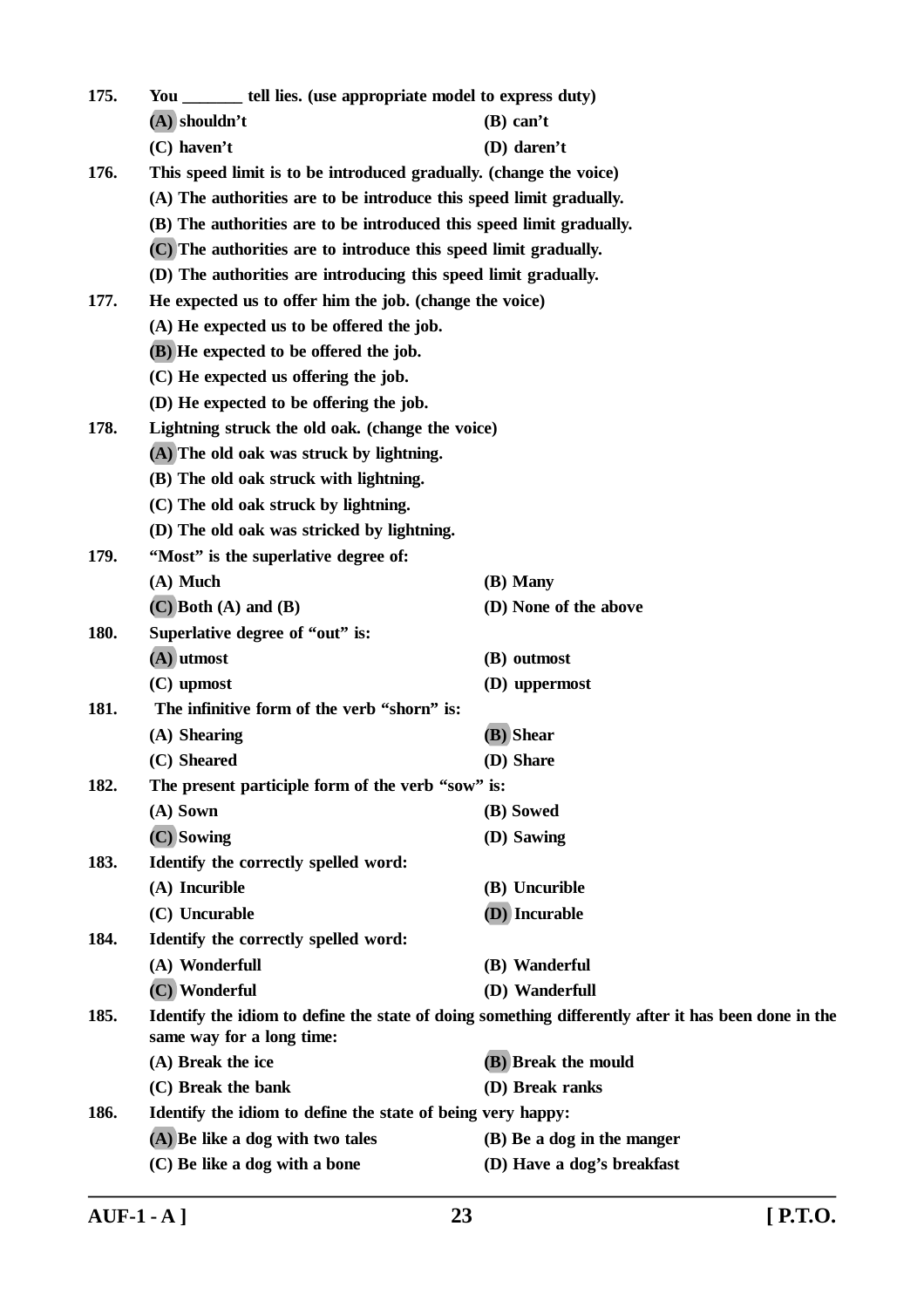| 187.                                                                                                              | Identify the phrase to define the state of avoiding something that other people are expecting you<br>to do:                                                                                                                                                                                                                                                                                                                                                                                                                 |                                                                                                    |  |
|-------------------------------------------------------------------------------------------------------------------|-----------------------------------------------------------------------------------------------------------------------------------------------------------------------------------------------------------------------------------------------------------------------------------------------------------------------------------------------------------------------------------------------------------------------------------------------------------------------------------------------------------------------------|----------------------------------------------------------------------------------------------------|--|
|                                                                                                                   | (A) Duck out                                                                                                                                                                                                                                                                                                                                                                                                                                                                                                                | (B) Duck off                                                                                       |  |
|                                                                                                                   | $(C)$ Duck in                                                                                                                                                                                                                                                                                                                                                                                                                                                                                                               | (D) Duck out of                                                                                    |  |
| 188.                                                                                                              | they are hiding in:                                                                                                                                                                                                                                                                                                                                                                                                                                                                                                         | Choose the phrasal verb to define the state of forcing a person or animal to come out of the place |  |
|                                                                                                                   | $(A)$ Fob off                                                                                                                                                                                                                                                                                                                                                                                                                                                                                                               | (B) Fluff out                                                                                      |  |
|                                                                                                                   | (C) Flunk out                                                                                                                                                                                                                                                                                                                                                                                                                                                                                                               | (D) Flush out                                                                                      |  |
| 189.                                                                                                              | phrasal verb:                                                                                                                                                                                                                                                                                                                                                                                                                                                                                                               | To stop employing people because there is no work for them to do can be defined through the        |  |
|                                                                                                                   | $(A)$ Lay off                                                                                                                                                                                                                                                                                                                                                                                                                                                                                                               | (B) Lay down                                                                                       |  |
|                                                                                                                   | $(C)$ Lay over                                                                                                                                                                                                                                                                                                                                                                                                                                                                                                              | $(D)$ Lay up                                                                                       |  |
| <b>190.</b>                                                                                                       | Which of the following is an antonym of "laudable"?                                                                                                                                                                                                                                                                                                                                                                                                                                                                         |                                                                                                    |  |
|                                                                                                                   | $(A)$ Ignoble                                                                                                                                                                                                                                                                                                                                                                                                                                                                                                               | (B) Learned                                                                                        |  |
|                                                                                                                   | (C) Lawless                                                                                                                                                                                                                                                                                                                                                                                                                                                                                                                 | (D) Praiseworthy                                                                                   |  |
| 191.                                                                                                              | Which of the following is not an antonym of "detach"?                                                                                                                                                                                                                                                                                                                                                                                                                                                                       |                                                                                                    |  |
|                                                                                                                   | $(A)$ Bind                                                                                                                                                                                                                                                                                                                                                                                                                                                                                                                  | (B) Connect                                                                                        |  |
|                                                                                                                   | (C) Fasten                                                                                                                                                                                                                                                                                                                                                                                                                                                                                                                  | (D) Demure                                                                                         |  |
| 192.                                                                                                              | Which of the following is not a synonym of "righteous"?                                                                                                                                                                                                                                                                                                                                                                                                                                                                     |                                                                                                    |  |
|                                                                                                                   | (A) Ethical                                                                                                                                                                                                                                                                                                                                                                                                                                                                                                                 | (B) Upright                                                                                        |  |
|                                                                                                                   | (C) Stringent                                                                                                                                                                                                                                                                                                                                                                                                                                                                                                               | (D) Pure                                                                                           |  |
| 193.                                                                                                              | Which of the following is a synonym of "pursuit"?                                                                                                                                                                                                                                                                                                                                                                                                                                                                           |                                                                                                    |  |
|                                                                                                                   | (A) Chase                                                                                                                                                                                                                                                                                                                                                                                                                                                                                                                   | (B) Urge                                                                                           |  |
|                                                                                                                   | $(C)$ Faith                                                                                                                                                                                                                                                                                                                                                                                                                                                                                                                 | (D) Trust                                                                                          |  |
| 194.                                                                                                              |                                                                                                                                                                                                                                                                                                                                                                                                                                                                                                                             | Find one word substitute for "One who does a thing for pleasure and not as a profession"           |  |
|                                                                                                                   | (A) Apostate                                                                                                                                                                                                                                                                                                                                                                                                                                                                                                                | (B) Atheist                                                                                        |  |
|                                                                                                                   | (C) Amateur                                                                                                                                                                                                                                                                                                                                                                                                                                                                                                                 | (D) Ascetic                                                                                        |  |
| 195.                                                                                                              | Find one word substitute for "A person having a sophisticated charm"                                                                                                                                                                                                                                                                                                                                                                                                                                                        |                                                                                                    |  |
|                                                                                                                   | (A) Iconoclast                                                                                                                                                                                                                                                                                                                                                                                                                                                                                                              | (B) Impregnable                                                                                    |  |
|                                                                                                                   | (C) Dilettante                                                                                                                                                                                                                                                                                                                                                                                                                                                                                                              | (D) Debonair                                                                                       |  |
| Note: Read the following passage carefully and answer the questions that follow (Question no.<br>★<br>196 to 200) |                                                                                                                                                                                                                                                                                                                                                                                                                                                                                                                             |                                                                                                    |  |
|                                                                                                                   | Today when the doctor advises an operation the patient does not feel exactly pleased about it. He<br>feels uneasy, worried perhaps; but the doctor's words do not fill him with extreme fears as they<br>did a hundred and twenty years ago. The patient lay on the table, his hands and feet tied down<br>with strong ropes. He saw and heard, and above all, felt everything while the surgeon cut and<br>stitched. The very thought of such an operation makes us sick today; but such operations were<br>the rule then. |                                                                                                    |  |
|                                                                                                                   | Even today man has not conquered pain completely, nor will he ever. A certain amount of pain is                                                                                                                                                                                                                                                                                                                                                                                                                             |                                                                                                    |  |

**in fact, necessary. It tells when we are sick or hurt and it forces us to take rest or go to a doctor. Indeed, without any pain at all life would be dangerous. But it is not necessary or desirable to feel pain when a bad tooth is being pulled out or a useless leg is being cut off. No wonder, then, the discovery of anaesthesia has been described as the greatest blessing of science.**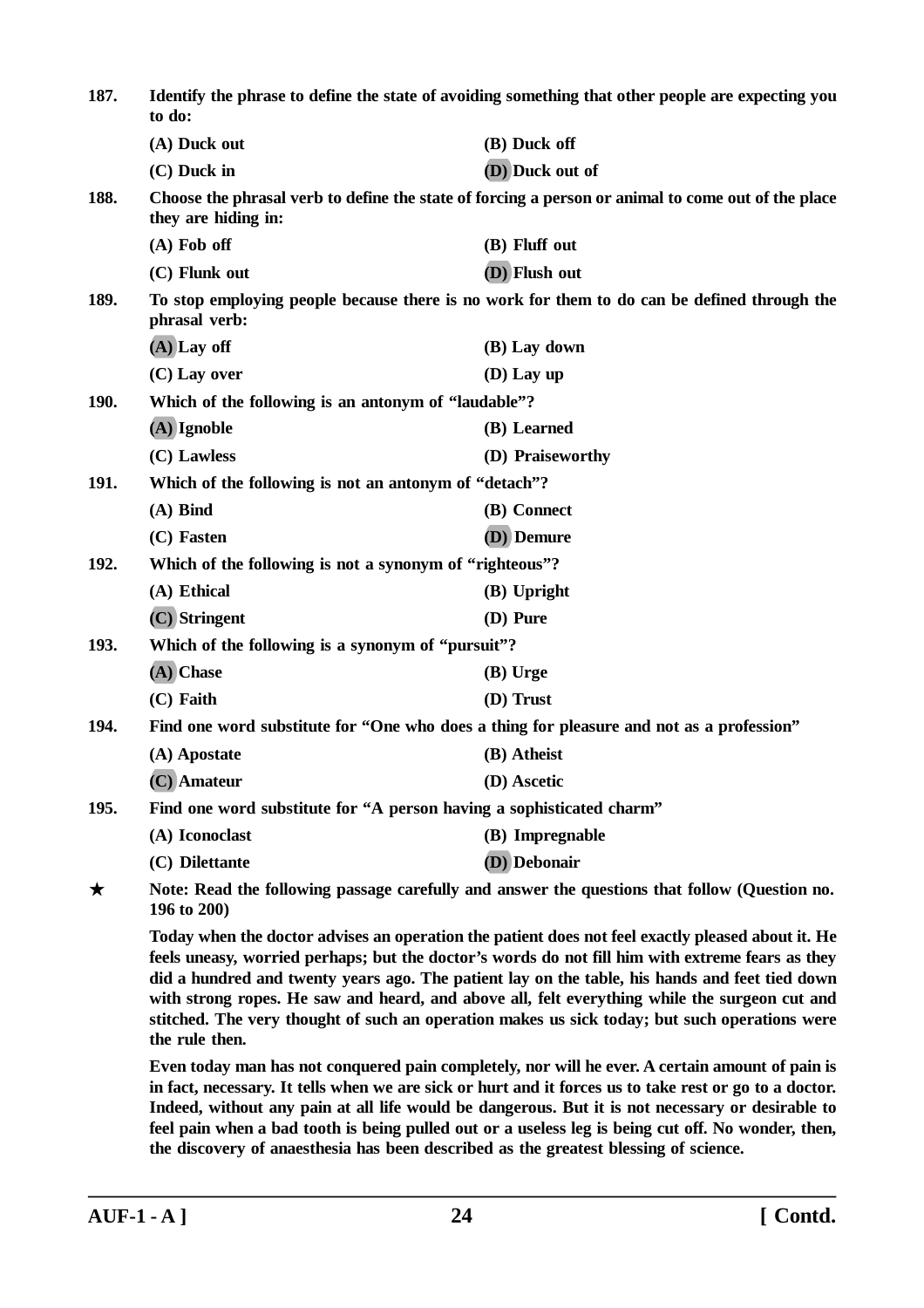**In fact, man has been busy, through the ages, trying to conquer pain. His first attempt was by using charms. Then he thought of a more practical way—taking drugs like opium, hashish etc. The Chinese were probably the first people to use drugs in operations. Much later, the Romans too used them. The surgeons of the Middle Ages had no faith in drugs. They used alcohol instead. The patient was given plenty of alcohol till he was dead drunk. However, neither drugs nor alcohol offered a complete answer to the surgeon's problem. The best surgeons, therefore had to ask their patients to bear the pain as well as they could.**

- **196. The hands and feet of patients were tied with strong ropes in the past because:**
	- **(A) The doctors were very cruel**
	- **(B) Nobody wanted to get operated**
	- **(C) People believed that it relieved the patients of the pain during operation**
	- **(D) Anaesthesia was not discovered**
- **197. The author opines that:**
	- **(A) We'll conquer pain one day**
	- **(B) The doctors could easily have made operations painless in the past**
	- **(C) Some amount of pain is essential in life for positive reasons**
	- **(D) Chinese were the first to first to operate patients without drugs**
- **198. The doctors used alcohol for conquering pain in:**
	- **(A) 120 years ago (B) The Middle Ages (C) China (D) Rome**
- **199. Which of the following was not used in the past to conquer pain?**
	- **(A) Anaesthesia (B) Hashish**
		- **(C) Alcohol (D) Opium**

**200. Find the expression used for the state of being "completely intoxicated" in the passage:**

- **(A) pulled out (B) anaesthesia**
- **(C) dead drunk (D) taking drugs**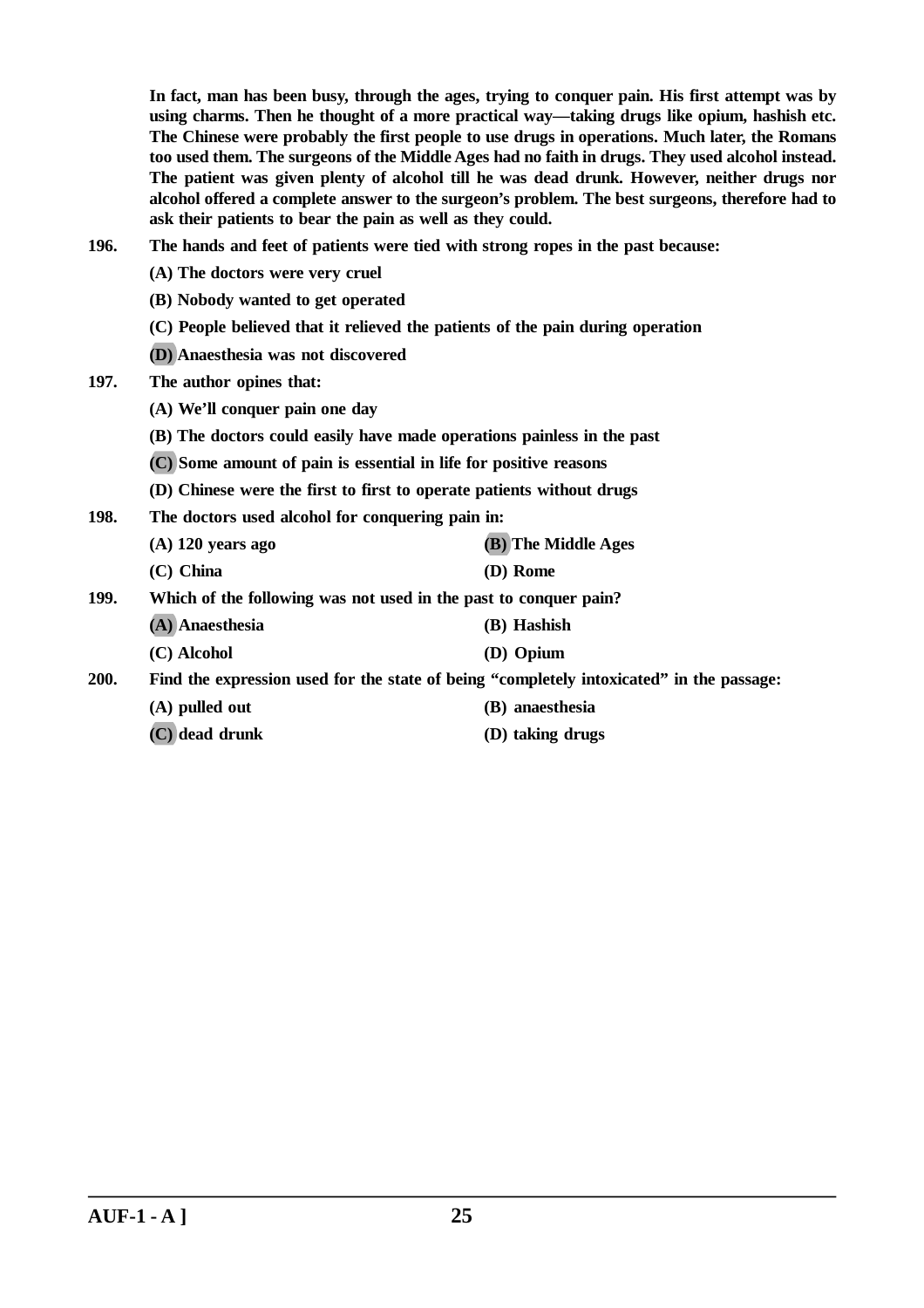#### **AUF-2**

#### **PROVISIONAL ANSWER KEY**

**Name of The Post** 

## **Electronic Data Processing (EDP) Manager(GMC), Class-3**

| Advertisement No                 | 101/2020-21               |
|----------------------------------|---------------------------|
| <b>Preliminary Test Held On</b>  | 18-07-2021                |
| Oue. No.                         | 001-200 (Concern Subject) |
| <b>Publish Date</b>              | 19-07-2021                |
| Last Date to Send Suggestion (S) | 28-07-2021                |

# **Instructions / સૂચના (Physical Submission)**

#### **shall not be considered: - Candidate must ensure compliance to the instructions mentioned below, else objections**

- (1) All the suggestion should be submitted in prescribed format of suggestion sheet PHYSICALLY.
- (2) Question wise suggestion to be submitted in the prescribed format (Suggestion Sheet) published on the website.
- (3) All suggestions are to be submitted with reference to the Master Question Paper with provisional answer key (Master Question Paper), published herewith on the website. Objections should be sent referring to the Question, Question No. & options of the Master Question Paper.
- (4) Suggestions regarding question nos. and options other than provisional answer key (Master Question Paper) shall not be considered.
- (5) Objections and answers suggested by the candidate should be in compliance with the responses given by him in his answer sheet. Objections shall not be considered, in case, if responses given in the answer sheet /response sheet and submitted suggestions are differed.
- (6) Objection for each question shall be made on separate sheet. Objection for more than one question in single sheet shall not be considered & treated as Cancelled.
- (7) Candidate who is present in the exam entitled to submit the objection/ $(s)$ .
- (8) Candidate should attach copy of his/her OMR (Answer sheet) with objection/(s).

### **ઉમેદવાર ેનીચેની સૂચનાઓનું પાલન કરવાની તકેદારી રાખવી, અլયથા વાંધા-સૂચન અંગેકરલે રજૂઆતો իયાને લેવાશેનહીં**

- **(1)** ઉમેદવારેવાંધા**-**સૂચનો િનયત કરવામાં આવેલ વાંધા-સૂચન પԋકથી રજૂ કરવાના રહેશે**.**
- **(2)** ઉમેદવારેԐՇԐમાણે વાંધા**-**સૂચનો રજૂકરવા વેબસાઈટ પર Ԑિસիધ થયેલ િનયત વાંધા-સૂચન પԋકના નમૂનાનો જ ઉપયોગ કરવો**.**
- **(3)** ઉમેદવારેપોતાનેપરીԟામાંમળેલ ԐՇપુિչતકામાંછપાયેલ ԐՇԃમાંક મુજબ વાંધા**-**સૂચનો રજૂન કરતા તમામ વાંધા**-**સૂચનો વેબસાઈટ પર Ԑિસիધ થયેલ Ԑોિવઝનલ આլસર કી **(**માչટર ԐՇપԋ**)**ના ԐՇ ԃમાંક મુજબ અનેતે સંદભӪમાં રજૂકરવા**.**
- **(4)** માչટર ԐՇપԋ માં િન�દ�ષ્ટ ԐՇ અનેિવકճપ િસવાયના વાંધા**-**સૂચન իયાનેલેવામાંઆવશેનહીં**.**
- **(5)** ઉમેદવારેજેԐՇના િવકճપ પર વાંધો રજૂકરેલ છેઅનેિવકճપ ԁપેજેજવાબ સૂચવેલ છેએ જવાબ ઉમેદવારે પોતાની ઉԱરવહીમાંઆપેલ હોવો જોઈએ**.** ઉમેદવારેસૂચવેલ જવાબ અનેઉԱરવહીનો જવાબ િભՂ હશેતો ઉમેદવારેરજૂ કરેલ વાંધા**-**સૂચન իયાનમાંલેવાશેનહીં**.**
- **(6)** એક ԐՇ માટેએક જ વાંધા**-**સૂચન પԋક વાપરવું**.** એક જ વાંધા**-**સૂચન પԋકમાંએકથી વધારેԐՇોની રજૂઆત કરેલ હશેતો તેઅંગેના વાંધા**-**સૂચનો իયાનેલેવાશેનહીં**.**
- (7) પરીક્ષામાં હાજર રહેલ ઉમેદવાર જ વાંધા સુચન રજુ કરી શકશે .
- **(8)** ઉમેદવાર**�** વાંધા-**�**ુચન સાથે પોતાની જવાબવહ**�**ની નકલ **�**બડાણ કરવાની રહ**�**શે.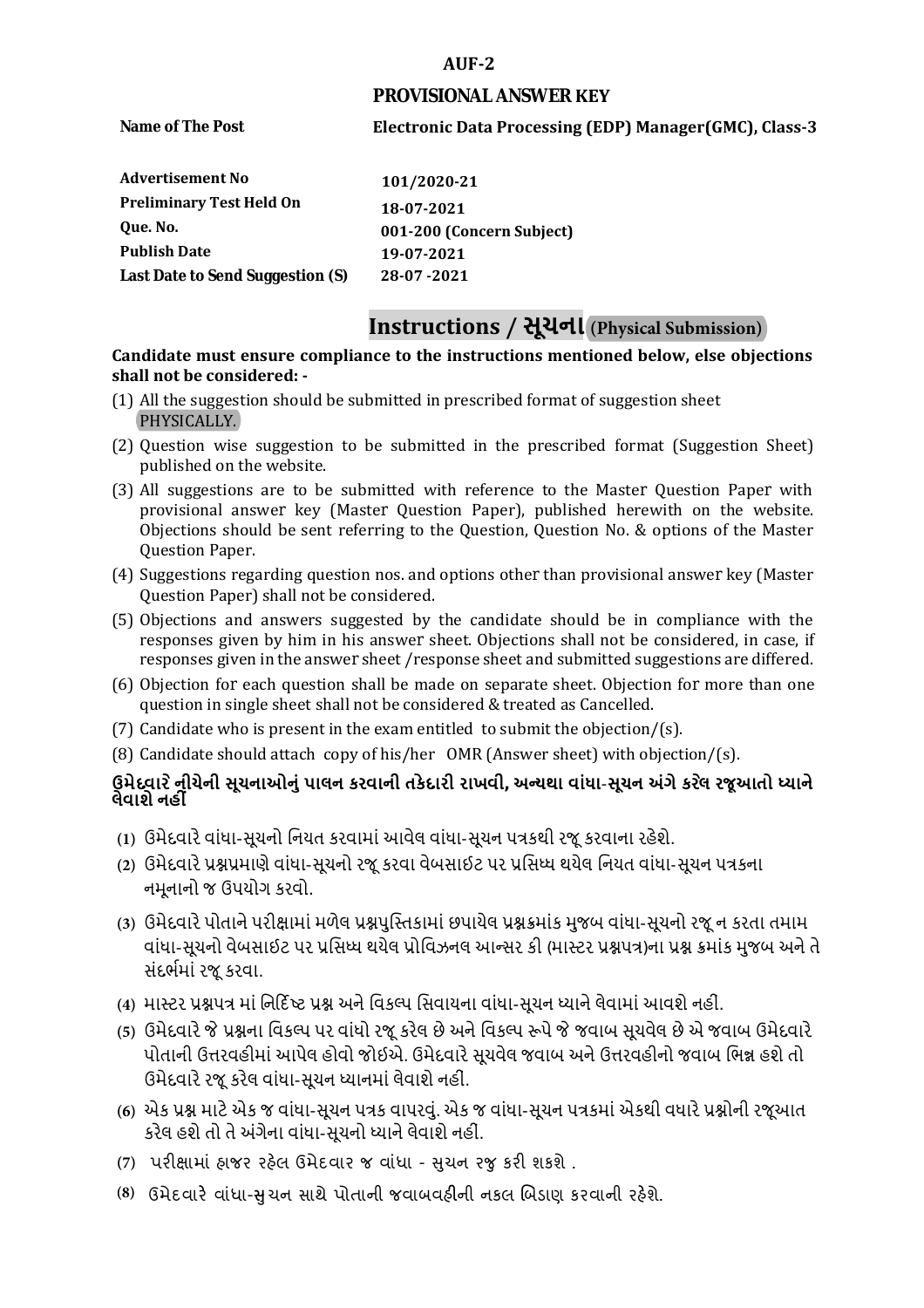| 001.                                                                                                                                                                                                                                                                               | Which of the following is generally used for performing tasks like creating the structure of the<br>relations, deleting relation? |                                                                                                     |
|------------------------------------------------------------------------------------------------------------------------------------------------------------------------------------------------------------------------------------------------------------------------------------|-----------------------------------------------------------------------------------------------------------------------------------|-----------------------------------------------------------------------------------------------------|
|                                                                                                                                                                                                                                                                                    | (A) DML (Data Manipulation Language)                                                                                              | (B) Query                                                                                           |
|                                                                                                                                                                                                                                                                                    | (C) Relational Schema                                                                                                             | <b>(D) DDL (Data Definition Language)</b>                                                           |
| 002.                                                                                                                                                                                                                                                                               | most one entity in A. This is called as _____                                                                                     | An entity in A is associated with at most one entity in B, and an entity in B is associated with at |
|                                                                                                                                                                                                                                                                                    | (A) One-to-many                                                                                                                   | (B) One-to-one                                                                                      |
|                                                                                                                                                                                                                                                                                    | (C) Many-to-many                                                                                                                  | (D) Many-to-one                                                                                     |
| 003.                                                                                                                                                                                                                                                                               | Data integrity constraints are used to:                                                                                           |                                                                                                     |
|                                                                                                                                                                                                                                                                                    | (A) Control who is allowed access to the data                                                                                     |                                                                                                     |
|                                                                                                                                                                                                                                                                                    | (B) Ensure that duplicate records are not entered into the table                                                                  |                                                                                                     |
|                                                                                                                                                                                                                                                                                    | (C) Improve the quality of data entered for a specific property                                                                   |                                                                                                     |
|                                                                                                                                                                                                                                                                                    | (D) Prevent users from changing the values stored in the table                                                                    |                                                                                                     |
| 004.                                                                                                                                                                                                                                                                               | Which one of the following uniquely identifies the elements in the relation?                                                      |                                                                                                     |
|                                                                                                                                                                                                                                                                                    | (A) Secondary Key                                                                                                                 | (B) Primary key                                                                                     |
|                                                                                                                                                                                                                                                                                    | (C) Foreign key                                                                                                                   | (D) Composite key                                                                                   |
| 005.                                                                                                                                                                                                                                                                               | is preferred method for enforcing data integrity                                                                                  |                                                                                                     |
|                                                                                                                                                                                                                                                                                    | (A) Constraints                                                                                                                   | (B) Stored Procedure                                                                                |
|                                                                                                                                                                                                                                                                                    | $(C)$ Triggers                                                                                                                    | (D) Cursors                                                                                         |
| 006.                                                                                                                                                                                                                                                                               | Functional Dependencies are the types of constraints that are based on _______                                                    |                                                                                                     |
|                                                                                                                                                                                                                                                                                    | $(A)$ Key                                                                                                                         | (B) Key revisited                                                                                   |
|                                                                                                                                                                                                                                                                                    | (C) Superset key                                                                                                                  | (D) None of the above                                                                               |
| 007.                                                                                                                                                                                                                                                                               | A relational database consists of a collection of ______                                                                          |                                                                                                     |
|                                                                                                                                                                                                                                                                                    | (A) Tables                                                                                                                        | (B) Fields                                                                                          |
|                                                                                                                                                                                                                                                                                    | (C) Records                                                                                                                       | (D) Keys                                                                                            |
| Which of the following has "all-or-none" property in DBMS transaction?<br>008.                                                                                                                                                                                                     |                                                                                                                                   |                                                                                                     |
|                                                                                                                                                                                                                                                                                    | (A) Atomicity                                                                                                                     | (B) Durability                                                                                      |
|                                                                                                                                                                                                                                                                                    | (C) Isolation                                                                                                                     | (D) All of the above                                                                                |
| 009.<br>The database system must take special actions to ensure that transactions operate properly<br>without interference from concurrently executing database statements. This property is referred<br>to as $\frac{1}{\sqrt{1-\frac{1}{2}}\cdot\frac{1}{\sqrt{1-\frac{1}{2}}}}$ |                                                                                                                                   |                                                                                                     |
|                                                                                                                                                                                                                                                                                    | (A) Atomicity                                                                                                                     | (B) Durability                                                                                      |
|                                                                                                                                                                                                                                                                                    | (C) Isolation                                                                                                                     | (D) All of the above                                                                                |
| A lock that allows concurrent transactions to access different rows of the same table is known<br>010.<br>$\mathbf{a} \mathbf{s} \mathbf{a}$                                                                                                                                       |                                                                                                                                   |                                                                                                     |
|                                                                                                                                                                                                                                                                                    | (A) Database-level lock                                                                                                           | (B) Table-level lock                                                                                |
|                                                                                                                                                                                                                                                                                    | (C) Page-level lock                                                                                                               | (D) Row-level lock                                                                                  |
| 011.                                                                                                                                                                                                                                                                               | computers await response of each other?                                                                                           | Which refers to a property of computer to run several operation simultaneously and possible as      |
|                                                                                                                                                                                                                                                                                    | (A) Concurrency                                                                                                                   | (B) Deadlock                                                                                        |
|                                                                                                                                                                                                                                                                                    | $(C)$ Backup                                                                                                                      | (D) Recovery                                                                                        |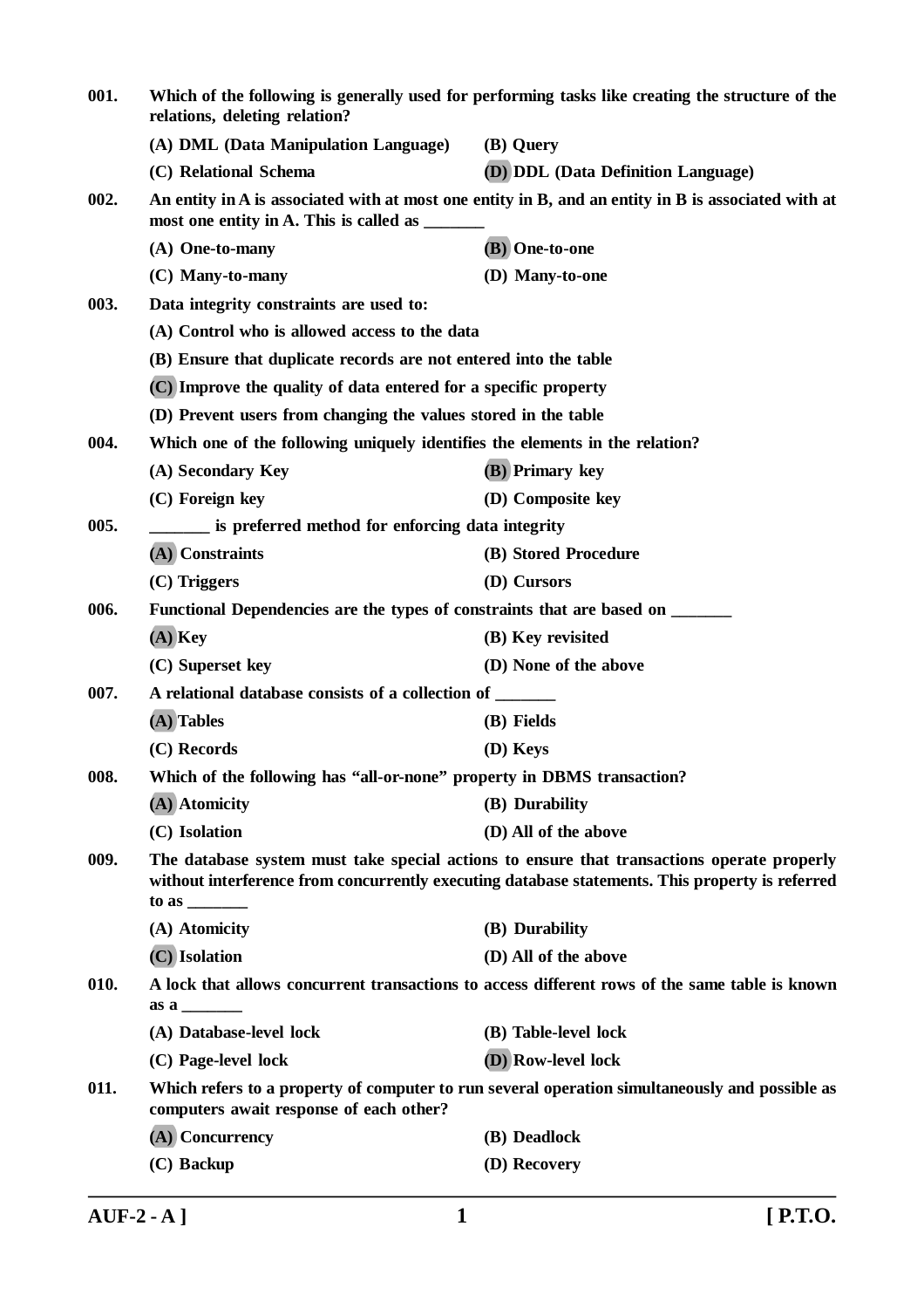| 012. | The normal form which satisfies multivalued dependencies and which is in BCNF is ______                                          |                                                                                                  |
|------|----------------------------------------------------------------------------------------------------------------------------------|--------------------------------------------------------------------------------------------------|
|      | $(A)$ 4 NF                                                                                                                       | $(B)$ 3 NF                                                                                       |
|      | $(C)$ 2 NF                                                                                                                       | (D) All of the above                                                                             |
| 013. | Fifth Normal form is concerned with ______                                                                                       |                                                                                                  |
|      | (A) Functional dependency                                                                                                        | (B) Multivalued dependency                                                                       |
|      | (C) Join dependency                                                                                                              | (D) Domain-key                                                                                   |
| 014. |                                                                                                                                  | Which one of the following data structures are preferred in database-system implementation?      |
|      | (A) AVL tree                                                                                                                     | $(B)$ B-tree                                                                                     |
|      | $(C)$ $B+$ -tree                                                                                                                 | (D) Splay tree                                                                                   |
| 015. | The file organization which allows us to read records that would satisfy the join condition by<br>using one block read is ______ |                                                                                                  |
|      | (A) Heap file organization                                                                                                       | (B) Sequential file organization                                                                 |
|      | (C) Clustering file organization                                                                                                 | (D) Hash file organization                                                                       |
| 016. | A schedule is ________ if it is conflict equivalent to a serial schedule.                                                        |                                                                                                  |
|      | (A) Conflict serializable                                                                                                        | (B) Conflicting                                                                                  |
|      | (C) Non serializable                                                                                                             | (D) None of the above                                                                            |
| 017. | In 2NF                                                                                                                           |                                                                                                  |
|      |                                                                                                                                  | (A) No functional dependencies (FDs) exist (B) No multivalued dependencies (MVDs) exist          |
|      | (C) No partial FDs exist                                                                                                         | (D) No partial MVDs exist                                                                        |
| 018. | The systems which allow only one process execution at a time, are called _______                                                 |                                                                                                  |
|      | (A) uniprogramming systems                                                                                                       | (B) uniprocessing systems                                                                        |
|      | (C) unitasking systems                                                                                                           | (D) none of the above                                                                            |
| 019. | In operating system, each process has its own ______                                                                             |                                                                                                  |
|      | (A) address space and global variables                                                                                           |                                                                                                  |
|      | (B) open files                                                                                                                   |                                                                                                  |
|      | (C) pending alarms, signals and signal handlers                                                                                  |                                                                                                  |
|      | (D) all of the above                                                                                                             |                                                                                                  |
| 020. | What is the ready state of a process?                                                                                            |                                                                                                  |
|      | (A) when process is scheduled to run after some execution                                                                        |                                                                                                  |
|      | (B) when process is unable to run until some task has been completed                                                             |                                                                                                  |
|      | (C) when process is using the CPU                                                                                                |                                                                                                  |
|      | (D) none of the above                                                                                                            |                                                                                                  |
| 021. | What is interprocess communication?                                                                                              |                                                                                                  |
|      | (A) communication within the process                                                                                             |                                                                                                  |
|      | (B) communication between two process                                                                                            |                                                                                                  |
|      | (C) communication between two threads of same process                                                                            |                                                                                                  |
|      | (D) none of the above                                                                                                            |                                                                                                  |
| 022. |                                                                                                                                  | Which system call can be used by a parent process to determine the termination of child process? |
|      | $(A)$ wait                                                                                                                       | $(B)$ exit                                                                                       |
|      | (C) fork                                                                                                                         | $(D)$ get                                                                                        |

**AUF-2 - A ] 2 [ Contd.**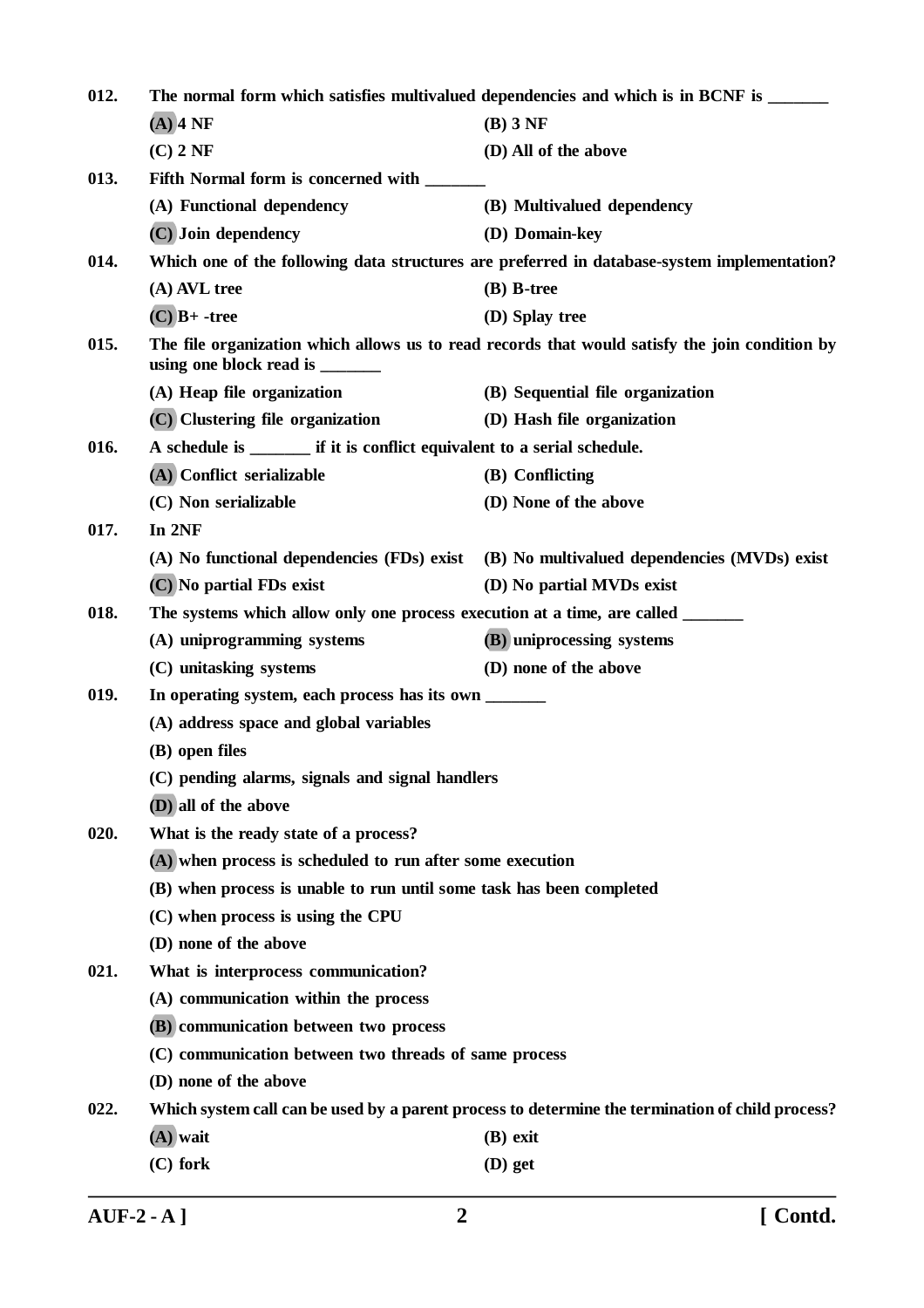| For a deadlock to arise, which of the following conditions must hold simultaneously?           |  |  |
|------------------------------------------------------------------------------------------------|--|--|
|                                                                                                |  |  |
|                                                                                                |  |  |
|                                                                                                |  |  |
|                                                                                                |  |  |
|                                                                                                |  |  |
|                                                                                                |  |  |
|                                                                                                |  |  |
|                                                                                                |  |  |
|                                                                                                |  |  |
| (B) to ensure that all of the necessary conditions do not hold                                 |  |  |
|                                                                                                |  |  |
|                                                                                                |  |  |
|                                                                                                |  |  |
|                                                                                                |  |  |
|                                                                                                |  |  |
| Which of the following conditions must be satisfied to solve the critical section problem?     |  |  |
|                                                                                                |  |  |
|                                                                                                |  |  |
|                                                                                                |  |  |
| (B) must be accessed from only one process                                                     |  |  |
|                                                                                                |  |  |
| What are the two kinds of semaphores?                                                          |  |  |
|                                                                                                |  |  |
|                                                                                                |  |  |
|                                                                                                |  |  |
|                                                                                                |  |  |
|                                                                                                |  |  |
| The processes that are residing in main memory and are ready and waiting to execute are kept   |  |  |
|                                                                                                |  |  |
|                                                                                                |  |  |
| Which scheduling algorithm allocates the CPU first to the process that requests the CPU first? |  |  |
|                                                                                                |  |  |
|                                                                                                |  |  |
|                                                                                                |  |  |
| (A) a process can move to a different classified ready queue                                   |  |  |
|                                                                                                |  |  |
|                                                                                                |  |  |
| (D) none of the above                                                                          |  |  |
|                                                                                                |  |  |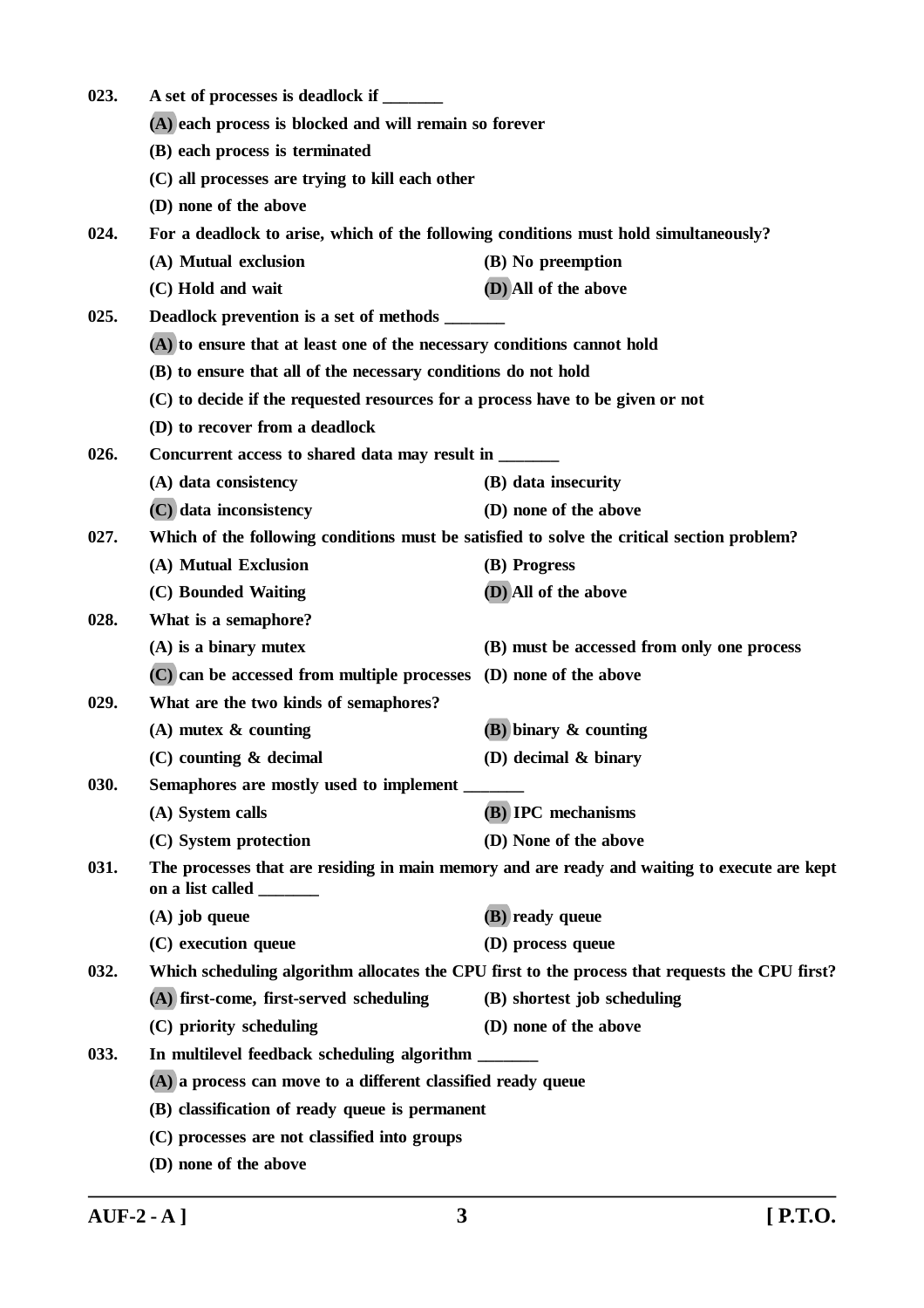| 034. | The main memory accommodates ______                                                                                                                 |                                                                                            |  |
|------|-----------------------------------------------------------------------------------------------------------------------------------------------------|--------------------------------------------------------------------------------------------|--|
|      | (A) operating system                                                                                                                                | $(B)$ cpu                                                                                  |  |
|      | (C) user processes                                                                                                                                  | (D) all of the above                                                                       |  |
| 035. | Physical memory is broken into fixed-sized blocks called _______                                                                                    |                                                                                            |  |
|      | $(A)$ frames                                                                                                                                        | (B) pages                                                                                  |  |
|      | (C) backing store                                                                                                                                   | (D) none of the above                                                                      |  |
| 036. | For every process there is a                                                                                                                        |                                                                                            |  |
|      | $(A)$ page table                                                                                                                                    | (B) copy of page table                                                                     |  |
|      | (C) pointer to page table                                                                                                                           | (D) all of the above                                                                       |  |
| 037. | Which process can be affected by other processes executing in the system?                                                                           |                                                                                            |  |
|      | (A) cooperating process                                                                                                                             | (B) child process                                                                          |  |
|      | (C) parent process                                                                                                                                  | (D) init process                                                                           |  |
| 038. | Which one of the following is a synchronization tool?                                                                                               |                                                                                            |  |
|      | (A) thread                                                                                                                                          | $(B)$ pipe                                                                                 |  |
|      | $(C)$ semaphore                                                                                                                                     | (D) socket                                                                                 |  |
| 039. | Process synchronization can be done on ____                                                                                                         |                                                                                            |  |
|      | (A) hardware level                                                                                                                                  | (B) software level                                                                         |  |
|      | (C) both hardware and software level                                                                                                                | (D) none of the above                                                                      |  |
| 040. | Which of the following is best known service model?                                                                                                 |                                                                                            |  |
|      | $(A)$ SaaS                                                                                                                                          | (B) IaaS                                                                                   |  |
|      | $(C)$ PaaS                                                                                                                                          | (D) All of the above                                                                       |  |
| 041. | Data masking is also known as _______                                                                                                               |                                                                                            |  |
|      | (A) Data obfuscation                                                                                                                                | (B) Data copying                                                                           |  |
|      | (C) Data breaching                                                                                                                                  | (D) Data duplicating                                                                       |  |
| 042. | automates an action or attack so that repetitive tasks are done at a faster rate.                                                                   |                                                                                            |  |
|      | (A) Auto-bots                                                                                                                                       | (B) Cookie-bots                                                                            |  |
|      | (C) Robots                                                                                                                                          | (D) Bots                                                                                   |  |
| 043. | is a means of storing $\&$ transmitting information in a specific format so that only those<br>for whom it is planned can understand or process it. |                                                                                            |  |
|      | (A) Malware Analysis                                                                                                                                | (B) Cryptography                                                                           |  |
|      | (C) Reverse engineering                                                                                                                             | (D) Exploit writing                                                                        |  |
| 044. | Plain text are also called ______                                                                                                                   |                                                                                            |  |
|      | $(A)$ cipher-text                                                                                                                                   | (B) raw text                                                                               |  |
|      | $(C)$ clear-text                                                                                                                                    | (D) encrypted text                                                                         |  |
| 045. | Remote Procedure Calls are used ______                                                                                                              |                                                                                            |  |
|      | system                                                                                                                                              | (A) for communication between two processes remotely different from each other on the same |  |
|      | (B) for communication between two processes on the same system                                                                                      |                                                                                            |  |
|      | (C) for communication between two processes on separate systems                                                                                     |                                                                                            |  |
|      | (D) none of the above                                                                                                                               |                                                                                            |  |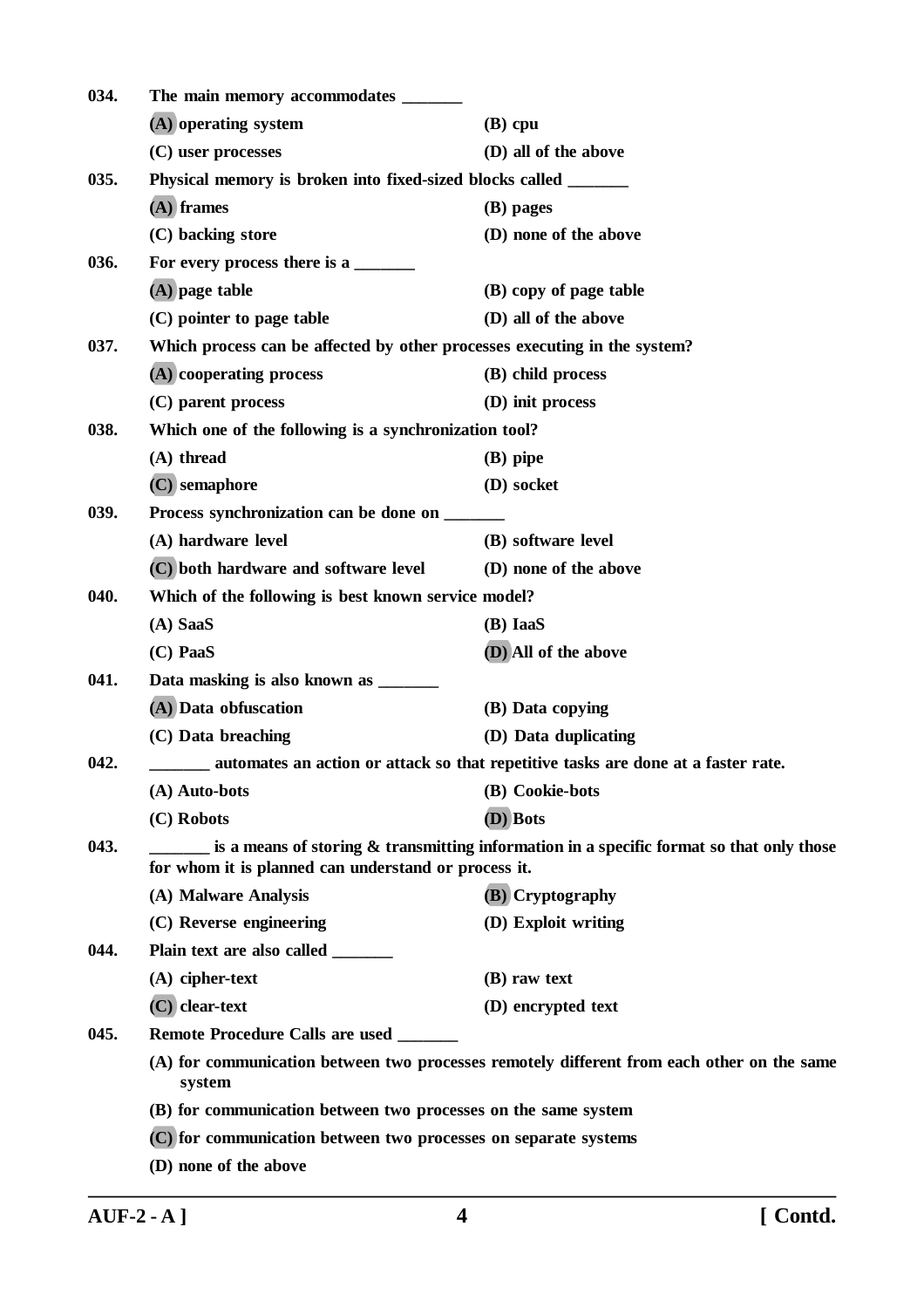| 046.<br>If deadlocks occur frequently, the detection algorithm must be invoked ______ |                                                                                          |                                         |  |
|---------------------------------------------------------------------------------------|------------------------------------------------------------------------------------------|-----------------------------------------|--|
|                                                                                       | $(A)$ rarely                                                                             | (B) frequently                          |  |
|                                                                                       | $(C)$ rarely $\&$ frequently                                                             | (D) none of the above                   |  |
| 047.                                                                                  | The term 'Cloud' in cloud-computing refers to ______.                                    |                                         |  |
|                                                                                       | (A) The Internet                                                                         | (B) Cumulus Clouds                      |  |
|                                                                                       | $(C)$ A Computer                                                                         | (D) Thin Clients                        |  |
| 048.                                                                                  | Which one of the following is Cloud Platform by Amazon?                                  |                                         |  |
|                                                                                       | $(A)$ Azure                                                                              | (B) AWS                                 |  |
|                                                                                       | (C) Cloudera                                                                             | (D) All of the above                    |  |
| 049.                                                                                  | Which cloud type allows systems and services to be accessible within an organization?    |                                         |  |
|                                                                                       | (A) Private Cloud                                                                        | (B) Public Cloud                        |  |
|                                                                                       | (C) Community Cloud                                                                      | (D) Hybrid Cloud                        |  |
| 050.                                                                                  | Which of the following is not a type of cloud?                                           |                                         |  |
|                                                                                       | (A) Private                                                                              | (B) Public                              |  |
|                                                                                       | (C) Protected                                                                            | (D) Hybrid                              |  |
| 051.                                                                                  | In this type of cloud, the cloud is composed of multiple internal or external cloud.     |                                         |  |
|                                                                                       | (A) Private                                                                              | (B) Public                              |  |
|                                                                                       | (C) Protected                                                                            | (D) Hybrid                              |  |
| 052.                                                                                  | RAID stands for _______                                                                  |                                         |  |
|                                                                                       | (A) Redundant array of independent disks                                                 | (B) Redundant array of individual disks |  |
|                                                                                       | (C) Reusable Array of independent disks                                                  | (D) Reusable array of individual disks  |  |
| 053.                                                                                  | Saving data and instructions to make them readily available is the job of ______         |                                         |  |
|                                                                                       | (A) Storage Unit                                                                         | (B) Cache Unit                          |  |
|                                                                                       | $(C)$ Input Unit                                                                         | (D) Output Unit                         |  |
| 054.                                                                                  | One common way to maintain data availability is _______                                  |                                         |  |
|                                                                                       | (A) Data clustering                                                                      | (B) Data backup                         |  |
|                                                                                       | (C) Data recovery                                                                        | (D) Data Altering                       |  |
| 055.                                                                                  | Which of the following type of virtualization is also characteristic of cloud computing? |                                         |  |
|                                                                                       | (A) Storage                                                                              | (B) Application                         |  |
|                                                                                       | $(C)$ CPU                                                                                | (D) All of the above                    |  |
| 056.                                                                                  | The technology used to distribute service requests to resources is referred to as        |                                         |  |
|                                                                                       | (A) load performing                                                                      | (B) load scheduling                     |  |
|                                                                                       | (C) load balancing                                                                       | (D) all of the above                    |  |
| 057.                                                                                  | refers to the location and management of the cloud's infrastructure.                     |                                         |  |
|                                                                                       | (A) Service                                                                              | (B) Deployment                          |  |
|                                                                                       | (C) Application                                                                          | (D) None of the above                   |  |
| 058.                                                                                  | Which of the architectural layer is used as a front end in cloud computing?              |                                         |  |
|                                                                                       | $(A)$ client                                                                             | (B) cloud                               |  |
|                                                                                       | $(C)$ soft                                                                               | (D) all of the above                    |  |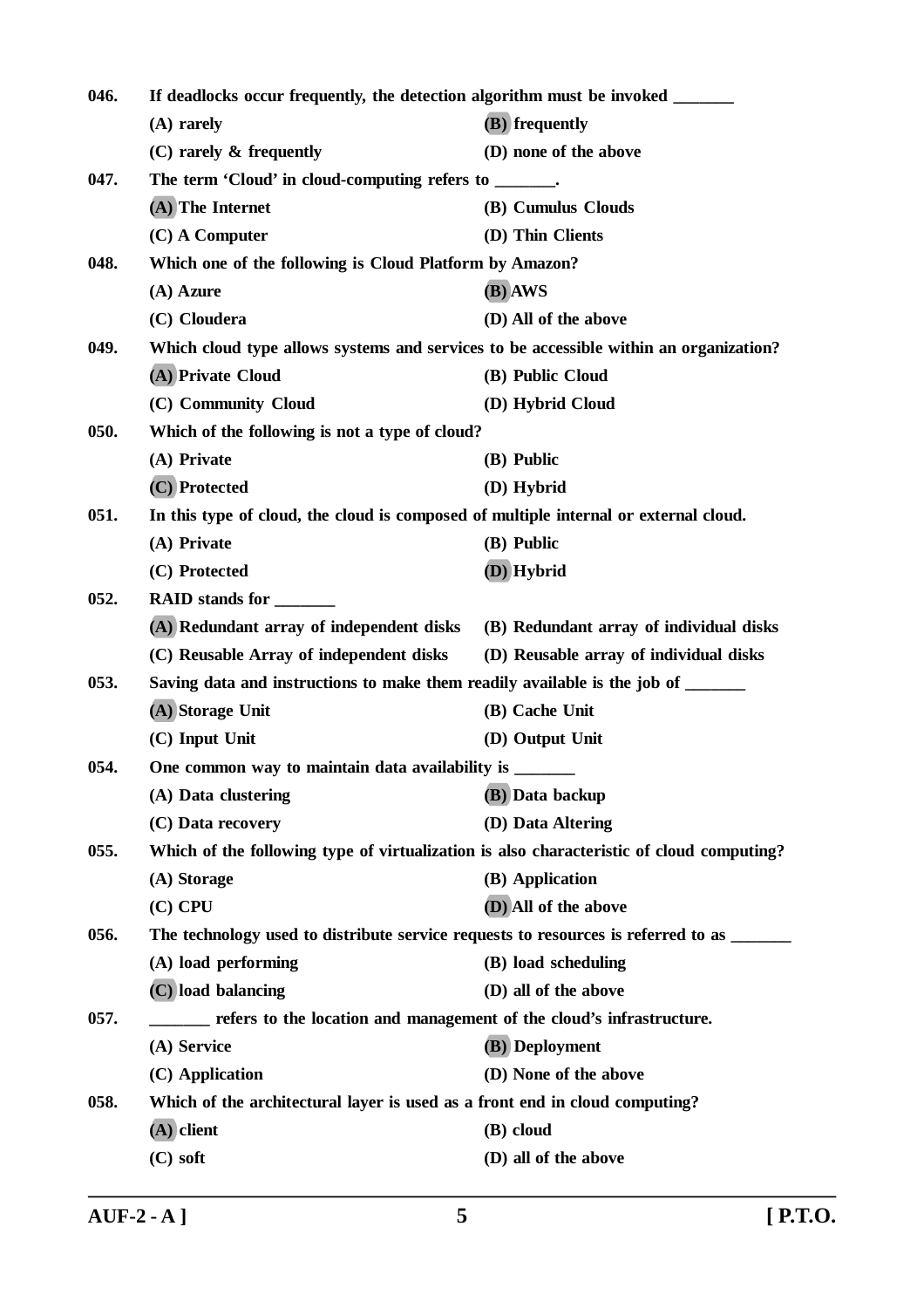| 059. | Which of the following benefit is provided by the PaaS service provider?                                |                                                                                          |
|------|---------------------------------------------------------------------------------------------------------|------------------------------------------------------------------------------------------|
|      | (A) A larger pool of qualified developers                                                               | (B) More reliable operation                                                              |
|      | (C) A logical design methodology                                                                        | (D) All of the above                                                                     |
| 060. | Communication between services is done widely using ______ protocol.                                    |                                                                                          |
|      | $(A)$ REST                                                                                              | (B) SOAP                                                                                 |
|      | (C) RESTful                                                                                             | (D) None of the above                                                                    |
| 061. | Which of the following component is called hypervisor?                                                  |                                                                                          |
|      | (A) VGM                                                                                                 | $(B)$ VMC                                                                                |
|      | $(C)$ VMM                                                                                               | (D) All of the above                                                                     |
| 062. | _____ provides virtual machines, virtual storage, virtual infrastructure, and other hardware<br>assets. |                                                                                          |
|      | $(A)$ IaaS                                                                                              | (B) SaaS                                                                                 |
|      | (C) PaaS                                                                                                | (D) All of the above                                                                     |
| 063. | Which one of the following models is not suitable for accommodating any change?                         |                                                                                          |
|      | (A) Build & Fix Model                                                                                   | (B) Prototyping Model                                                                    |
|      | (C) RAD Model                                                                                           | (D) Waterfall Model                                                                      |
| 064. | <b>SDLC</b> stands for                                                                                  |                                                                                          |
|      | (A) Software Development Life Cycle                                                                     | (B) System Development Life cycle                                                        |
|      | (C) Software Design Life Cycle                                                                          | (D) System Design Life Cycle                                                             |
| 065. | Which model can be selected if user is involved in all the phases of SDLC?                              |                                                                                          |
|      | (A) Waterfall Model                                                                                     | (B) Prototyping Model                                                                    |
|      | (C) RAD Model                                                                                           | (D) Both Prototyping Model & RAD Model                                                   |
| 066. | <b>Agile Software Development is based on</b>                                                           |                                                                                          |
|      | (A) Incremental Development                                                                             | (B) Iterative Development                                                                |
|      | (C) Linear Development                                                                                  | (D) Both Incremental and Iterative Development                                           |
| 067. | How is plan driven development different from agile development?                                        |                                                                                          |
|      | process                                                                                                 | (A) Outputs are decided through a process of negotiation during the software development |
|      | (B) Specification, design, implementation and testing are interleaved                                   |                                                                                          |
|      | (C) Iteration occurs within activities                                                                  |                                                                                          |
|      | (D) All of the above                                                                                    |                                                                                          |
| 068. | What is Cyclomatic complexity?                                                                          |                                                                                          |
|      | (A) Black box testing                                                                                   | (B) White box testing                                                                    |
|      | (C) Yellow box testing                                                                                  | (D) Green box testing                                                                    |
| 069. | What are the various Testing Levels?                                                                    |                                                                                          |
|      | (A) Unit Testing                                                                                        | (B) System Testing                                                                       |
|      | (C) Integration Testing                                                                                 | (D) All of the above                                                                     |
| 070. | Boundary value analysis belong to?                                                                      |                                                                                          |
|      | (A) White Box Testing                                                                                   | (B) Black Box Testing                                                                    |
|      | (C) White Box & Black Box Testing                                                                       | (D) None of the above                                                                    |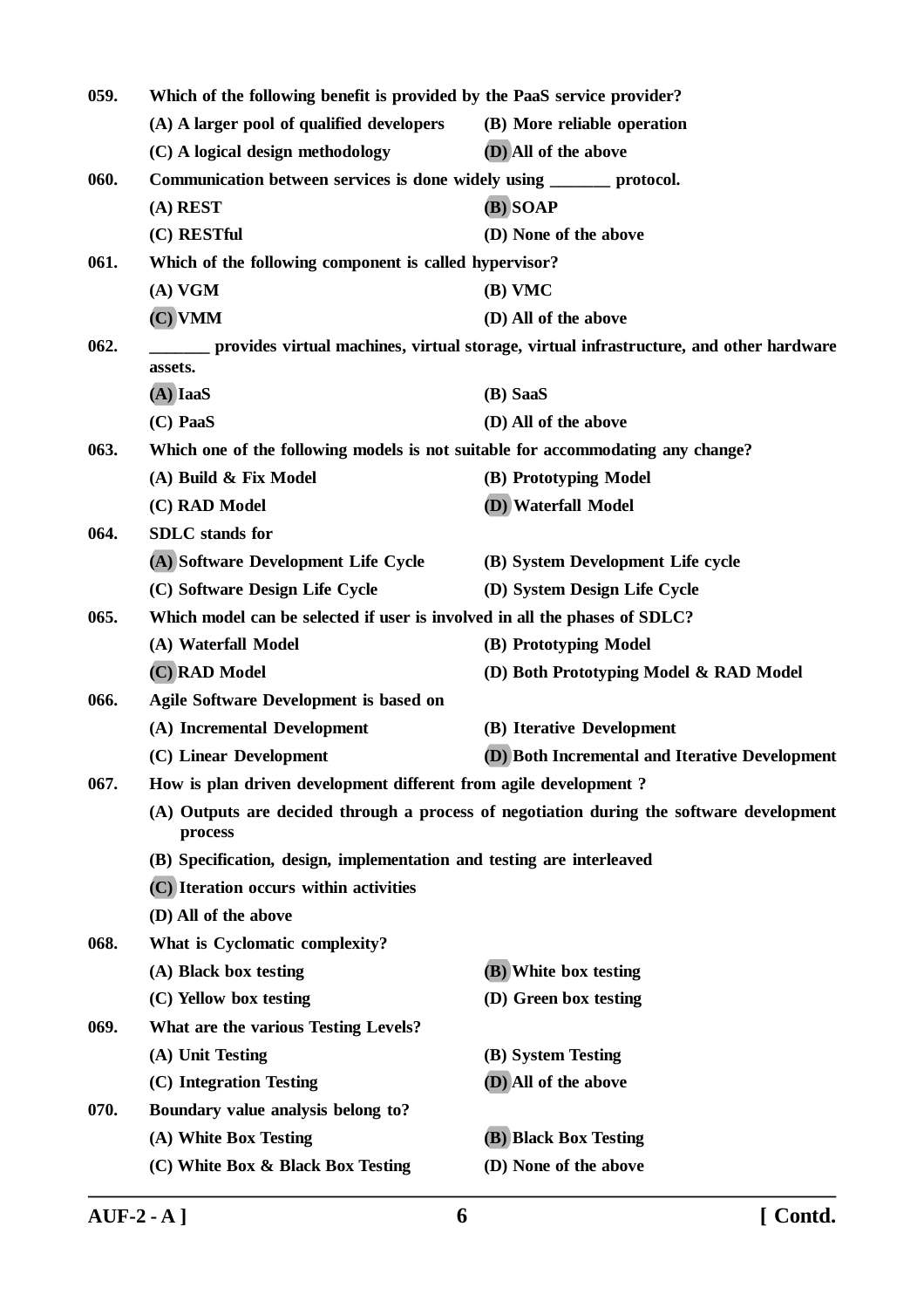| 071.<br>Which of the following term describes testing? |                                                                                   |                                                                                                   |  |
|--------------------------------------------------------|-----------------------------------------------------------------------------------|---------------------------------------------------------------------------------------------------|--|
|                                                        | (A) Finding broken code                                                           | (B) Evaluating deliverable to find errors                                                         |  |
|                                                        | (C) A stage of all projects                                                       | (D) None of the above                                                                             |  |
| 072.                                                   | halt the testing process.                                                         | By collecting _______ during software testing, it is possible to develop meaningful guidelines to |  |
|                                                        | (A) Failure intensity                                                             | (B) Testing time                                                                                  |  |
|                                                        | (C) Metrics                                                                       | (D) All of the above                                                                              |  |
| 073.                                                   | Which is the first step in the software development life cycle?                   |                                                                                                   |  |
|                                                        | (A) Analysis                                                                      | (B) Design                                                                                        |  |
|                                                        | (C) Problem/Opportunity Identification                                            | (D) Development and Documentation                                                                 |  |
| 074.                                                   | Debugging is:                                                                     |                                                                                                   |  |
|                                                        | (A) creating program code                                                         |                                                                                                   |  |
|                                                        | (B) finding and correcting errors in the program code                             |                                                                                                   |  |
|                                                        | (C) identifying the task to be computerized                                       |                                                                                                   |  |
|                                                        | (D) creating the algorithm                                                        |                                                                                                   |  |
| 075.                                                   | The importance of software design can be summarized in a single word which is:    |                                                                                                   |  |
|                                                        | (A) Efficiency                                                                    | (B) Accuracy                                                                                      |  |
|                                                        | (C) Quality                                                                       | (D) Complexity                                                                                    |  |
| 076.                                                   | What is a Software?                                                               |                                                                                                   |  |
|                                                        | (A) Software is set of programs                                                   |                                                                                                   |  |
|                                                        | (B) Software is documentation and configuration of data                           |                                                                                                   |  |
|                                                        | (C) Software is set of programs, documentation & configuration of data            |                                                                                                   |  |
|                                                        | (D) None of the above                                                             |                                                                                                   |  |
| 077.                                                   | What are attributes of good software?                                             |                                                                                                   |  |
|                                                        | (A) Software maintainability                                                      | (B) Software functionality                                                                        |  |
|                                                        | (C) Software development                                                          | $(D)$ Software maintainability & functionality                                                    |  |
| 078.                                                   | Which of these does not affect different types of software as a whole?            |                                                                                                   |  |
|                                                        | (A) Heterogeneity                                                                 | (B) Flexibility                                                                                   |  |
|                                                        | (C) Business and social change                                                    | (D) Security                                                                                      |  |
| 079.                                                   | Which of the following is not considered as a risk in project management?         |                                                                                                   |  |
|                                                        | (A) Specification delays                                                          | (B) Product competition                                                                           |  |
|                                                        | $(C)$ Testing                                                                     | (D) Staff turnover                                                                                |  |
| 080.                                                   | The full form of Malware is ______                                                |                                                                                                   |  |
|                                                        | (A) Malfunctioned Software                                                        | (B) Multipurpose Software                                                                         |  |
|                                                        | (C) Malicious Software                                                            | (D) Malfunctioning of Security                                                                    |  |
| 081.                                                   | is a code injecting method used for attacking the database of a system / website. |                                                                                                   |  |
|                                                        | (A) HTML injection                                                                | (B) SQL Injection                                                                                 |  |
|                                                        | (C) Malicious code injection                                                      | (D) XML Injection                                                                                 |  |
| 082.                                                   | Which of this is an example of physical hacking?                                  |                                                                                                   |  |
|                                                        | (A) Remote Unauthorised access                                                    | (B) Inserting malware loaded USB to a system                                                      |  |
|                                                        | (C) SQL Injection on SQL vulnerable site                                          | (D) DDoS (Distributed Denial of Service) attack                                                   |  |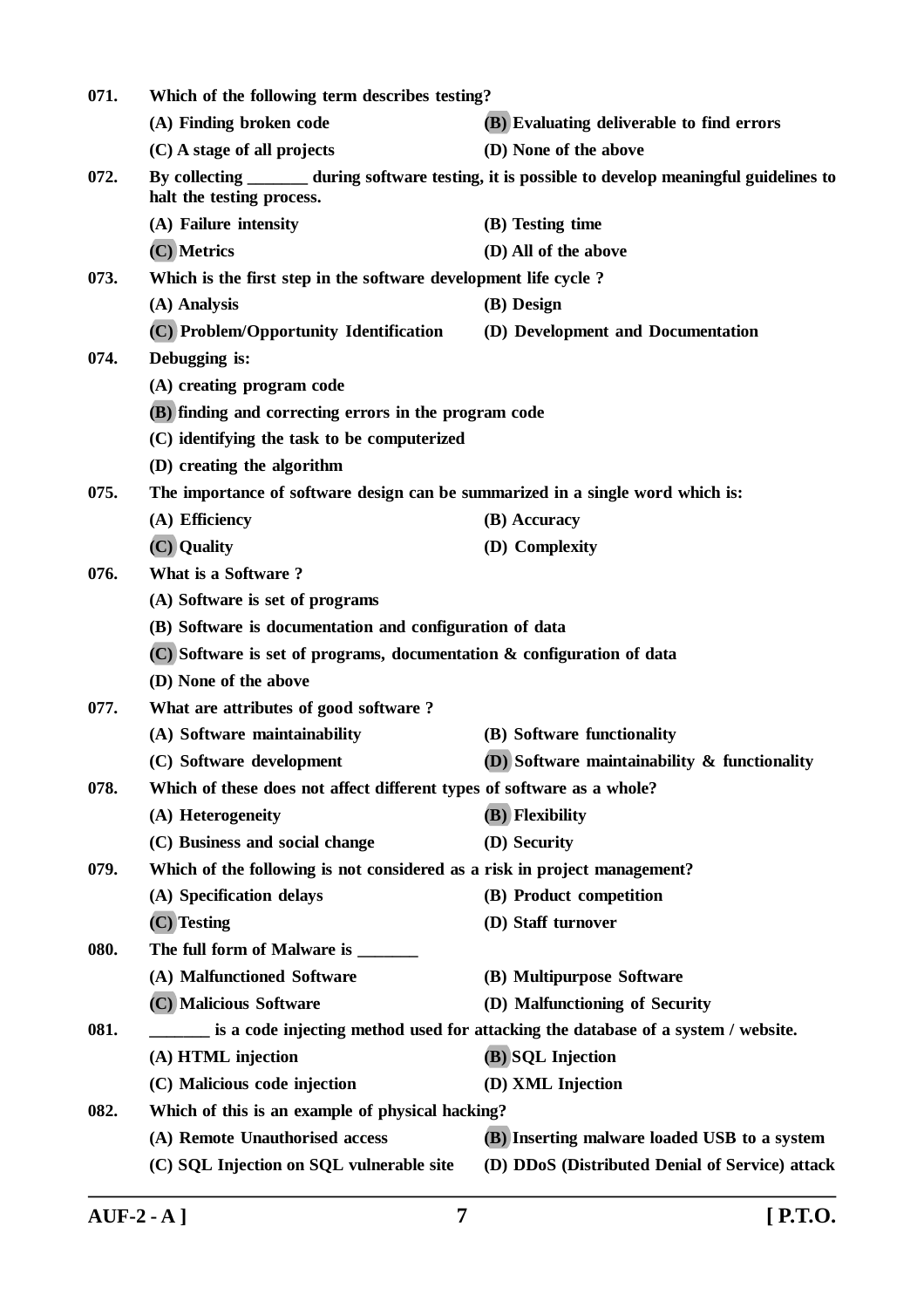| 083. | Traffic in a VPN is NOT                                              |                                                                                                  |
|------|----------------------------------------------------------------------|--------------------------------------------------------------------------------------------------|
|      | (A) Invisible from public networks                                   |                                                                                                  |
|      | (B) Logically separated from other traffic                           |                                                                                                  |
|      | (C) Accessible from unauthorized public networks                     |                                                                                                  |
|      | (D) Restricted to a single protocol in IPsec                         |                                                                                                  |
| 084. | Which layer of the OSI reference model does IPsec work at?           |                                                                                                  |
|      | $(A)$ Layer 1                                                        | $(B)$ Layer 2                                                                                    |
|      | $(C)$ Layer 3                                                        | $(D)$ Layer 4                                                                                    |
| 085. | transmission.                                                        | The data link layer takes the packets from _______ and encapsulates them into frames for         |
|      | (A) network layer                                                    | (B) physical layer                                                                               |
|      | (C) transport layer                                                  | (D) application layer                                                                            |
| 086. | Transport layer protocols deals with _______                         |                                                                                                  |
|      | (A) application to application communication                         |                                                                                                  |
|      | (B) process to process communication                                 |                                                                                                  |
|      | (C) node to node communication                                       |                                                                                                  |
|      | (D) man to man communication                                         |                                                                                                  |
| 087. | Which network topology requires a central controller or hub?         |                                                                                                  |
|      | $(A)$ Star                                                           | (B) Mesh                                                                                         |
|      | $(C)$ Ring                                                           | $(D)$ Bus                                                                                        |
| 088. |                                                                      | is the multiplexing technique that shifts each signal to a different carrier frequency.          |
|      | $\overline{A}$ FDM                                                   | $(B)$ TDM                                                                                        |
|      | (C) Both FDM & TDM                                                   | $(D)$ PDM                                                                                        |
| 089. | The packet of information at the application layer is called _______ |                                                                                                  |
|      | (A) Packet                                                           | (B) Message                                                                                      |
|      | (C) Segment                                                          | (D) Frame                                                                                        |
| 090. | Which of them is not a wireless attack?                              |                                                                                                  |
|      | (A) Eavesdropping                                                    | (B) MAC Spoofing                                                                                 |
|      | (C) Wireless Hijacking                                               | (D) Phishing                                                                                     |
| 091. | activity and actions over a digital medium.                          | These are a collective term for malicious spying programs used for secretly monitoring someone's |
|      | (A) Malware                                                          | (B) Remote Access Trojans                                                                        |
|      | (C) Keyloggers                                                       | (D) Spyware                                                                                      |
| 092. | hardware.                                                            | In _________ layer, vulnerabilities are directly associated with physical access to networks and |
|      | $(A)$ physical                                                       | (B) data-link                                                                                    |
|      | (C) network                                                          | (D) application                                                                                  |
| 093. | How can we describe an array in the best possible way?               |                                                                                                  |
|      | (A) The Array shows a hierarchical structure.                        |                                                                                                  |
|      | (B) Arrays are immutable.                                            |                                                                                                  |
|      | (C) Container that stores the elements of similar types              |                                                                                                  |
|      | (D) The Array is not a data structure                                |                                                                                                  |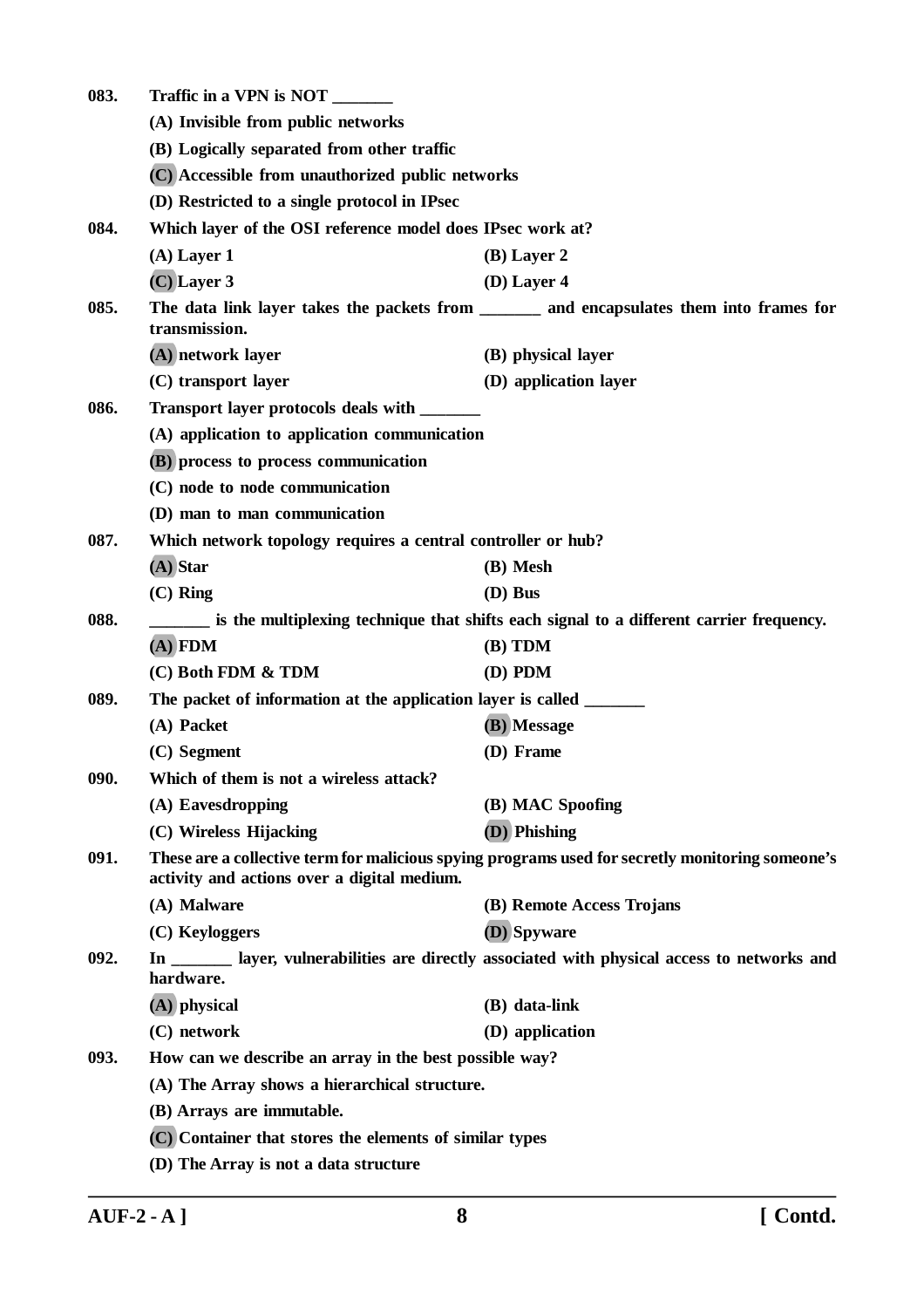| 094. | Which of the following is the correct way of declaring an array?                              |                                                                                                 |  |
|------|-----------------------------------------------------------------------------------------------|-------------------------------------------------------------------------------------------------|--|
|      | $(A)$ int javatpoint[10];                                                                     | (B) int javatpoint;                                                                             |  |
|      | $(C)$ javatpoint $\{20\};$                                                                    | (D) array javatpoint[10];                                                                       |  |
| 095. | How can we initialize an array in C language?                                                 |                                                                                                 |  |
|      | (A) int arr[2]= $(10, 20)$                                                                    | (B) int arr(2)={10, 20}                                                                         |  |
|      | (C) int arr[2] = $\{10, 20\}$                                                                 | (D) int $arr(2) = (10, 20)$                                                                     |  |
| 096. | Which of the following is the advantage of the array data structure?                          |                                                                                                 |  |
|      | (A) Elements of mixed data types can be stored                                                |                                                                                                 |  |
|      | (B) Easier to access the elements in an array                                                 |                                                                                                 |  |
|      | (C) Index of the first element starts from 1                                                  |                                                                                                 |  |
|      | (D) Elements of an array cannot be sorted                                                     |                                                                                                 |  |
| 097. | Which of the following highly uses the concept of an array?                                   |                                                                                                 |  |
|      | (A) Binary Search tree                                                                        | (B) Caching                                                                                     |  |
|      | (C) Spatial locality                                                                          | (D) Scheduling of Processes                                                                     |  |
| 098. | Which of the following is the disadvantage of the array?                                      |                                                                                                 |  |
|      | (A) Stack and Queue data structures can be implemented through an array                       |                                                                                                 |  |
|      | (B) Index of the first element in an array can be negative                                    |                                                                                                 |  |
|      | (C) Wastage of memory if the elements inserted in an array are lesser than the allocated size |                                                                                                 |  |
|      | (D) Elements can be accessed sequentially.                                                    |                                                                                                 |  |
| 099. | Which one of the following is the process of inserting an element in the stack?               |                                                                                                 |  |
|      | (A) Insert                                                                                    | (B) Add                                                                                         |  |
|      | (C) Push                                                                                      | (D) None of the above                                                                           |  |
| 100. | $a \underline{\hspace{1cm}} ?$                                                                | When the user tries to delete the element from the empty stack then the condition is said to be |  |
|      | $(A)$ Underflow                                                                               | (B) Garbage collection                                                                          |  |
|      | (C) Overflow                                                                                  | (D) None of the above                                                                           |  |
| 101. | Which data structure is mainly used for implementing the recursive algorithm?                 |                                                                                                 |  |
|      | (A) Queue                                                                                     | (B) Stack                                                                                       |  |
|      | (C) Binary tree                                                                               | (D) Linked list                                                                                 |  |
| 102. | Which one of the following is not the application of the stack data structure?                |                                                                                                 |  |
|      | (A) String reversal                                                                           | (B) Recursion                                                                                   |  |
|      | (C) Backtracking                                                                              | (D) Asynchronous data transfer                                                                  |  |
| 103. | Which of the following is the prefix form of $A+B*C$ ?                                        |                                                                                                 |  |
|      | $(A)$ A+ $(BC*)$                                                                              | $(B) + AB*C$                                                                                    |  |
|      | $(C)$ ABC+*                                                                                   | $(D) + A * BC$                                                                                  |  |
| 104. | Which of the following principles does Queue use?                                             |                                                                                                 |  |
|      | (A) LIFO principle                                                                            | (B) FIFO principle                                                                              |  |
|      | (C) Linear tree                                                                               | (D) Ordered array                                                                               |  |
| 105. | Which of the following is not the correct statement for a stack data structure?               |                                                                                                 |  |
|      | (A) Arrays can be used to implement the stack                                                 |                                                                                                 |  |
|      | (B) Stack follows FIFO                                                                        |                                                                                                 |  |
|      | (C) Elements are stored in a sequential manner                                                |                                                                                                 |  |
|      | (D) Top of the stack contains the last inserted element                                       |                                                                                                 |  |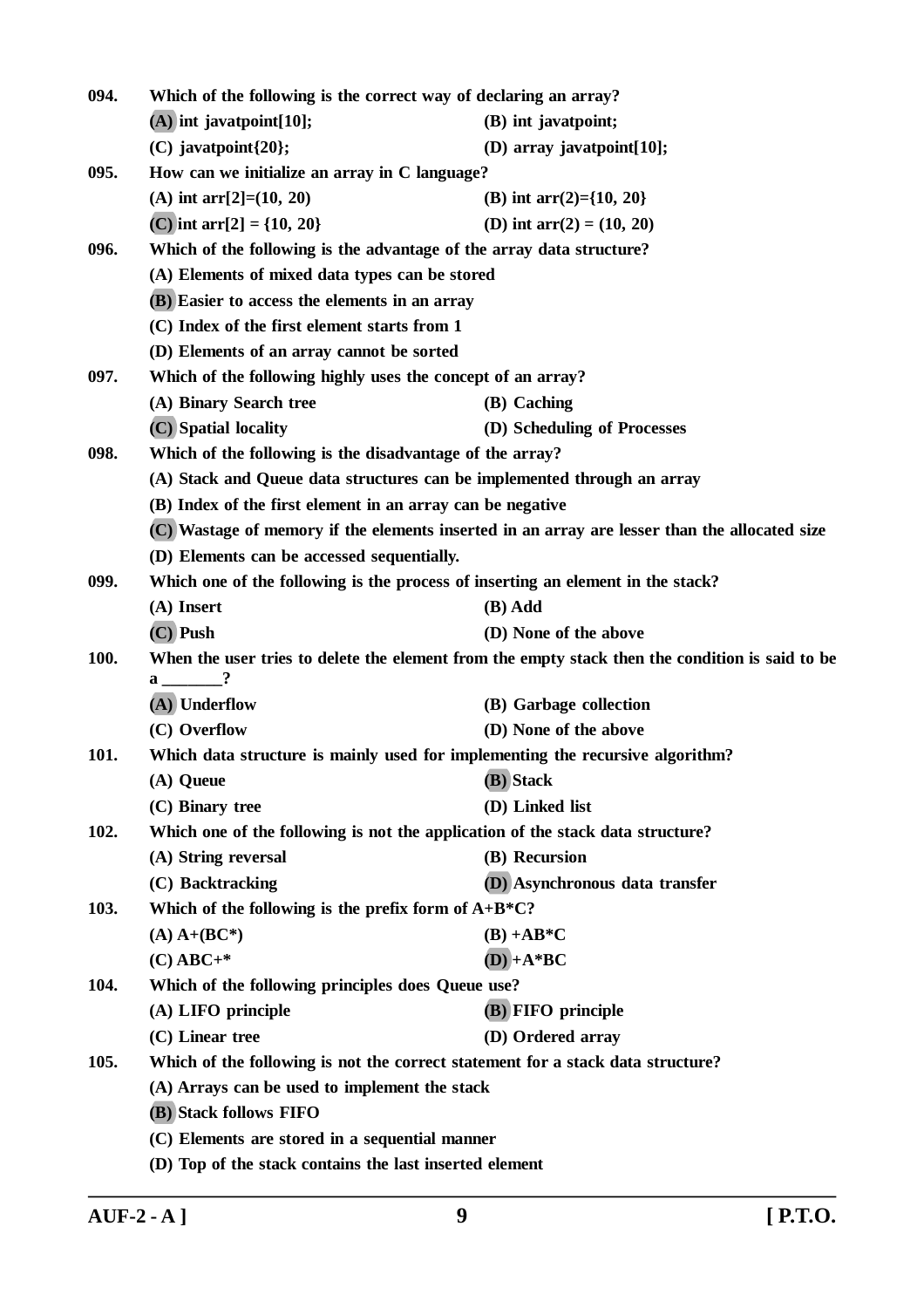| 106.        | A list of elements in which enqueue operation takes place from one end, and dequeue operation<br>takes place from one end is _______ |                                                                                               |  |
|-------------|--------------------------------------------------------------------------------------------------------------------------------------|-----------------------------------------------------------------------------------------------|--|
|             | (A) Binary tree                                                                                                                      | (B) Stack                                                                                     |  |
|             | (C) Queue                                                                                                                            | (D) Linked list                                                                               |  |
| 107.        | Which one of the following is not the type of the Queue?                                                                             |                                                                                               |  |
|             | (A) Linear Queue                                                                                                                     | (B) Circular Queue                                                                            |  |
|             | (C) Double ended Queue                                                                                                               | (D) Single ended Queue                                                                        |  |
| 108.        | What is the maximum number of children that a node can have in a binary tree?                                                        |                                                                                               |  |
|             | $(A)$ 3                                                                                                                              | $(B)$ 1                                                                                       |  |
|             | $(C)$ 4                                                                                                                              | $(D)$ 2                                                                                       |  |
| 109.        |                                                                                                                                      | A linear data structure in which insertion and deletion operations can be performed from both |  |
|             | (A) Queue                                                                                                                            | (B) Deque                                                                                     |  |
|             | (C) Priority queue                                                                                                                   | (D) Circular queue                                                                            |  |
| <b>110.</b> | Which data structure is the best for implementing a priority queue?                                                                  |                                                                                               |  |
|             | (A) Stack                                                                                                                            | (B) Linked list                                                                               |  |
|             | $(C)$ Array                                                                                                                          | (D) Heap                                                                                      |  |
| 111.        | Which one of the following is not the application of the Queue data structure?                                                       |                                                                                               |  |
|             | (A) Resource shared between various systems                                                                                          |                                                                                               |  |
|             | (B) Data is transferred asynchronously                                                                                               |                                                                                               |  |
|             | (C) balancing                                                                                                                        |                                                                                               |  |
|             | <b>(D)</b> Balancing of symbols                                                                                                      |                                                                                               |  |
| 112.        | Which of the following options is not true about the Binary Search tree?                                                             |                                                                                               |  |
|             | (A) The value of the left child should be less than the root node                                                                    |                                                                                               |  |
|             | (B) The value of the right child should be greater than the root node                                                                |                                                                                               |  |
|             | (C) The left and right sub trees should also be a binary search tree                                                                 |                                                                                               |  |
|             | (D) None of the above                                                                                                                |                                                                                               |  |
| 113.        | Which of the following properties does a simple graph not hold?                                                                      |                                                                                               |  |
|             | (A) Must be connected                                                                                                                | (B) Must be unweighted                                                                        |  |
|             | (C) Must have no loops or multiple edges                                                                                             | (D) Must have no multiple edges                                                               |  |
| 114.        | Quick sort algorithm is an example of                                                                                                |                                                                                               |  |
|             | (A) Greedy approach                                                                                                                  | (B) Improved binary search                                                                    |  |
|             | (C) Dynamic Programming                                                                                                              | (D) Divide and conquer                                                                        |  |
| 115.        | Travelling salesman problem is an example of                                                                                         |                                                                                               |  |
|             | (A) Dynamic Algorithm                                                                                                                | (B) Greedy Algorithm                                                                          |  |
|             | (C) Recursive Approach                                                                                                               | (D) Divide $\&$ Conquer                                                                       |  |
| 116.        | What about recursion is true in comparison with iteration?                                                                           |                                                                                               |  |
|             | (A) very expensive in terms of memory.                                                                                               |                                                                                               |  |
|             | (B) low performance.                                                                                                                 |                                                                                               |  |
|             | (C) every recursive program can be written with iteration too.                                                                       |                                                                                               |  |
|             | (D) all of the above are true!                                                                                                       |                                                                                               |  |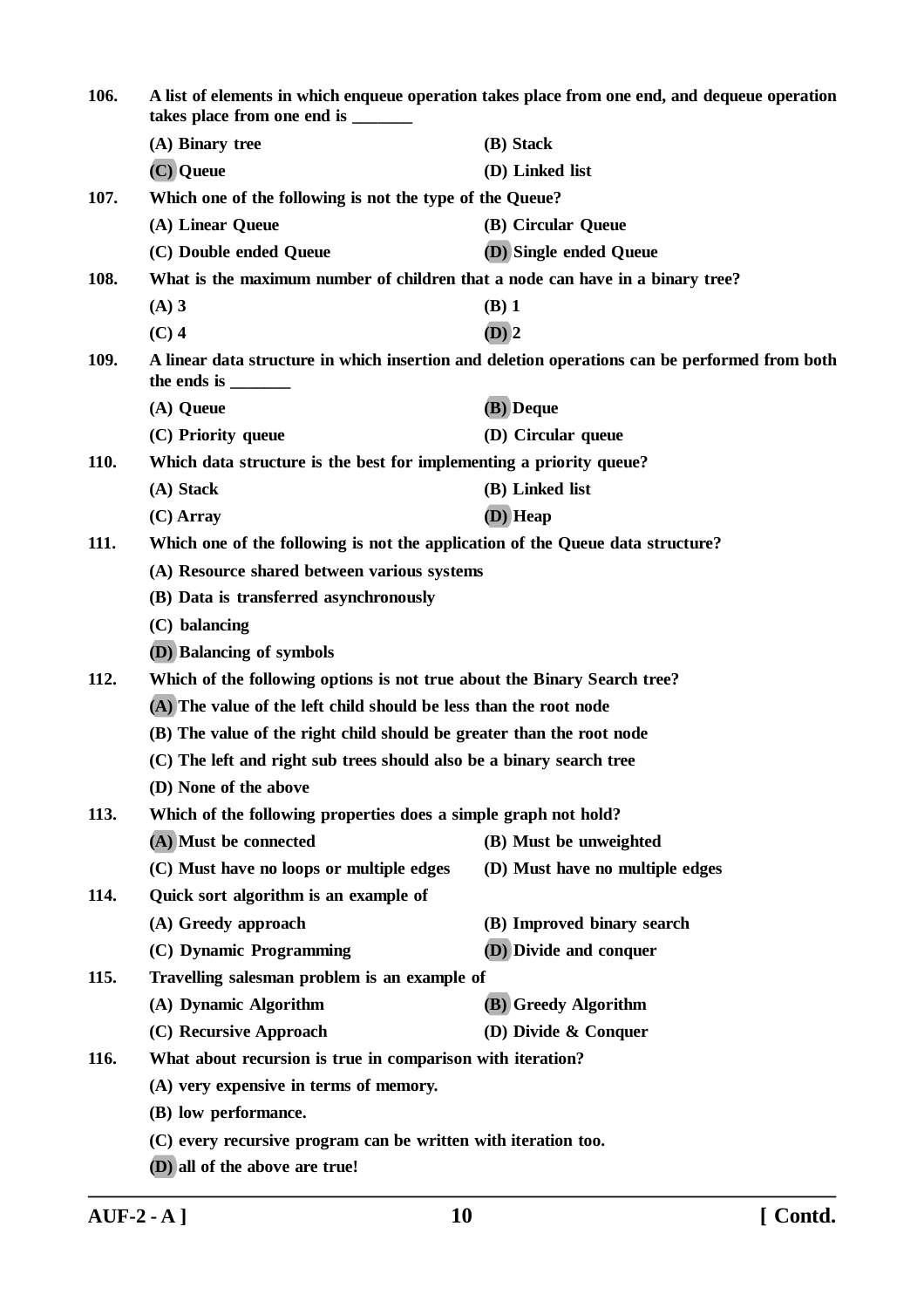| 117. | Which of the following is an example of in-place algorithm?                 |                                                                                                    |
|------|-----------------------------------------------------------------------------|----------------------------------------------------------------------------------------------------|
|      | (A) Bubble Sort                                                             | (B) Merge Sort                                                                                     |
|      | (C) Insertion Sort                                                          | (D) All of the above                                                                               |
| 118. | Visiting root node after visiting left and right sub-trees is called        |                                                                                                    |
|      | (A) In-order Traversal                                                      | (B) Pre-order Traversal                                                                            |
|      | (C) Post-order Traveral                                                     | (D) Iteration                                                                                      |
| 119. | Which of the following case does not exist in complexity theory?            |                                                                                                    |
|      | (A) Best case                                                               | (B) Worst case                                                                                     |
|      | (C) Average case                                                            | (D) Null case                                                                                      |
| 120. |                                                                             | The Knapsack problem where the objective function is to minimize the profit is _______             |
|      | (A) Greedy                                                                  | (B) Dynamic $0/1$                                                                                  |
|      | (C) Back tracking                                                           | (D) Branch & Bound 0/1                                                                             |
| 121. | distances in a graph?                                                       | From the following algorithm design techniques which one is used to find all the pairs of shortest |
|      | (A) Backtracking                                                            | (B) Greedy                                                                                         |
|      | (C) Dynamic programming                                                     | (D) Divide and Conquer                                                                             |
| 122. | Which of these is a standard interface for serial data transmission?        |                                                                                                    |
|      | $(A)$ ASCII                                                                 | $(B)$ RS232C                                                                                       |
|      | $(C)$ 2                                                                     | (D) Centronics                                                                                     |
| 123. | "Parity bits" are used for which of the following purposes?                 |                                                                                                    |
|      | (A) Encryption of data                                                      | (B) To transmit faster                                                                             |
|      | (C) To detect errors                                                        | (D) To identify the user                                                                           |
| 124. | A collection of hyperlinked documents on the internet forms the             |                                                                                                    |
|      | (A) World Wide Web (WWW)                                                    | (B) E-mail system                                                                                  |
|      | $(C)$ Mailing list                                                          | (D) Hypertext markup language                                                                      |
| 125. |                                                                             |                                                                                                    |
|      | (A) Protocol                                                                | (B) URL                                                                                            |
|      | (C) E-mail address                                                          | $(D)$ ICQ                                                                                          |
| 126. | Which software prevents the external access to a system?                    |                                                                                                    |
|      | (A) Firewall                                                                | (B) Gateway                                                                                        |
|      | (C) Router                                                                  | (D) Virus checker                                                                                  |
| 127. | Which one of the following is not a network topology?                       |                                                                                                    |
|      | $(A)$ Star                                                                  | (B) Ring                                                                                           |
|      | $(C)$ Bus                                                                   | (D) Peer to Peer                                                                                   |
| 128. | The concept of order Big O is important because                             |                                                                                                    |
|      | (A) It can be used to decide the best algorithm that solves a given problem |                                                                                                    |
|      |                                                                             | (B) It determines the maximum size of a problem that can be solved in a given amount of time       |
|      | (C) It is the lower bound of the growth rate of algorithm                   |                                                                                                    |
|      | (D) Both $(A)$ and $(B)$                                                    |                                                                                                    |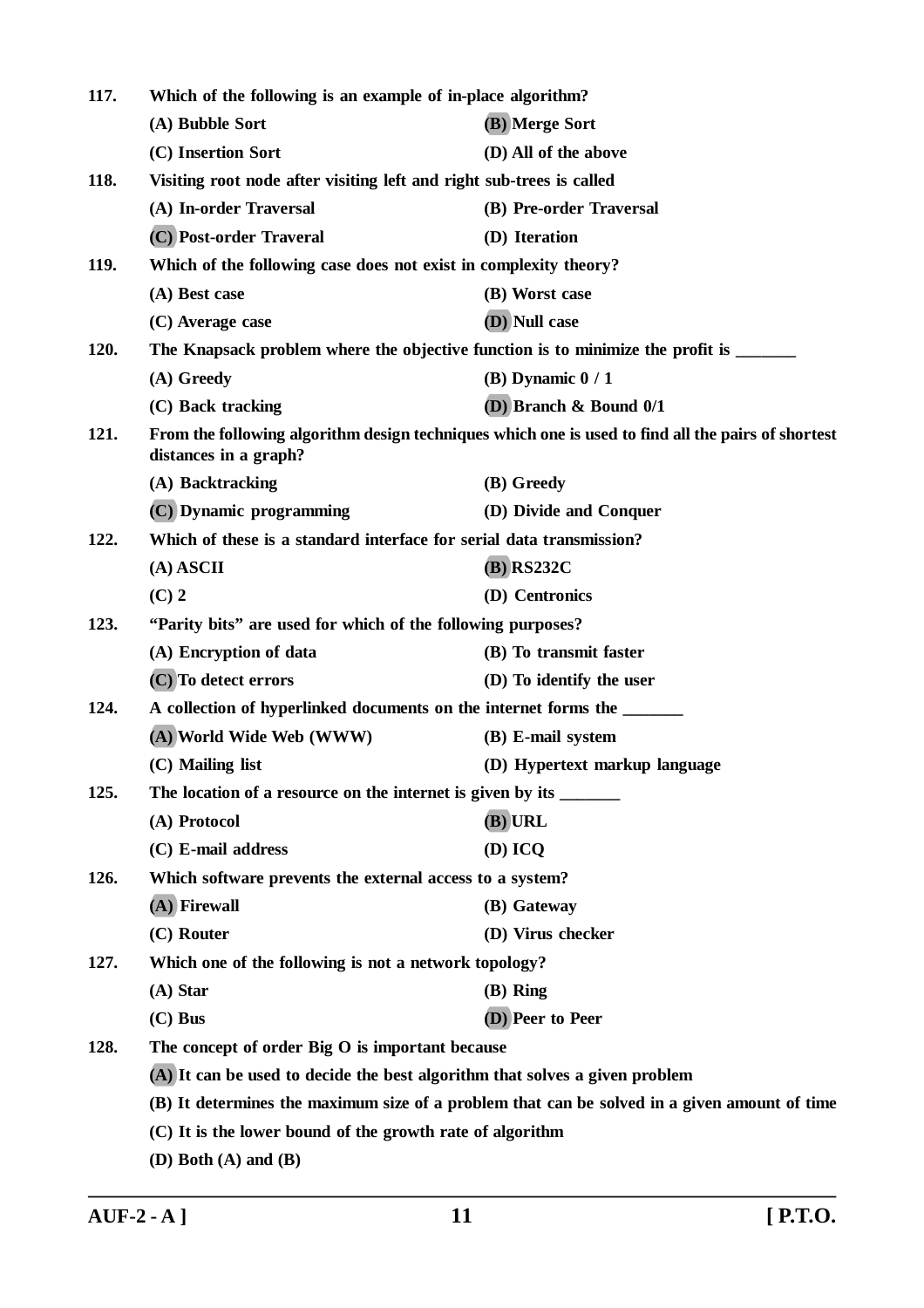| 129. | At what speed does tele-computed refer?                                                                                                                                                                |                                                                                                   |  |
|------|--------------------------------------------------------------------------------------------------------------------------------------------------------------------------------------------------------|---------------------------------------------------------------------------------------------------|--|
|      | (A) Interface speed                                                                                                                                                                                    | (B) Cycles per second                                                                             |  |
|      | (C) Baud rate                                                                                                                                                                                          | (D) Megabyte load                                                                                 |  |
| 130. | Which one of the following is the most common internet protocol?                                                                                                                                       |                                                                                                   |  |
|      | $(A)$ HTML                                                                                                                                                                                             | (B) NetBEUI                                                                                       |  |
|      | $(C)$ TCP/IP                                                                                                                                                                                           | (D) IPX/SPX                                                                                       |  |
| 131. |                                                                                                                                                                                                        |                                                                                                   |  |
|      | $(A)$ 32 bits                                                                                                                                                                                          | $(B)$ 64 bits                                                                                     |  |
|      | $(C)$ 128 bits                                                                                                                                                                                         | $(D)$ 256 bits                                                                                    |  |
| 132. | link two systems?                                                                                                                                                                                      | In specific, if the systems use separate protocols, which one of the following devices is used to |  |
|      | (A) Repeater                                                                                                                                                                                           | (B) Gateway                                                                                       |  |
|      | $(C)$ Bridge                                                                                                                                                                                           | (D) Hub                                                                                           |  |
| 133. | What IP address class allocates 8 bits for the host identification part?                                                                                                                               |                                                                                                   |  |
|      | $(A)$ Class A                                                                                                                                                                                          | (B) Class B                                                                                       |  |
|      | $(C)$ Class $C$                                                                                                                                                                                        | (D) Class D                                                                                       |  |
| 134. | Which of the following is true with regard to the ping command?                                                                                                                                        |                                                                                                   |  |
|      | (A) Ping stands for Packet Internet Generator.                                                                                                                                                         |                                                                                                   |  |
|      |                                                                                                                                                                                                        | (B) The ping command checks the port level connectivity between source destinations end points.   |  |
|      | (C) Ping summarizes the packet loss and round-trip delay between two IP end points.                                                                                                                    |                                                                                                   |  |
|      | (D) The ping command activates the RARP protocol of the IP layer.                                                                                                                                      |                                                                                                   |  |
| 135. | Which of the following algorithms is not used in asymmetric-key cryptography?                                                                                                                          |                                                                                                   |  |
|      | (A) RSA algorithm                                                                                                                                                                                      | (B) Diffie-Hellman algorithm                                                                      |  |
|      | (C) Electronic code book algorithm                                                                                                                                                                     | (D) None of the above                                                                             |  |
| 136. | The correct order of corresponding OSI layers for having functionalities of routing and<br>reconciling machine representation differences with shared access resolution and ASCII test<br>protocol is? |                                                                                                   |  |
|      | (A) Network, Physical, Transport, Data link                                                                                                                                                            |                                                                                                   |  |
|      | (B) Network, Physical, Data link, Application                                                                                                                                                          |                                                                                                   |  |
|      | (C) Network, Presentation, Data link, Application                                                                                                                                                      |                                                                                                   |  |
|      | (D) Network, Presentation, Physical, Transport                                                                                                                                                         |                                                                                                   |  |
| 137. | is a type of software designed to help the user's computer detect viruses and avoid<br>them.                                                                                                           |                                                                                                   |  |
|      | (A) Malware                                                                                                                                                                                            | (B) Adware                                                                                        |  |
|      | (C) Antivirus                                                                                                                                                                                          | (D) Both $(B)$ and $(C)$                                                                          |  |
| 138. | Which of the following is considered as the unsolicited commercial email?                                                                                                                              |                                                                                                   |  |
|      | $(A)$ Virus                                                                                                                                                                                            | (B) Malware                                                                                       |  |
|      | (C) Spam                                                                                                                                                                                               | (D) All of the above                                                                              |  |
| 139. | In which of the following, a person is constantly followed/chased by another person or group of<br>several peoples?                                                                                    |                                                                                                   |  |
|      | $(A)$ Phishing                                                                                                                                                                                         | (B) Bulling                                                                                       |  |
|      | (C) Stalking                                                                                                                                                                                           | (D) Identity theft                                                                                |  |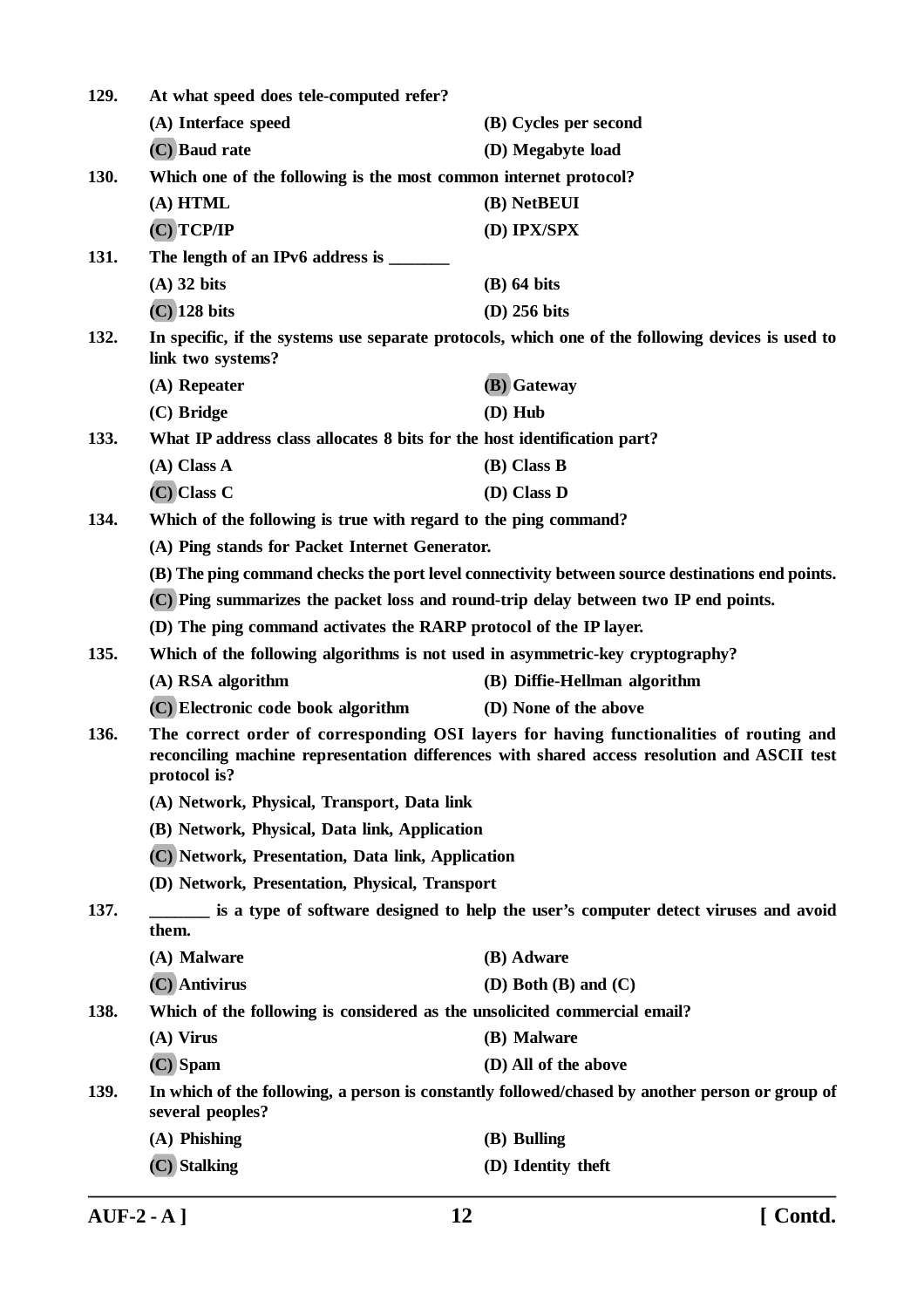| 140.        | Which of the following refers to exploring the appropriate, ethical behaviors related to the<br>online environment and digital media platform?                                                                                                                                                                      |                                                                                                |  |
|-------------|---------------------------------------------------------------------------------------------------------------------------------------------------------------------------------------------------------------------------------------------------------------------------------------------------------------------|------------------------------------------------------------------------------------------------|--|
|             | $(A)$ Cyber law                                                                                                                                                                                                                                                                                                     | (B) Cyberethics                                                                                |  |
|             | (C) Cybersecurity                                                                                                                                                                                                                                                                                                   | (D) Cybersafety                                                                                |  |
| 141.        | always keep _________ on in the computer system.                                                                                                                                                                                                                                                                    | To protect the computer system against the hacker and different kind of viruses, one must      |  |
|             | (A) Antivirus                                                                                                                                                                                                                                                                                                       | (B) Firewall                                                                                   |  |
|             | (C) VLC player                                                                                                                                                                                                                                                                                                      | (D) Script                                                                                     |  |
| 142.        | Which of the following are famous and common cyber-attacks used by hackers to infiltrate the<br>user's system?                                                                                                                                                                                                      |                                                                                                |  |
|             | (A) DDos and Derive-by Downloads                                                                                                                                                                                                                                                                                    | (B) Malware & Malvertising                                                                     |  |
|             | (C) Phishing and Password attacks                                                                                                                                                                                                                                                                                   | (D) All of the above                                                                           |  |
| 143.        | The term HTTP stands for ?                                                                                                                                                                                                                                                                                          |                                                                                                |  |
|             | (A) Hyper terminal tracing program                                                                                                                                                                                                                                                                                  | (B) Hypertext tracing protocol                                                                 |  |
|             | (C) Hypertext transfer protocol                                                                                                                                                                                                                                                                                     | (D) Hypertext transfer program                                                                 |  |
| 144.        |                                                                                                                                                                                                                                                                                                                     | Which type of the following malware does not replicate or clone them self's through infection? |  |
|             | (A) Rootkits                                                                                                                                                                                                                                                                                                        | (B) Trojans                                                                                    |  |
|             | (C) Worms                                                                                                                                                                                                                                                                                                           | (D) Viruses                                                                                    |  |
| 145.        | The term WAN stands for?                                                                                                                                                                                                                                                                                            |                                                                                                |  |
|             | (A) Wide Area Net                                                                                                                                                                                                                                                                                                   | (B) Wide Access Network                                                                        |  |
|             | (C) Wide Area Network                                                                                                                                                                                                                                                                                               | (D) Wide Access Net                                                                            |  |
| 146.        | immune system?                                                                                                                                                                                                                                                                                                      | Researchers of which country have decided to commence Covid-19 human trial on a healthy        |  |
|             | $(A)$ India                                                                                                                                                                                                                                                                                                         | (B) China                                                                                      |  |
|             | $(C)$ USA                                                                                                                                                                                                                                                                                                           | $(D)$ UK                                                                                       |  |
| 147.        | The steps involved in Channel vocoders for speech transmission area. Envelope detection,<br>sampling, encoding, multiplexingb. Sampling, Envelope detection, encoding, multiplexingc.<br>Envelope detection, encoding, sampling, multiplexingd. Sampling, Envelope detection,<br>multiplexing, encoding (Cancelled) |                                                                                                |  |
| 148.        | A proxy server is used as the computer?                                                                                                                                                                                                                                                                             |                                                                                                |  |
|             | (A) with external access                                                                                                                                                                                                                                                                                            | (B) acting as a backup                                                                         |  |
|             | (C) performing file handling                                                                                                                                                                                                                                                                                        | (D) accessing user permissions                                                                 |  |
| 149.        | The IP network 192.168.50.0 is to be divided into 10 equal sized subnets. Which of the<br>following subnet masks can be used for the above requirement?                                                                                                                                                             |                                                                                                |  |
|             | $(A)$ 255.243.240                                                                                                                                                                                                                                                                                                   | $(B)$ 255.255.0.0                                                                              |  |
|             | $(C)$ 255.255.0                                                                                                                                                                                                                                                                                                     | $(D)$ 255.255.255                                                                              |  |
| <b>150.</b> |                                                                                                                                                                                                                                                                                                                     | is a process which verifies the identity of a user who wants to access the system.             |  |
|             | (A) Authentication                                                                                                                                                                                                                                                                                                  | (B) Non-repudiation                                                                            |  |
|             | (C) Integrity                                                                                                                                                                                                                                                                                                       | (D) None of the above                                                                          |  |
| 151.        | Which of the following does a digital certificate NOT contain?                                                                                                                                                                                                                                                      |                                                                                                |  |
|             | (A) Name of the issuer                                                                                                                                                                                                                                                                                              | (B) Expiration date of the public key                                                          |  |
|             | (C) Serial number of the digital certificate                                                                                                                                                                                                                                                                        | (D) The hard-coded MAC address of the owner                                                    |  |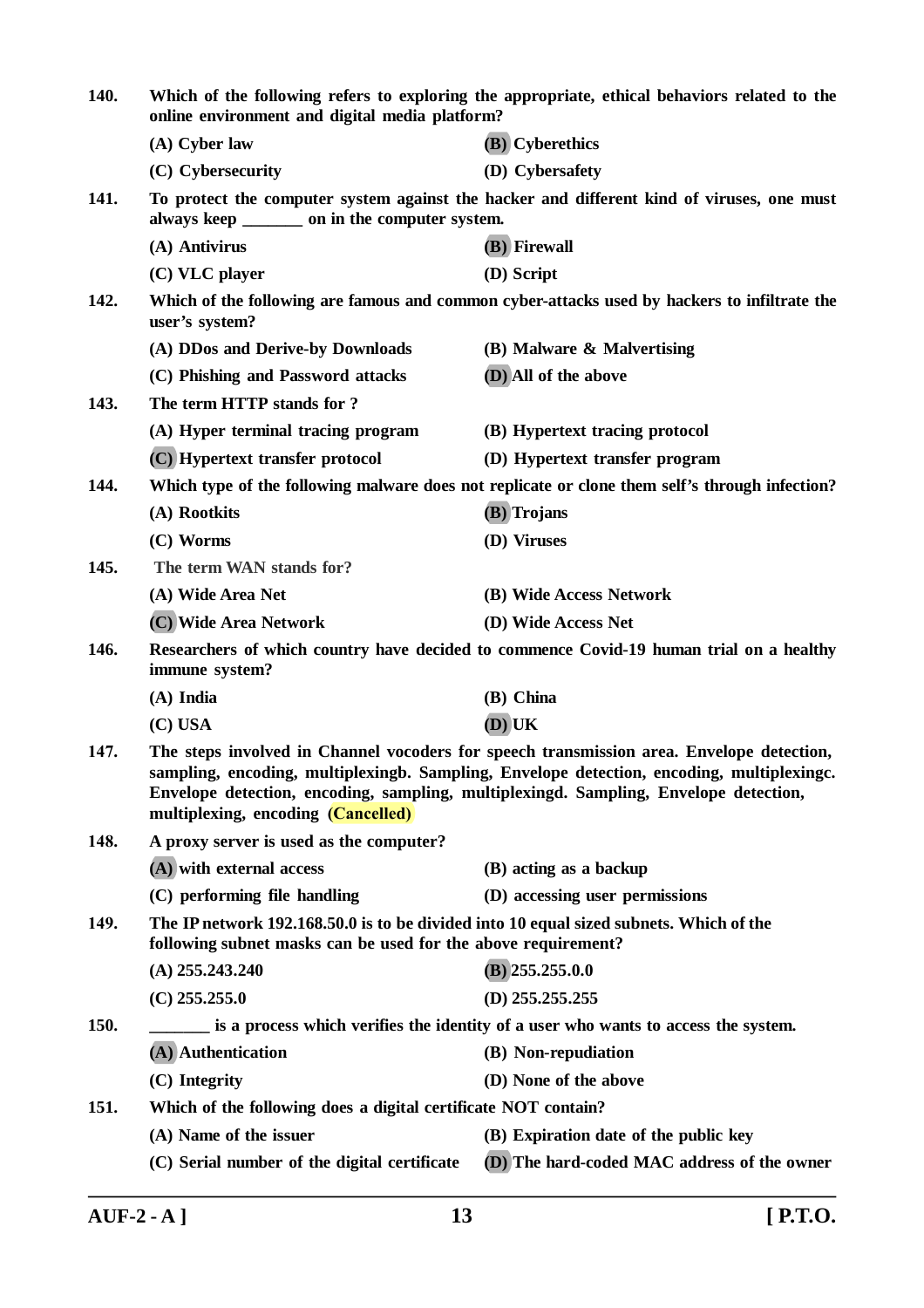| 152.        | How many algorithms digital signatures consist of?                                        |                                                                                        |  |
|-------------|-------------------------------------------------------------------------------------------|----------------------------------------------------------------------------------------|--|
|             | $(A)$ 2                                                                                   | $(B)$ 3                                                                                |  |
|             | $(C)$ 4                                                                                   | $(D)$ 5                                                                                |  |
| 153.        | Which of the following public key distribution systems is most secure?                    |                                                                                        |  |
|             | (A) Public-Key Certificates                                                               | (B) Public announcements                                                               |  |
|             | (C) Publicly available directories                                                        | (D) Public-Key authority                                                               |  |
| 154.        |                                                                                           | The modulation technique used for mobile communication systems during world war II was |  |
|             | (A) Amplitude modulation                                                                  | <b>(B)</b> Frequency modulation                                                        |  |
|             | $(C)$ ASK                                                                                 | $(D)$ FSK                                                                              |  |
| 155.        | The shape of the cellular region for maximum radio coverage is ______                     |                                                                                        |  |
|             | (A) Circular                                                                              | (B) Square                                                                             |  |
|             | (C) Oval                                                                                  | (D) Hexagon                                                                            |  |
| 156.        | Commonly used mode for 3G networks is ______                                              |                                                                                        |  |
|             | (A) TDMA                                                                                  | (B) FDMA                                                                               |  |
|             | (C) TDD                                                                                   | (D) FDD                                                                                |  |
| 157.        | 2G standards support ______                                                               |                                                                                        |  |
|             | (A) Limited internet browsing                                                             | (B) Short Messaging Service                                                            |  |
|             | $(C)$ Both $(A)$ and $(B)$                                                                | (D) None of the above                                                                  |  |
| 158.        | The 2G cellular network uses _______                                                      |                                                                                        |  |
|             | (A) TDMA/FDD                                                                              | (B) CDMA/FDD                                                                           |  |
|             | (C) Digital modulation formats                                                            | (D) All of the above                                                                   |  |
| 159.        | Delay in handoffs is caused due to _______                                                |                                                                                        |  |
|             | (A) Week signal conditions                                                                | (B) High traffic conditions                                                            |  |
|             | (C) Un availability of the channel                                                        | (D) All of the above                                                                   |  |
| 160.        | Direct sequence spread spectrum demodulation uses _______                                 |                                                                                        |  |
|             | (A) DPSK                                                                                  | $(B)$ FSK                                                                              |  |
|             | $(C)$ ASK                                                                                 | (D) QPSK                                                                               |  |
| <b>161.</b> |                                                                                           |                                                                                        |  |
|             | $(A)$ Erlangs /MHz /km <sup>2</sup>                                                       | (B) Erlangs                                                                            |  |
|             | $(C)$ $\lambda$ sec                                                                       | $(D)$ dB/sec                                                                           |  |
| 162.        | Dwell time is the time for _____                                                          |                                                                                        |  |
|             | $(A)$ A call within the cell                                                              | (B) Hand off                                                                           |  |
|             | (C) Waiting for channel allocation                                                        | (D) None of the above                                                                  |  |
| 163.        | GSM is an example of _______                                                              |                                                                                        |  |
|             | (A) TDMA cellular systems                                                                 | (B) FDMA cellular systems                                                              |  |
|             | (C) CDMA cellular systems                                                                 | (D) SDMA cellular systems                                                              |  |
| 164.        | Which of the following is not a design principle that allow the user to maintain control? |                                                                                        |  |
|             | (A) Provide for flexible interaction                                                      |                                                                                        |  |
|             | (B) Allow user interaction to be interrupt-able and undo-able                             |                                                                                        |  |
|             | (C) Show technical internals from the casual user                                         |                                                                                        |  |
|             | (D) Design for direct interaction with objects that appear on the screen                  |                                                                                        |  |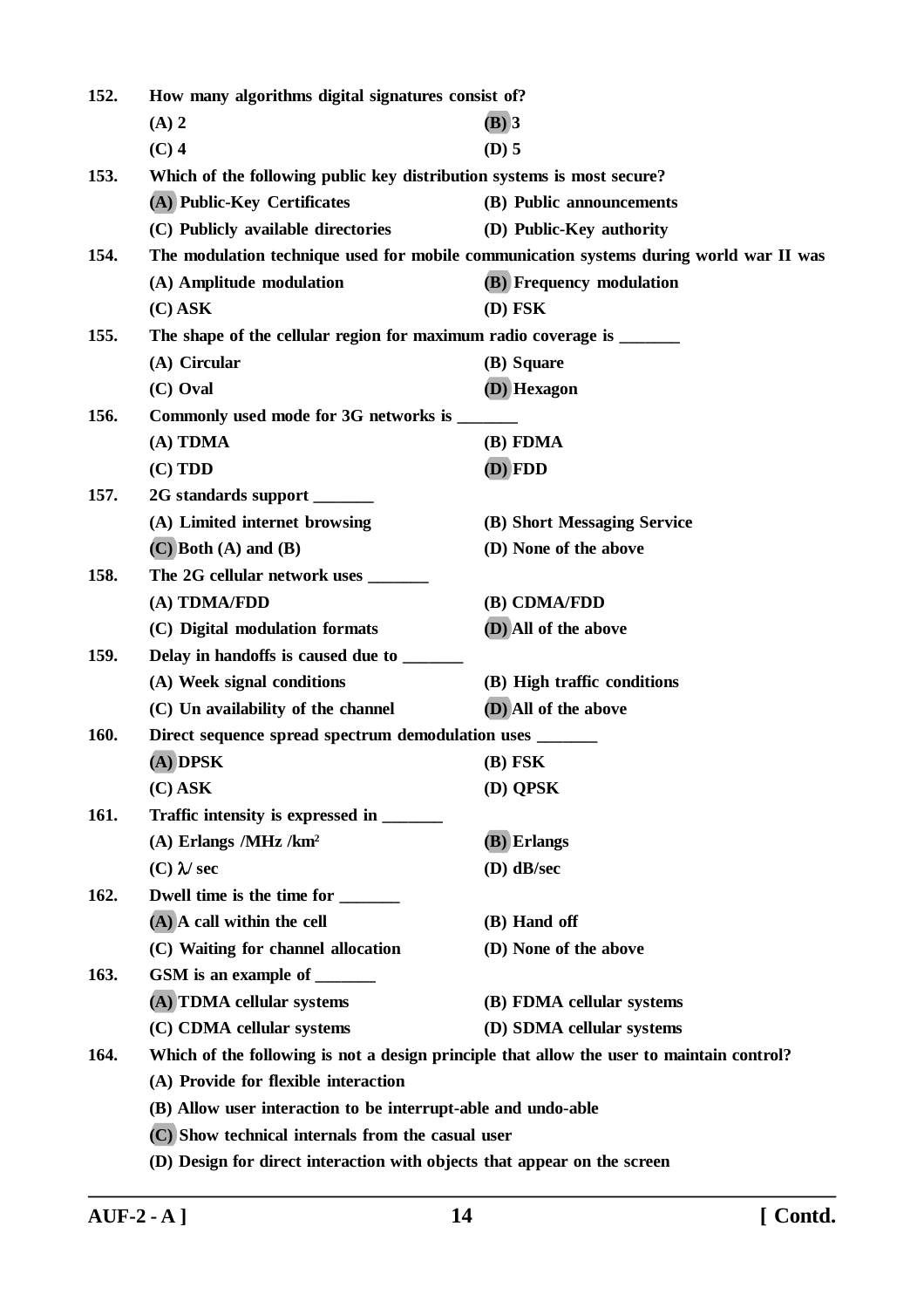| 165. | What incorporates data, architectural, interface, and procedural representations of the software?                                                                                                                     |                                                                                      |  |
|------|-----------------------------------------------------------------------------------------------------------------------------------------------------------------------------------------------------------------------|--------------------------------------------------------------------------------------|--|
|      | (A) design model                                                                                                                                                                                                      | (B) user's model                                                                     |  |
|      | (C) mental image                                                                                                                                                                                                      | (D) system image                                                                     |  |
| 166. |                                                                                                                                                                                                                       | The layout or design of an android application is saved in ______                    |  |
|      | $(A)$ .text file                                                                                                                                                                                                      | $(B)$ .java file                                                                     |  |
|      | $(C)$ .dex file                                                                                                                                                                                                       | $(D)$ .xml file                                                                      |  |
| 167. |                                                                                                                                                                                                                       | The android component that shows the part of an activity on screen is called ______  |  |
|      | (A) Intent                                                                                                                                                                                                            | (B) Fragment                                                                         |  |
|      | (C) View                                                                                                                                                                                                              | (D) manifest                                                                         |  |
| 168. | A software might allow a user to interact via _______                                                                                                                                                                 |                                                                                      |  |
|      | (A) keyboard commands                                                                                                                                                                                                 | (B) mouse movement                                                                   |  |
|      | (C) voice recognition commands                                                                                                                                                                                        | (D) all of the mentioned                                                             |  |
| 169. | What is "Hot Line"?                                                                                                                                                                                                   |                                                                                      |  |
|      | (A) A telecommunication link                                                                                                                                                                                          |                                                                                      |  |
|      | (B) An Electric wire                                                                                                                                                                                                  |                                                                                      |  |
|      | (C) Imaginary line indicating atmospheric pressure                                                                                                                                                                    |                                                                                      |  |
|      | (D) None of the above                                                                                                                                                                                                 |                                                                                      |  |
| 170. | Which type of e-commerce focuses on consumers dealing with each other?                                                                                                                                                |                                                                                      |  |
|      | $(A)$ B2B                                                                                                                                                                                                             | $(B)$ B2C                                                                            |  |
|      | $(C)$ C <sub>2</sub> B                                                                                                                                                                                                | $(D)$ C <sub>2</sub> C                                                               |  |
| 171. |                                                                                                                                                                                                                       | Electronic Exchange of business documents in a standard format is known as ______    |  |
|      | $(A)$ E-commerce                                                                                                                                                                                                      | (B) E-Business                                                                       |  |
|      | $(C)$ EDI                                                                                                                                                                                                             | (D) None of the above                                                                |  |
| 172. | products and services on credit.                                                                                                                                                                                      | is a financial instrument which can be used more than once to borrow money or buy    |  |
|      | (A) Credit card                                                                                                                                                                                                       | (B) E-Cheques                                                                        |  |
|      | $(C)$ E-cash                                                                                                                                                                                                          | (D) None of the above                                                                |  |
| 173. | is any transaction, involving the transfer or rights to use goods and services, which is<br>initiated and or completed by using mobile access to computer mediated networks with the<br>help of an electronic device. |                                                                                      |  |
|      | (A) Mobile Commerce                                                                                                                                                                                                   | (B) e-commerce                                                                       |  |
|      | $(C)$ Both $(A)$ and $(B)$                                                                                                                                                                                            | (D) none of the above                                                                |  |
| 174. | over internet                                                                                                                                                                                                         | is basically a concept of online marketing and distributing of products and services |  |
|      | $(A)$ B <sub>2G</sub>                                                                                                                                                                                                 | $(B)$ B2 $E$                                                                         |  |
|      | $(C)$ B <sub>2C</sub>                                                                                                                                                                                                 | $(D)$ B2B                                                                            |  |
| 175. | What does e-administration mean for your municipality?                                                                                                                                                                |                                                                                      |  |
|      | (A) Buying computers, servers and software, choosing equipment that is not too expensive                                                                                                                              |                                                                                      |  |
|      | (B) Make savings and sub-contract a maximum number of tasks and administrative procedures<br>to start-ups                                                                                                             |                                                                                      |  |
|      | (C) Make use of digital tools (giving preference to free solutions) to improve the daily work of<br>municipal employees and offer municipal services online                                                           |                                                                                      |  |
|      | (D) The use of social networks by civic and political movements                                                                                                                                                       |                                                                                      |  |
|      |                                                                                                                                                                                                                       |                                                                                      |  |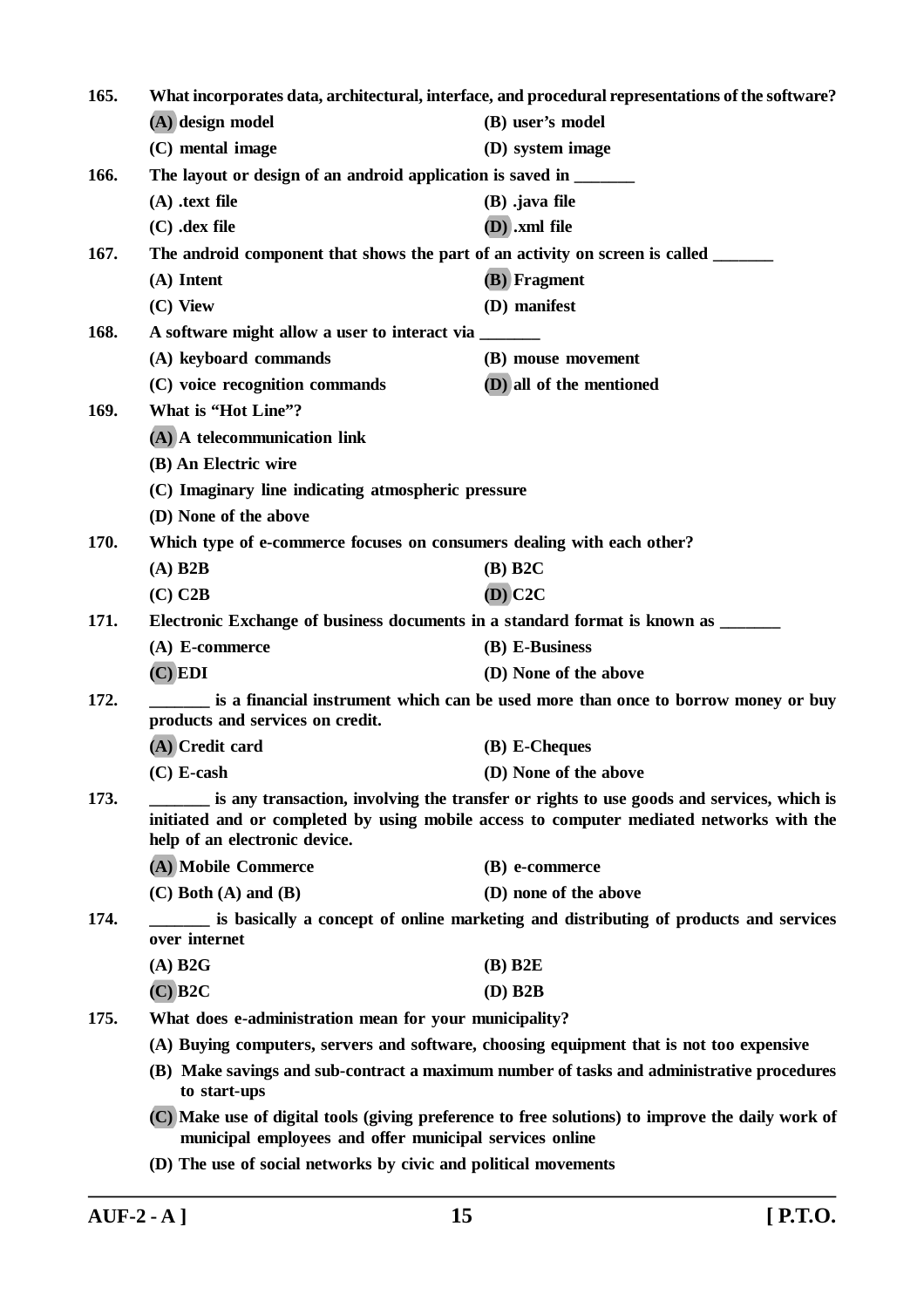| 176.                                                                                                                         | What does "smart city" mean to you?                                                                                                                                                                       |                                                                                                      |
|------------------------------------------------------------------------------------------------------------------------------|-----------------------------------------------------------------------------------------------------------------------------------------------------------------------------------------------------------|------------------------------------------------------------------------------------------------------|
| (A) A local authority that uses digital technology as a tool for its sustainable and inclusive urban<br>development strategy |                                                                                                                                                                                                           |                                                                                                      |
|                                                                                                                              | (B) A new buzzword only for rich countries which will soon pass                                                                                                                                           |                                                                                                      |
|                                                                                                                              | development strategy                                                                                                                                                                                      | (C) A local authority that uses digital technology as a tool for its sustainable and inclusive urban |
|                                                                                                                              | (D) All of the above                                                                                                                                                                                      |                                                                                                      |
| 177.                                                                                                                         | Which of the following is not suitable for a B2C transaction?                                                                                                                                             |                                                                                                      |
|                                                                                                                              | (A) clothes                                                                                                                                                                                               | (B) flowers                                                                                          |
|                                                                                                                              | (C) airline reservation                                                                                                                                                                                   | (D) none of the above                                                                                |
| 178.                                                                                                                         | Find the odd one out                                                                                                                                                                                      |                                                                                                      |
|                                                                                                                              | $(A)$ Edx                                                                                                                                                                                                 | (B) Udacity                                                                                          |
|                                                                                                                              | (C) Coursera                                                                                                                                                                                              | (D) Flipkart                                                                                         |
| 179.                                                                                                                         | Following is an example of micro-blogging:                                                                                                                                                                |                                                                                                      |
|                                                                                                                              | (A) Wordpress                                                                                                                                                                                             | (B) Blogspot                                                                                         |
|                                                                                                                              | (C) Livejournal                                                                                                                                                                                           | (D) Twitter                                                                                          |
| 180.                                                                                                                         | What is a bug?                                                                                                                                                                                            |                                                                                                      |
|                                                                                                                              | (A) Computer Virus                                                                                                                                                                                        | (B) Error in Computer Configuration                                                                  |
|                                                                                                                              | (C) Error in a Programme                                                                                                                                                                                  | (D) None of the above                                                                                |
| 181.                                                                                                                         | The concept of Artificial Intelligence (AI) belongs to ______                                                                                                                                             |                                                                                                      |
|                                                                                                                              | (A) Second Generation Computers                                                                                                                                                                           | (B) Third Generation Computers                                                                       |
|                                                                                                                              | (C) Fourth Generation Computers                                                                                                                                                                           | <b>(D)</b> Fifth Generation Computers                                                                |
| 182.                                                                                                                         | Resource sharing is a part of ______                                                                                                                                                                      |                                                                                                      |
|                                                                                                                              | (A) Library cooperation                                                                                                                                                                                   | (B) Library administration                                                                           |
|                                                                                                                              | (C) Library management                                                                                                                                                                                    | (D) Library cataloguing                                                                              |
| 183.                                                                                                                         | In popular use what is the meaning of S.O.S?                                                                                                                                                              |                                                                                                      |
|                                                                                                                              | (A) Save our soul                                                                                                                                                                                         | (B) Save us all                                                                                      |
|                                                                                                                              | (C) See our soul                                                                                                                                                                                          | (D) See us all                                                                                       |
| 184.                                                                                                                         | <b>Ontology</b> is                                                                                                                                                                                        |                                                                                                      |
|                                                                                                                              | (A) A Documentation service                                                                                                                                                                               |                                                                                                      |
|                                                                                                                              | (B) An Indexing method                                                                                                                                                                                    |                                                                                                      |
|                                                                                                                              | (C) Classification of Internet based documents                                                                                                                                                            |                                                                                                      |
|                                                                                                                              | (D) Cataloging of Internet based documents                                                                                                                                                                |                                                                                                      |
| 185.                                                                                                                         | <b>ASCII</b> has how many codes?                                                                                                                                                                          |                                                                                                      |
|                                                                                                                              | $(A)$ 256                                                                                                                                                                                                 | $(B)$ 526                                                                                            |
|                                                                                                                              | $(C)$ 265                                                                                                                                                                                                 | $(D)$ 254                                                                                            |
| 186.                                                                                                                         | With which of the following companies/organizations, The Ministry of Electronics and<br>Information Technology (MeitY) has signed a statement of intent to roll-out 'Build for Digital<br>India' program? |                                                                                                      |
|                                                                                                                              | (A) Microsoft                                                                                                                                                                                             | (B) Google                                                                                           |
|                                                                                                                              | (C) Powerhouse Cooper                                                                                                                                                                                     | (D) Facebook                                                                                         |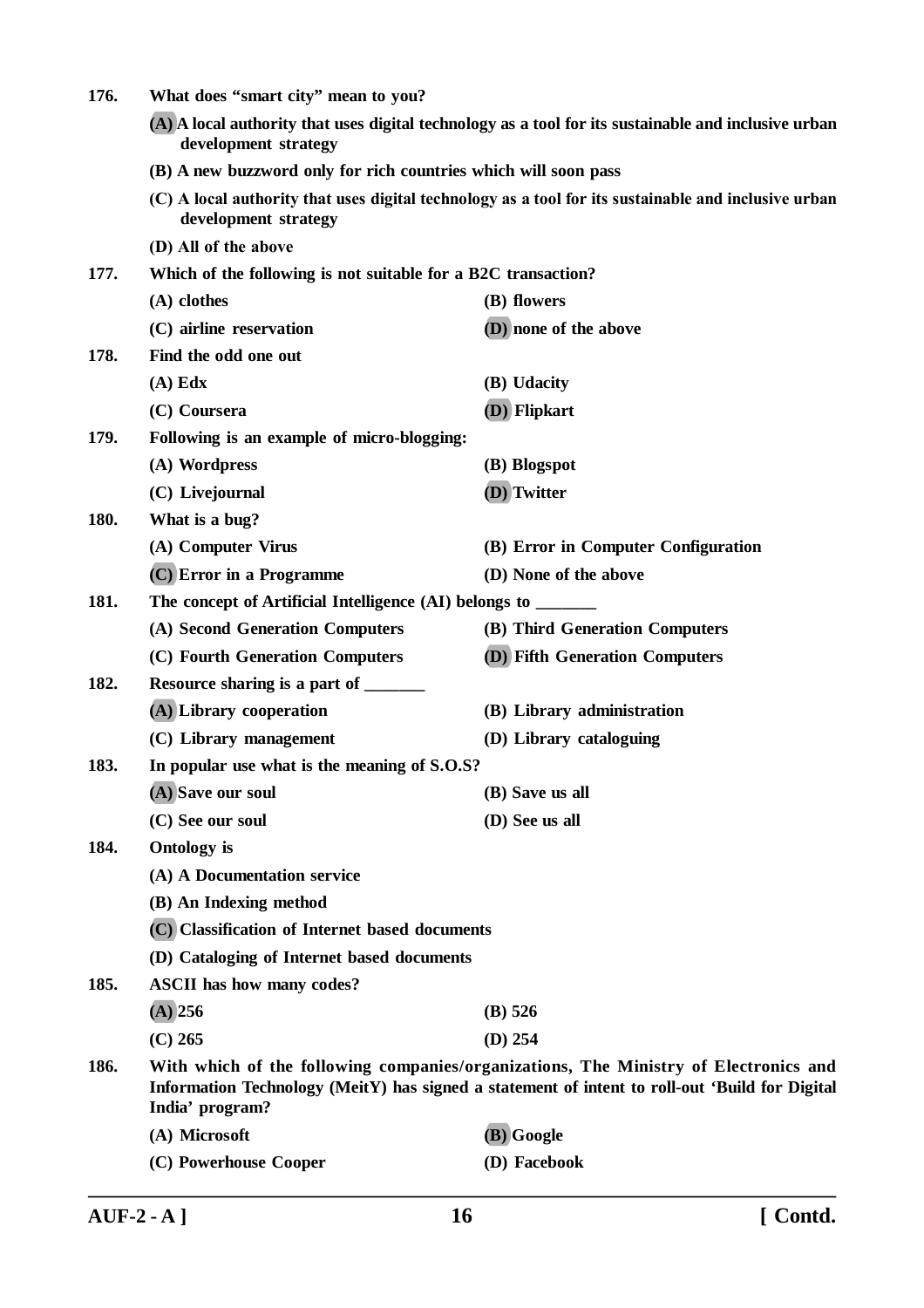| 187.                                                                                                                                           | Which digital payment company has launched unified QR code for merchants for unlimited<br>payments?        |                                                                                                    |  |
|------------------------------------------------------------------------------------------------------------------------------------------------|------------------------------------------------------------------------------------------------------------|----------------------------------------------------------------------------------------------------|--|
|                                                                                                                                                | (A) PhonePe                                                                                                | (B) Paytm                                                                                          |  |
|                                                                                                                                                | (C) Amazon Pay                                                                                             | (D) Google Pay                                                                                     |  |
| 188.                                                                                                                                           | first time in the country?                                                                                 | Which Indian state is set to use facial recognition software for its local body elections, for the |  |
|                                                                                                                                                | (A) Tamil Nadu                                                                                             | (B) Telangana                                                                                      |  |
|                                                                                                                                                | (C) Kerala                                                                                                 | (D) Andhra Pradesh                                                                                 |  |
| 189.                                                                                                                                           | Which Indian fin-tech company has recently launched a point-of-sale (POS) device for smaller<br>merchants? |                                                                                                    |  |
|                                                                                                                                                | (A) PhonePe                                                                                                | (B) Paytm                                                                                          |  |
|                                                                                                                                                | (C) Mobikwik                                                                                               | (D) BharatPe                                                                                       |  |
| <b>190.</b>                                                                                                                                    | (RPF) of Indian Railways?                                                                                  | What is the name of the illegal software that has been blocked by Railway Protection Force         |  |
|                                                                                                                                                | $(A)$ Tik Tok                                                                                              | $(B)$ Pub G                                                                                        |  |
|                                                                                                                                                | (C) Real Mango                                                                                             | (D) Real Apple                                                                                     |  |
| 191.                                                                                                                                           | NITI Aayog has established a Frontier Technologies Cloud Innovation Center with which<br>technology major? |                                                                                                    |  |
|                                                                                                                                                | $(A)$ Intel                                                                                                | (B) Microsoft                                                                                      |  |
|                                                                                                                                                | (C) Amazon                                                                                                 | (D) Google                                                                                         |  |
| 192.                                                                                                                                           | Controller of Certifying Authorities (CCA) work under ______                                               |                                                                                                    |  |
|                                                                                                                                                | (A) Prime Minister office                                                                                  | (B) Reserve Bank of India                                                                          |  |
|                                                                                                                                                | (C) Ministry of Communication & IT                                                                         | (D) autonomous body                                                                                |  |
| 193.                                                                                                                                           | Which section of IT Act deals with Hacking of computer systems and its penalties?                          |                                                                                                    |  |
|                                                                                                                                                | (A) Section 65                                                                                             | (B) Section 66                                                                                     |  |
|                                                                                                                                                | (C) Section 62                                                                                             | (D) Section 67                                                                                     |  |
| 194.<br>The premier national centre for research in space and allied sciences named the Physical Research<br>Laboratory, is situated at ______ |                                                                                                            |                                                                                                    |  |
|                                                                                                                                                | $(A)$ Pune                                                                                                 | (B) Bangalore                                                                                      |  |
|                                                                                                                                                | (C) Ahmedabad                                                                                              | (D) Dehradun                                                                                       |  |
| <b>195.</b>                                                                                                                                    | Vikram Sarabhai Space Centre (VSSC) is at ________                                                         |                                                                                                    |  |
|                                                                                                                                                | (A) Mumbai                                                                                                 | (B) Bengaluru                                                                                      |  |
|                                                                                                                                                | (C) Hyderabad                                                                                              | (D) Thiruvananthapuram                                                                             |  |
| 196.                                                                                                                                           | Name the driving license app, that is introduced by the government recently.                               |                                                                                                    |  |
|                                                                                                                                                | $(A)$ G-Yatra                                                                                              | (B) Sarathi                                                                                        |  |
|                                                                                                                                                | (C) Spotify                                                                                                | (D) m-Parivahan                                                                                    |  |
| 197.                                                                                                                                           | Sabha elections?                                                                                           | Which social network app launched a fact-checking feature to combat fake news to the Lok           |  |
|                                                                                                                                                | $(A)$ Whatsapp                                                                                             | (B) Facebook                                                                                       |  |
|                                                                                                                                                | (C) Tiktok                                                                                                 | (D) Viber                                                                                          |  |